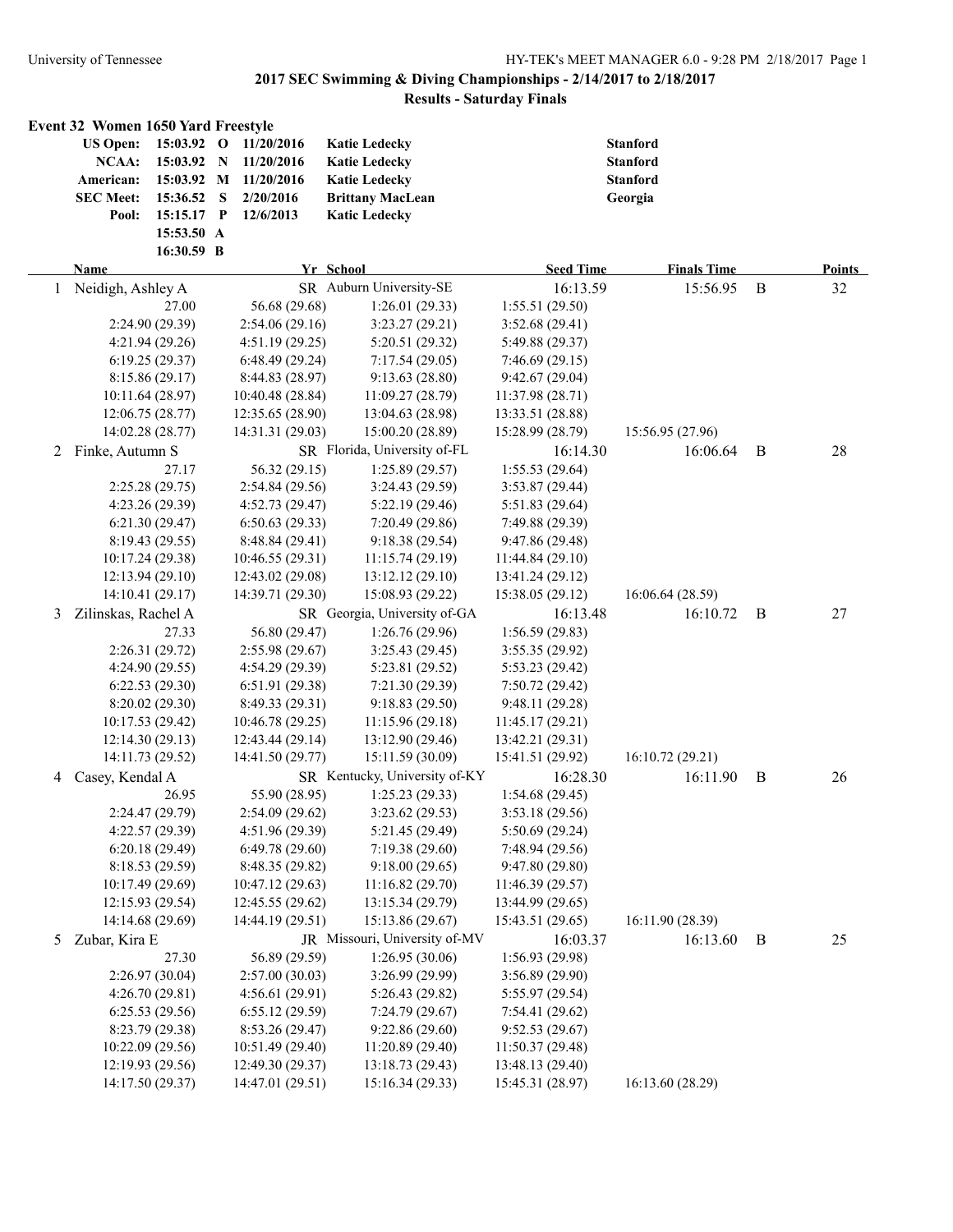|    | <b>Name</b>       | Yr School        |                                      | <b>Seed Time</b> | <b>Finals Time</b> |              | <b>Points</b> |
|----|-------------------|------------------|--------------------------------------|------------------|--------------------|--------------|---------------|
| 6  | Nonnenberg, Mia M |                  | JR Alabama, University of-SE         | 16:04.70         | 16:16.42           | $\mathbf{B}$ | 24            |
|    | 27.73             | 57.68 (29.95)    | 1:27.53(29.85)                       | 1:57.52 (29.99)  |                    |              |               |
|    | 2:27.59 (30.07)   | 2:57.49 (29.90)  | 3:27.39 (29.90)                      | 3:57.18 (29.79)  |                    |              |               |
|    | 4:26.95 (29.77)   | 4:56.47 (29.52)  | 5:26.05(29.58)                       | 5:55.72 (29.67)  |                    |              |               |
|    | 6:25.29(29.57)    | 6:54.90(29.61)   | 7:24.43(29.53)                       | 7:53.94(29.51)   |                    |              |               |
|    | 8:23.30(29.36)    | 8:52.49(29.19)   | 9:21.54(29.05)                       | 9:50.69(29.15)   |                    |              |               |
|    | 10:19.97 (29.28)  | 10:49.51 (29.54) | 11:18.67(29.16)                      | 11:47.86 (29.19) |                    |              |               |
|    | 12:17.13(29.27)   | 12:46.25 (29.12) | 13:15.79 (29.54)                     | 13:45.70 (29.91) |                    |              |               |
|    | 14:15.75 (30.05)  | 14:45.90 (30.15) | 15:16.61(30.71)                      | 15:47.11 (30.50) | 16:16.42 (29.31)   |              |               |
| 7  | Thatcher, Zoe M   |                  | JR Auburn University-SE              | 16:21.95         | 16:17.22           | B            | 23            |
|    | 26.66             | 55.53 (28.87)    | 1:24.74(29.21)                       | 1:54.20(29.46)   |                    |              |               |
|    | 2:23.87(29.67)    | 2:53.58(29.71)   | 3:22.86 (29.28)                      | 3:52.22 (29.36)  |                    |              |               |
|    | 4:21.80(29.58)    | 4:51.08 (29.28)  | 5:20.47 (29.39)                      | 5:49.95 (29.48)  |                    |              |               |
|    | 6:19.06(29.11)    | 6:48.69(29.63)   | 7:18.50(29.81)                       | 7:48.29 (29.79)  |                    |              |               |
|    | 8:18.09(29.80)    | 8:47.72(29.63)   | 9:17.38(29.66)                       | 9:47.13(29.75)   |                    |              |               |
|    | 10:16.80 (29.67)  | 10:46.68 (29.88) | 11:16.45(29.77)                      | 11:46.33 (29.88) |                    |              |               |
|    | 12:16.30 (29.97)  | 12:46.41(30.11)  | 13:16.34 (29.93)                     | 13:46.60 (30.26) |                    |              |               |
|    | 14:16.45 (29.85)  | 14:46.59 (30.14) | 15:16.74(30.15)                      | 15:47.28 (30.54) | 16:17.22 (29.94)   |              |               |
| 8  | Williams, Kahra C |                  | SO Florida, University of-FL         | 16:59.91         | 16:21.42           | B            | 22            |
|    | 27.96             | 57.69 (29.73)    | 1:28.17(30.48)                       | 1:58.63(30.46)   |                    |              |               |
|    | 2:28.77(30.14)    | 2:58.71 (29.94)  | 3:29.02(30.31)                       | 3:59.04(30.02)   |                    |              |               |
|    | 4:29.09 (30.05)   | 4:59.06 (29.97)  | 5:28.78 (29.72)                      | 5:58.52 (29.74)  |                    |              |               |
|    | 6:28.26(29.74)    | 6:57.82(29.56)   | 7:27.44(29.62)                       | 7:57.37 (29.93)  |                    |              |               |
|    | 8:26.80(29.43)    | 8:56.39 (29.59)  | 9:25.89(29.50)                       | 9:55.33(29.44)   |                    |              |               |
|    | 10:24.81 (29.48)  | 10:54.46 (29.65) | 11:24.22(29.76)                      | 11:53.95(29.73)  |                    |              |               |
|    | 12:23.67 (29.72)  | 12:53.42 (29.75) | 13:23.21 (29.79)                     | 13:53.09 (29.88) |                    |              |               |
|    | 14:22.85 (29.76)  | 14:52.73 (29.88) | 15:22.54 (29.81)                     | 15:52.23 (29.69) | 16:21.42 (29.19)   |              |               |
| 9  | Macias, Ayumi     |                  | FR Arkansas, University of, Fayet-AR | 16:08.86         | 16:21.56           | B            | 20            |
|    | 27.02             | 56.26 (29.24)    | 1:25.68(29.42)                       | 1:55.24(29.56)   |                    |              |               |
|    | 2:24.62 (29.38)   | 2:53.87(29.25)   | 3:23.33(29.46)                       | 3:52.64(29.31)   |                    |              |               |
|    | 4:21.98 (29.34)   | 4:51.33(29.35)   | 5:20.70 (29.37)                      | 5:50.10(29.40)   |                    |              |               |
|    | 6:19.54(29.44)    | 6:49.09(29.55)   | 7:18.58 (29.49)                      | 7:48.19(29.61)   |                    |              |               |
|    | 8:17.64(29.45)    | 8:47.39 (29.75)  | 9:17.16(29.77)                       | 9:47.30(30.14)   |                    |              |               |
|    | 10:17.30 (30.00)  | 10:47.35 (30.05) | 11:17.39(30.04)                      | 11:47.65(30.26)  |                    |              |               |
|    | 12:17.88 (30.23)  | 12:48.33 (30.45) | 13:18.89 (30.56)                     | 13:49.59 (30.70) |                    |              |               |
|    | 14:20.34 (30.75)  | 14:50.81 (30.47) | 15:21.42 (30.61)                     | 15:52.04 (30.62) | 16:21.56 (29.52)   |              |               |
| 10 | Kelly, Paige M    |                  | SO Kentucky, University of-KY        | 16:35.29         | 16:21.60           | B            | 17            |
|    | 27.16             | 56.61 (29.45)    | 1:26.57(29.96)                       | 1:56.42 (29.85)  |                    |              |               |
|    | 2:26.44(30.02)    | 2:56.34(29.90)   | 3:26.23(29.89)                       | 3:56.19(29.96)   |                    |              |               |
|    | 4:26.45(30.26)    | 4:56.21(29.76)   | 5:26.11(29.90)                       | 5:55.96 (29.85)  |                    |              |               |
|    | 6:25.55(29.59)    | 6:55.35(29.80)   | 7:25.38(30.03)                       | 7:55.30(29.92)   |                    |              |               |
|    | 8:25.03 (29.73)   | 8:54.85 (29.82)  | 9:24.69 (29.84)                      | 9:54.54(29.85)   |                    |              |               |
|    | 10:24.22 (29.68)  | 10:53.77(29.55)  | 11:23.39(29.62)                      | 11:52.92 (29.53) |                    |              |               |
|    | 12:22.37 (29.45)  | 12:52.28(29.91)  | 13:21.89 (29.61)                     | 13:51.91 (30.02) |                    |              |               |
|    | 14:22.04 (30.13)  | 14:51.80 (29.76) | 15:22.00 (30.20)                     | 15:52.36 (30.36) | 16:21.60 (29.24)   |              |               |
| 11 | Dickson, Morgan J |                  | SR Tennessee, University of, Knox-SE | 16:34.17         | 16:22.33           | B            | 16            |
|    | 26.70             | 55.90 (29.20)    | 1:25.56 (29.66)                      | 1:55.31(29.75)   |                    |              |               |
|    | 2:25.17 (29.86)   | 2:54.71 (29.54)  | 3:24.39 (29.68)                      | 3:54.02(29.63)   |                    |              |               |
|    | 4:23.66(29.64)    | 4:53.41 (29.75)  | 5:23.14(29.73)                       | 5:53.04 (29.90)  |                    |              |               |
|    | 6:23.01(29.97)    | 6:52.92(29.91)   | 7:22.83 (29.91)                      | 7:52.87 (30.04)  |                    |              |               |
|    | 8:22.87 (30.00)   | 8:52.88 (30.01)  | 9:22.74(29.86)                       | 9:52.83(30.09)   |                    |              |               |
|    | 10:22.84 (30.01)  | 10:52.86 (30.02) | 11:22.86 (30.00)                     | 11:52.91(30.05)  |                    |              |               |
|    | 12:23.15 (30.24)  | 12:53.29 (30.14) | 13:23.39 (30.10)                     | 13:53.44 (30.05) |                    |              |               |
|    | 14:23.56 (30.12)  | 14:53.64 (30.08) | 15:23.56 (29.92)                     | 15:53.49 (29.93) | 16:22.33 (28.84)   |              |               |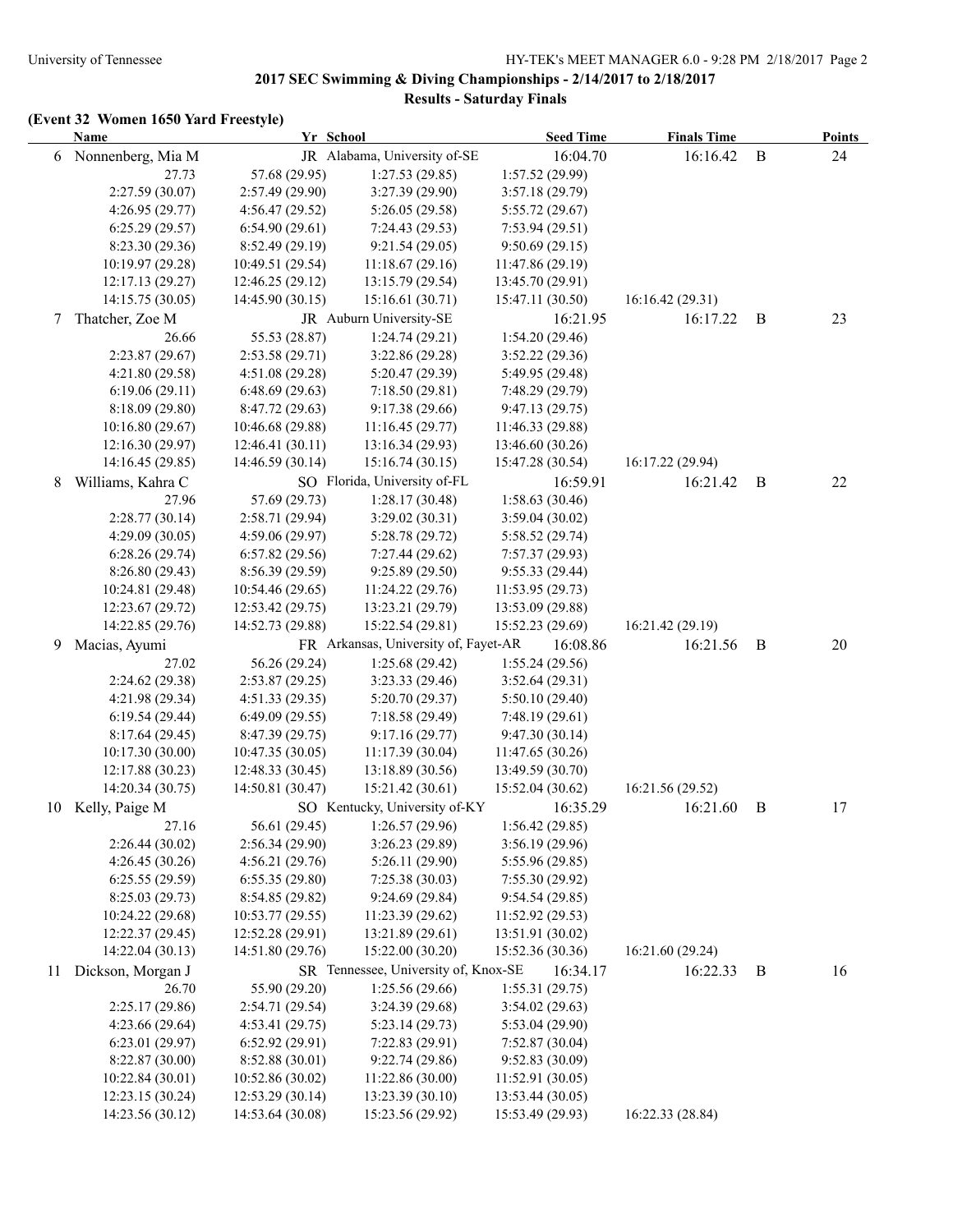|    | Yr School<br><b>Name</b> |                  | <b>Seed Time</b>                     | <b>Finals Time</b> |                  | <b>Points</b> |    |
|----|--------------------------|------------------|--------------------------------------|--------------------|------------------|---------------|----|
| 12 | Painter, Kathryn M       |                  | SO Kentucky, University of-KY        | 16:36.92           | 16:22.36         | $\bf{B}$      | 15 |
|    | 27.62                    | 57.17 (29.55)    | 1:27.00(29.83)                       | 1:56.87(29.87)     |                  |               |    |
|    | 2:26.79 (29.92)          | 2:56.65(29.86)   | 3:26.34(29.69)                       | 3:56.08(29.74)     |                  |               |    |
|    | 4:25.98 (29.90)          | 4:55.71(29.73)   | 5:25.49 (29.78)                      | 5:55.16(29.67)     |                  |               |    |
|    | 6:25.02(29.86)           | 6:54.73(29.71)   | 7:24.54 (29.81)                      | 7:54.41(29.87)     |                  |               |    |
|    | 8:24.39 (29.98)          | 8:54.30(29.91)   | 9:24.00(29.70)                       | 9:53.76(29.76)     |                  |               |    |
|    | 10:23.50 (29.74)         | 10:53.23(29.73)  | 11:23.08 (29.85)                     | 11:53.03(29.95)    |                  |               |    |
|    | 12:23.07 (30.04)         | 12:52.91 (29.84) | 13:23.04 (30.13)                     | 13:53.18 (30.14)   |                  |               |    |
|    | 14:23.39 (30.21)         | 14:53.51 (30.12) | 15:23.38 (29.87)                     | 15:53.24 (29.86)   | 16:22.36(29.12)  |               |    |
| 13 | Whisenhunt, Meredith G   |                  | SO Kentucky, University of-KY        | 16:46.25           | 16:22.43         | B             | 14 |
|    | 27.86                    | 57.36 (29.50)    | 1:27.00(29.64)                       | 1:56.86(29.86)     |                  |               |    |
|    | 2:26.88(30.02)           | 2:56.51(29.63)   | 3:26.39 (29.88)                      | 3:56.23(29.84)     |                  |               |    |
|    | 4:25.99(29.76)           | 4:55.66(29.67)   | 5:25.03 (29.37)                      | 5:54.74(29.71)     |                  |               |    |
|    | 6:24.48(29.74)           | 6:54.15(29.67)   | 7:23.95 (29.80)                      | 7:53.67(29.72)     |                  |               |    |
|    | 8:23.44(29.77)           | 8:53.52(30.08)   | 9:23.59(30.07)                       | 9:53.65(30.06)     |                  |               |    |
|    | 10:23.91 (30.26)         | 10:54.18 (30.27) | 11:24.30(30.12)                      | 11:54.51(30.21)    |                  |               |    |
|    | 12:24.56 (30.05)         | 12:54.67 (30.11) | 13:24.95 (30.28)                     | 13:55.15 (30.20)   |                  |               |    |
|    | 14:25.15 (30.00)         | 14:54.99 (29.84) | 15:24.37 (29.38)                     | 15:54.08 (29.71)   | 16:22.43 (28.35) |               |    |
|    | 14 Atkins, Spence S      |                  | FR Tennessee, University of, Knox-SE | 16:45.07           | 16:23.60         | $\bf{B}$      | 13 |
|    | 27.48                    | 56.83 (29.35)    | 1:26.61(29.78)                       | 1:56.47(29.86)     |                  |               |    |
|    | 2:26.47(30.00)           | 2:56.39(29.92)   | 3:26.56(30.17)                       | 3:56.46(29.90)     |                  |               |    |
|    | 4:26.53 (30.07)          | 4:56.72(30.19)   | 5:26.48(29.76)                       | 5:56.11(29.63)     |                  |               |    |
|    | 6:25.58(29.47)           | 6:54.93(29.35)   | 7:24.33(29.40)                       | 7:53.92(29.59)     |                  |               |    |
|    | 8:23.55(29.63)           | 8:53.46 (29.91)  | 9:23.27 (29.81)                      | 9:53.28(30.01)     |                  |               |    |
|    | 10:23.40(30.12)          | 10:53.40(30.00)  | 11:23.55 (30.15)                     | 11:53.71(30.16)    |                  |               |    |
|    | 12:23.90 (30.19)         | 12:54.24 (30.34) | 13:24.43 (30.19)                     | 13:54.78 (30.35)   |                  |               |    |
|    | 14:25.17 (30.39)         | 14:55.50 (30.33) | 15:25.68 (30.18)                     | 15:55.53 (29.85)   | 16:23.60 (28.07) |               |    |
| 15 | Peters, Stephanie C      |                  | JR Georgia, University of-GA         | 16:25.32           | 16:24.54         | B             | 12 |
|    | 26.55                    | 55.86 (29.31)    | 1:25.33(29.47)                       | 1:54.83(29.50)     |                  |               |    |
|    | 2:24.19 (29.36)          | 2:53.80(29.61)   | 3:23.37(29.57)                       | 3:52.79(29.42)     |                  |               |    |
|    | 4:22.29(29.50)           | 4:52.11(29.82)   | 5:21.71 (29.60)                      | 5:51.55(29.84)     |                  |               |    |
|    | 6:21.61(30.06)           | 6:51.44(29.83)   | 7:21.29(29.85)                       | 7:51.14(29.85)     |                  |               |    |
|    | 8:21.14(30.00)           | 8:51.21 (30.07)  | 9:21.16 (29.95)                      | 9:51.33(30.17)     |                  |               |    |
|    | 10:21.80 (30.47)         | 10:52.04 (30.24) | 11:22.28 (30.24)                     | 11:52.31(30.03)    |                  |               |    |
|    | 12:22.73 (30.42)         | 12:53.26 (30.53) | 13:23.85 (30.59)                     | 13:54.26 (30.41)   |                  |               |    |
|    | 14:25.08 (30.82)         | 14:55.22 (30.14) | 15:25.71 (30.49)                     | 15:55.68 (29.97)   | 16:24.54 (28.86) |               |    |
| 16 | Smith, Sarah T           |                  | JR South Carolina, University of,-SC | 16:43.33           | 16:26.86         | B             | 11 |
|    | 27.57                    | 56.83 (29.26)    | 1:26.29(29.46)                       | 1:55.88(29.59)     |                  |               |    |
|    | 2:25.56 (29.68)          | 2:55.27(29.71)   | 3:24.90 (29.63)                      | 3:54.58(29.68)     |                  |               |    |
|    | 4:24.41 (29.83)          | 4:54.15(29.74)   | 5:23.91 (29.76)                      | 5:53.67 (29.76)    |                  |               |    |
|    | 6:23.56 (29.89)          | 6:53.30(29.74)   | 7:23.23(29.93)                       | 7:53.20 (29.97)    |                  |               |    |
|    | 8:23.10 (29.90)          | 8:53.16 (30.06)  | 9:23.40 (30.24)                      | 9:53.56(30.16)     |                  |               |    |
|    | 10:23.79 (30.23)         | 10:53.92 (30.13) | 11:24.31 (30.39)                     | 11:54.60(30.29)    |                  |               |    |
|    | 12:25.00 (30.40)         | 12:55.43 (30.43) | 13:25.59 (30.16)                     | 13:55.90 (30.31)   |                  |               |    |
|    | 14:26.46 (30.56)         | 14:57.02 (30.56) | 15:27.29 (30.27)                     | 15:57.61 (30.32)   | 16:26.86 (29.25) |               |    |
| 17 | Moon, Caitlynn E         |                  | JR Texas A&M University-GU           | 16:31.12           | 16:27.57         | B             | 9  |
|    | 27.24                    | 56.40 (29.16)    | 1:26.09(29.69)                       | 1:55.98 (29.89)    |                  |               |    |
|    | 2:25.80 (29.82)          | 2:55.86(30.06)   | 3:25.91 (30.05)                      | 3:56.02(30.11)     |                  |               |    |
|    | 4:26.14(30.12)           | 4:56.32(30.18)   | 5:26.25 (29.93)                      | 5:56.22(29.97)     |                  |               |    |
|    | 6:26.34(30.12)           | 6:56.38(30.04)   | 7:26.43(30.05)                       | 7:56.39(29.96)     |                  |               |    |
|    | 8:26.49(30.10)           | 8:56.70 (30.21)  | 9:26.90(30.20)                       | 9:56.94(30.04)     |                  |               |    |
|    | 10:27.02 (30.08)         | 10:56.95 (29.93) | 11:27.16 (30.21)                     | 11:57.40(30.24)    |                  |               |    |
|    | 12:27.61 (30.21)         | 12:57.85 (30.24) | 13:28.03 (30.18)                     | 13:58.03 (30.00)   |                  |               |    |
|    | 14:28.05 (30.02)         | 14:58.38 (30.33) | 15:28.43 (30.05)                     | 15:58.40 (29.97)   | 16:27.57 (29.17) |               |    |
|    |                          |                  |                                      |                    |                  |               |    |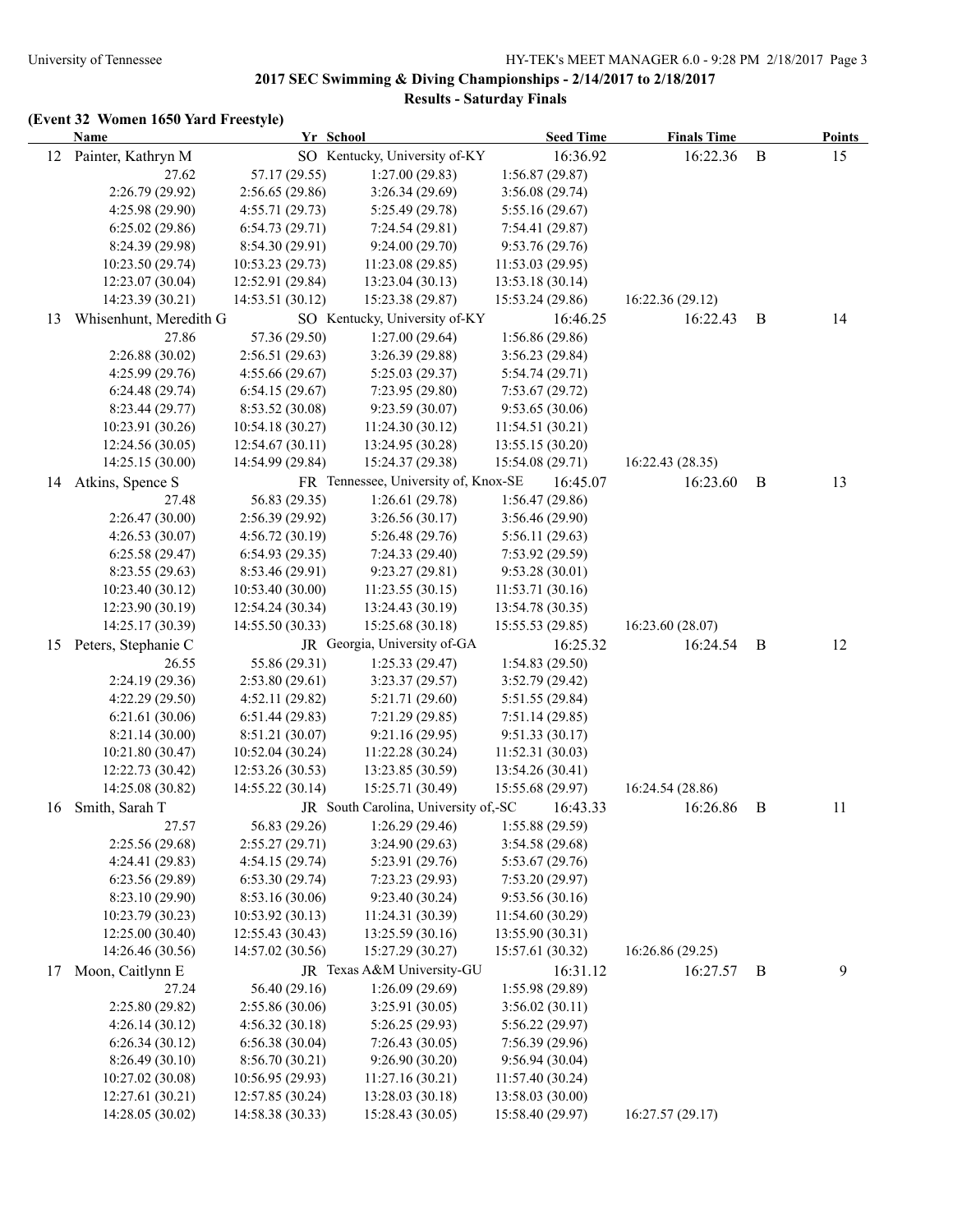|    | <b>Name</b>         | Yr School<br><b>Seed Time</b> |                                      |                  | <b>Finals Time</b> | <b>Points</b> |
|----|---------------------|-------------------------------|--------------------------------------|------------------|--------------------|---------------|
| 18 | Tegner, Madeline R  |                               | SR Tennessee, University of, Knox-SE | 16:40.01         | 16:31.41           | 7             |
|    | 27.42               | 56.95 (29.53)                 | 1:26.78(29.83)                       | 1:56.91(30.13)   |                    |               |
|    | 2:26.88 (29.97)     | 2:56.81 (29.93)               | 3:26.51(29.70)                       | 3:56.53(30.02)   |                    |               |
|    | 4:26.64(30.11)      | 4:56.75(30.11)                | 5:26.83(30.08)                       | 5:56.96(30.13)   |                    |               |
|    | 6:27.11(30.15)      | 6:57.45 (30.34)               | 7:27.61(30.16)                       | 7:57.95 (30.34)  |                    |               |
|    | 8:28.32(30.37)      | 8:58.80 (30.48)               | 9:29.29(30.49)                       | 9:59.59(30.30)   |                    |               |
|    | 10:30.09 (30.50)    | 11:00.65 (30.56)              | 11:31.14(30.49)                      | 12:01.58 (30.44) |                    |               |
|    | 12:31.78 (30.20)    | 13:02.20 (30.42)              | 13:32.15 (29.95)                     | 14:02.35 (30.20) |                    |               |
|    | 14:32.51 (30.16)    | 15:02.53(30.02)               | 15:32.48 (29.95)                     | 16:02.44 (29.96) | 16:31.41 (28.97)   |               |
| 19 | Dabney, Devon C     |                               | SR Louisiana State University-LA     | 16:36.58         | 16:36.82           | 6             |
|    | 27.48               | 57.03 (29.55)                 | 1:26.97(29.94)                       | 1:57.04(30.07)   |                    |               |
|    | 2:27.05(30.01)      | 2:57.21(30.16)                | 3:27.18(29.97)                       | 3:57.29(30.11)   |                    |               |
|    | 4:27.41(30.12)      | 4:57.63 (30.22)               | 5:27.82(30.19)                       | 5:58.05 (30.23)  |                    |               |
|    | 6:28.32(30.27)      | 6:58.71 (30.39)               | 7:28.79(30.08)                       | 7:58.88 (30.09)  |                    |               |
|    | 8:29.20 (30.32)     | 8:59.69(30.49)                | 9:29.99(30.30)                       | 10:00.48(30.49)  |                    |               |
|    | 10:30.84 (30.36)    | 11:01.35(30.51)               | 11:31.83(30.48)                      | 12:02.48(30.65)  |                    |               |
|    | 12:32.87 (30.39)    | 13:03.61 (30.74)              | 13:34.34 (30.73)                     | 14:04.91 (30.57) |                    |               |
|    | 14:35.54 (30.63)    | 15:06.53 (30.99)              | 15:37.38 (30.85)                     | 16:07.86 (30.48) | 16:36.82 (28.96)   |               |
| 20 | Berger, Kelly M     |                               | SR Kentucky, University of-KY        | 16:26.32         | 16:39.11           | 5             |
|    | 28.25               | 58.00 (29.75)                 | 1:28.34(30.34)                       | 1:58.58(30.24)   |                    |               |
|    | 2:28.84(30.26)      | 2:59.24(30.40)                | 3:29.54(30.30)                       | 3:59.82 (30.28)  |                    |               |
|    | 4:30.17(30.35)      | 5:00.39(30.22)                | 5:30.58(30.19)                       | 6:00.74(30.16)   |                    |               |
|    | 6:30.95(30.21)      | 7:01.39(30.44)                | 7:31.73 (30.34)                      | 8:02.18(30.45)   |                    |               |
|    | 8:32.69 (30.51)     | 9:03.04(30.35)                | 9:33.22(30.18)                       | 10:03.70 (30.48) |                    |               |
|    | 10:34.08 (30.38)    | 11:04.53(30.45)               | 11:34.95 (30.42)                     | 12:05.37(30.42)  |                    |               |
|    | 12:35.71 (30.34)    | 13:06.08 (30.37)              | 13:36.50 (30.42)                     | 14:06.90 (30.40) |                    |               |
|    | 14:37.55 (30.65)    | 15:08.09 (30.54)              | 15:38.59 (30.50)                     | 16:09.25(30.66)  | 16:39.11 (29.86)   |               |
| 21 | Maltby, Elizabeth E |                               | SR South Carolina, University of,-SC | 17:03.57         | 16:39.23           | 4             |
|    | 28.10               | 57.86 (29.76)                 | 1:27.78 (29.92)                      | 1:57.85(30.07)   |                    |               |
|    | 2:27.93 (30.08)     | 2:58.10(30.17)                | 3:28.27(30.17)                       | 3:58.52 (30.25)  |                    |               |
|    | 4:28.91 (30.39)     | 4:59.15 (30.24)               | 5:29.48 (30.33)                      | 5:59.77 (30.29)  |                    |               |
|    | 6:30.05(30.28)      | 7:00.21(30.16)                | 7:30.57(30.36)                       | 8:01.00 (30.43)  |                    |               |
|    | 8:31.35 (30.35)     | 9:01.80(30.45)                | 9:32.37(30.57)                       | 10:02.89(30.52)  |                    |               |
|    | 10:33.58 (30.69)    | 11:04.17(30.59)               | 11:34.85 (30.68)                     | 12:05.53 (30.68) |                    |               |
|    | 12:36.20 (30.67)    | 13:06.96 (30.76)              | 13:37.58 (30.62)                     | 14:08.26 (30.68) |                    |               |
|    | 14:38.82 (30.56)    | 15:09.34 (30.52)              | 15:39.95 (30.61)                     | 16:10.24 (30.29) | 16:39.23 (28.99)   |               |
| 22 | Carlson, Megan M    |                               | SR South Carolina, University of,-SC | 17:00.04         | 16:42.28           | 3             |
|    | 27.45               | 57.34 (29.89)                 | 1:27.71(30.37)                       | 1:58.02(30.31)   |                    |               |
|    | 2:28.43 (30.41)     | 2:58.95 (30.52)               | 3:29.50(30.55)                       | 4:00.19 (30.69)  |                    |               |
|    | 4:30.70 (30.51)     | 5:01.28 (30.58)               | 5:31.83 (30.55)                      | 6:02.35(30.52)   |                    |               |
|    | 6:32.94(30.59)      | 7:03.59(30.65)                | 7:34.07(30.48)                       | 8:04.49 (30.42)  |                    |               |
|    | 8:34.98 (30.49)     | 9:05.36 (30.38)               | 9:36.15 (30.79)                      | 10:06.82 (30.67) |                    |               |
|    | 10:37.56 (30.74)    | 11:08.30(30.74)               | 11:39.08 (30.78)                     | 12:09.76 (30.68) |                    |               |
|    | 12:40.48 (30.72)    | 13:11.30 (30.82)              | 13:42.15 (30.85)                     | 14:12.74 (30.59) |                    |               |
|    | 14:43.31 (30.57)    | 15:13.77 (30.46)              | 15:44.14 (30.37)                     | 16:14.32 (30.18) | 16:42.28 (27.96)   |               |
| 23 | Lister, Aiden M     |                               | SR Arkansas, University of, Fayet-AR | 16:47.23         | 16:42.50           | 2             |
|    | 28.42               | 58.66 (30.24)                 | 1:29.49(30.83)                       | 2:00.02(30.53)   |                    |               |
|    | 2:30.41 (30.39)     | 3:00.94 (30.53)               | 3:31.71 (30.77)                      | 4:02.28 (30.57)  |                    |               |
|    | 4:32.62 (30.34)     | 5:03.21 (30.59)               | 5:33.92 (30.71)                      | 6:04.57(30.65)   |                    |               |
|    | 6:34.51(29.94)      | 7:04.53(30.02)                | 7:34.66(30.13)                       | 8:05.11 (30.45)  |                    |               |
|    | 8:35.32 (30.21)     | 9:05.41 (30.09)               | 9:35.71 (30.30)                      | 10:06.14 (30.43) |                    |               |
|    | 10:36.96 (30.82)    | 11:07.27(30.31)               | 11:37.53 (30.26)                     | 12:08.28 (30.75) |                    |               |
|    | 12:39.17 (30.89)    | 13:09.66 (30.49)              | 13:40.58 (30.92)                     | 14:11.31 (30.73) |                    |               |
|    | 14:41.93 (30.62)    | 15:12.67 (30.74)              | 15:43.38 (30.71)                     | 16:13.88 (30.50) | 16:42.50 (28.62)   |               |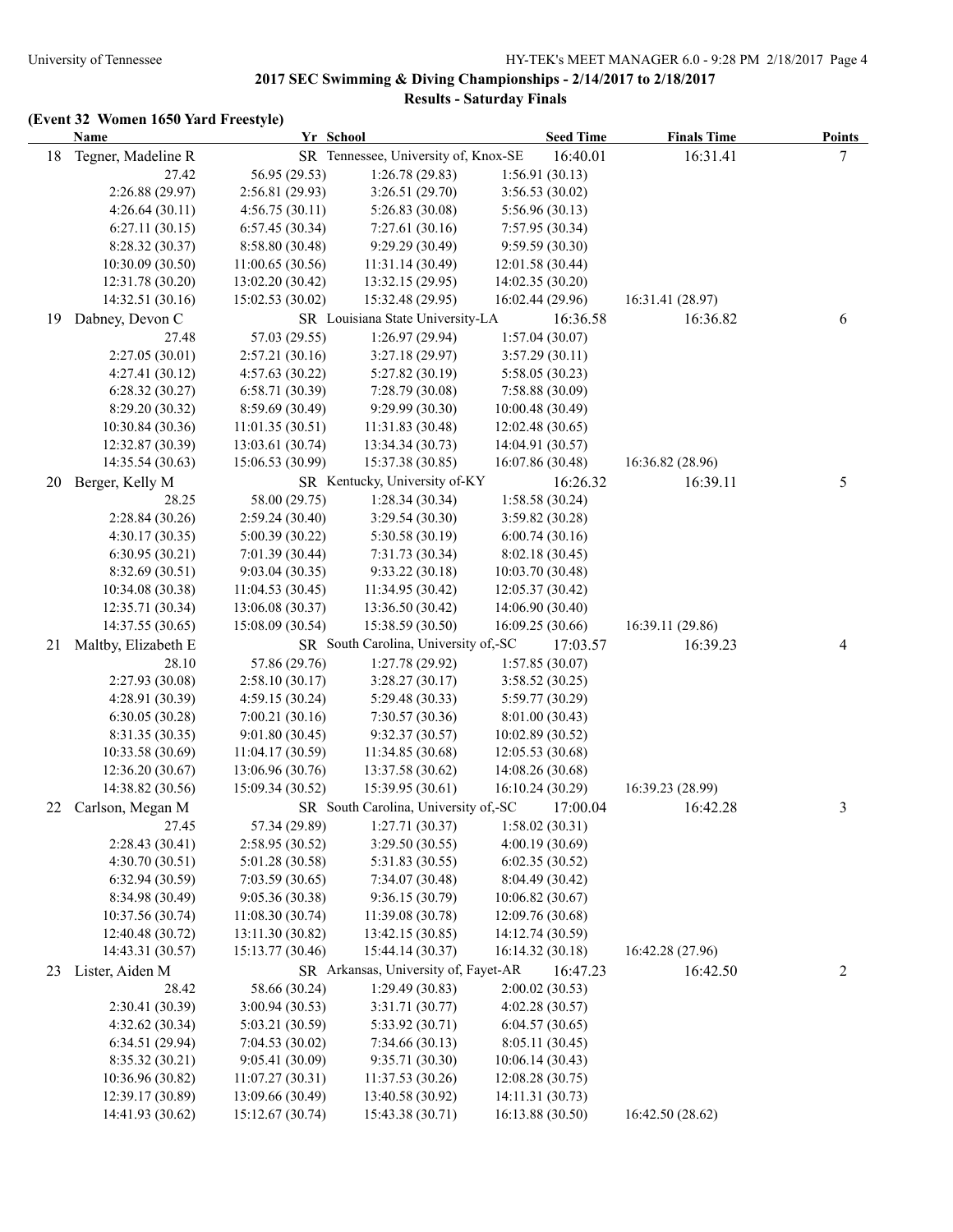|    | <b>Name</b>         |                  | Yr School                    | <b>Seed Time</b> | <b>Finals Time</b> | <b>Points</b> |
|----|---------------------|------------------|------------------------------|------------------|--------------------|---------------|
| 24 | Finnon, Meg H       |                  | FR Georgia, University of-GA | 16:15.78         | 16:42.72           |               |
|    | 27.19               | 56.95 (29.76)    | 1:26.90(29.95)               | 1:56.89 (29.99)  |                    |               |
|    | 2:27.11 (30.22)     | 2:57.10 (29.99)  | 3:27.01 (29.91)              | 3:56.88(29.87)   |                    |               |
|    | 4:26.87 (29.99)     | 4:56.90(30.03)   | 5:27.06(30.16)               | 5:57.36 (30.30)  |                    |               |
|    | 6:27.67(30.31)      | 6:58.03(30.36)   | 7:28.46 (30.43)              | 7:59.02(30.56)   |                    |               |
|    | 8:29.44 (30.42)     | 9:00.03(30.59)   | 9:30.81(30.78)               | 10:01.33(30.52)  |                    |               |
|    | 10:32.01 (30.68)    | 11:02.52(30.51)  | 11:33.67(31.15)              | 12:04.27(30.60)  |                    |               |
|    | 12:35.25 (30.98)    | 13:06.01 (30.76) | 13:37.32 (31.31)             | 14:08.27 (30.95) |                    |               |
|    | 14:39.51 (31.24)    | 15:10.71 (31.20) | 15:42.08 (31.37)             | 16:12.71(30.63)  | 16:42.72 (30.01)   |               |
| 25 | Darwent, Georgia    |                  | FR Florida, University of-FL | 16:23.98         | 16:45.09           |               |
|    | 27.00               | 56.22 (29.22)    | 1:26.04(29.82)               | 1:55.84(29.80)   |                    |               |
|    | 2:25.92 (30.08)     | 2:56.18(30.26)   | 3:26.06(29.88)               | 3:55.96(29.90)   |                    |               |
|    | 4:26.06(30.10)      | 4:56.17(30.11)   | 5:26.29(30.12)               | 5:56.45(30.16)   |                    |               |
|    | 6:26.78(30.33)      | 6:57.30(30.52)   | 7:27.70 (30.40)              | 7:58.30(30.60)   |                    |               |
|    | 8:29.23 (30.93)     | 8:59.96 (30.73)  | 9:30.89(30.93)               | 10:01.61(30.72)  |                    |               |
|    | 10:32.74(31.13)     | 11:03.72(30.98)  | 11:34.83 (31.11)             | 12:05.68 (30.85) |                    |               |
|    | 12:36.65 (30.97)    | 13:07.81 (31.16) | 13:38.83 (31.02)             | 14:10.13 (31.30) |                    |               |
|    | 14:41.38 (31.25)    | 15:12.59 (31.21) | 15:43.89 (31.30)             | 16:14.92(31.03)  | 16:45.09 (30.17)   |               |
|    | Sargent, Makayla N  |                  | FR Florida, University of-FL | 16:45.39         |                    |               |
| 26 |                     |                  |                              |                  | 16:47.54           |               |
|    | 27.23               |                  |                              | 5:56.91()        |                    |               |
|    |                     |                  | 7:29.41 (30.88)              |                  |                    |               |
|    | 6:27.72(30.81)      | 6:58.53(30.81)   |                              | 8:00.47(31.06)   |                    |               |
|    | 8:31.51 (31.04)     | 9:02.63(31.12)   | 9:33.66(31.03)               | 10:04.63(30.97)  |                    |               |
|    | 10:35.90 (31.27)    | 11:06.99 (31.09) | 11:38.01 (31.02)             | 12:09.17 (31.16) |                    |               |
|    | 12:40.21 (31.04)    | 13:11.36(31.15)  | 13:42.60 (31.24)             | 14:13.74 (31.14) |                    |               |
|    | 14:44.90 (31.16)    | 15:16.10 (31.20) | 15:47.08 (30.98)             | 16:17.88 (30.80) | 16:47.54 (29.66)   |               |
| 27 | Preski, Alexis M    |                  | FR Alabama, University of-SE | 16:36.33         | 16:47.62           |               |
|    | 27.33               | 57.14 (29.81)    | 1:27.08(29.94)               | 1:57.31(30.23)   |                    |               |
|    | 2:27.37(30.06)      | 2:57.77 (30.40)  | 3:27.69 (29.92)              | 3:57.88(30.19)   |                    |               |
|    | 4:28.02(30.14)      | 4:58.22 (30.20)  | 5:28.55 (30.33)              | 5:58.75(30.20)   |                    |               |
|    | 6:29.12(30.37)      | 6:59.60(30.48)   | 7:30.16(30.56)               | 8:00.77(30.61)   |                    |               |
|    | 8:31.51 (30.74)     | 9:02.57(31.06)   | 9:33.43(30.86)               | 10:04.37(30.94)  |                    |               |
|    | 10:35.43 (31.06)    | 11:06.47 (31.04) | 11:37.68 (31.21)             | 12:08.78(31.10)  |                    |               |
|    | 12:40.18 (31.40)    | 13:11.32(31.14)  | 13:42.48 (31.16)             | 14:13.62 (31.14) |                    |               |
|    | 14:44.83 (31.21)    | 15:15.74 (30.91) | 15:46.80 (31.06)             | 16:17.84 (31.04) | 16:47.62 (29.78)   |               |
| 28 | McMahon, Sycerika M |                  | SR Texas A&M University-GU   | 16:17.95         | 16:48.96           |               |
|    | 27.17               | 56.42 (29.25)    | 1:26.20(29.78)               | 1:56.07(29.87)   |                    |               |
|    | 2:25.82(29.75)      | 2:55.55(29.73)   | 3:25.43(29.88)               | 3:55.13 (29.70)  |                    |               |
|    | 4:25.46(30.33)      | 4:55.68(30.22)   | 5:26.30(30.62)               | 5:56.65(30.35)   |                    |               |
|    | 6:26.80(30.15)      | 6:57.38 (30.58)  | 7:27.70 (30.32)              | 7:58.07 (30.37)  |                    |               |
|    | 8:28.80 (30.73)     | 8:59.60 (30.80)  | 9:30.40 (30.80)              | 10:01.24(30.84)  |                    |               |
|    | 10:32.36 (31.12)    | 11:03.52(31.16)  | 11:34.72 (31.20)             | 12:06.23 (31.51) |                    |               |
|    | 12:37.49 (31.26)    | 13:08.91 (31.42) | 13:40.26 (31.35)             | 14:11.97 (31.71) |                    |               |
|    | 14:43.47 (31.50)    | 15:15.05 (31.58) | 15:46.50 (31.45)             | 16:18.11 (31.61) | 16:48.96 (30.85)   |               |
| 29 | Brown, Cameron A    |                  | FR Alabama, University of-SE | 16:57.63         | 16:49.98           |               |
|    | 28.37               | 58.40 (30.03)    | 1:28.77(30.37)               | 1:59.22(30.45)   |                    |               |
|    | 2:29.64 (30.42)     | 2:59.90 (30.26)  | 3:30.19 (30.29)              | 4:00.77(30.58)   |                    |               |
|    | 4:30.98 (30.21)     | 5:01.38 (30.40)  | 5:31.72 (30.34)              | 6:02.09(30.37)   |                    |               |
|    | 6:32.48 (30.39)     | 7:02.86 (30.38)  | 7:33.38(30.52)               | 8:04.09(30.71)   |                    |               |
|    | 8:34.54 (30.45)     | 9:05.36 (30.82)  | 9:35.97(30.61)               | 10:06.60(30.63)  |                    |               |
|    | 10:37.25 (30.65)    | 11:08.18 (30.93) | 11:39.04 (30.86)             | 12:09.87 (30.83) |                    |               |
|    | 12:40.70 (30.83)    | 13:11.79 (31.09) | 13:42.85 (31.06)             | 14:14.02 (31.17) |                    |               |
|    | 14:45.31 (31.29)    | 15:16.65 (31.34) | 15:47.90 (31.25)             | 16:19.25 (31.35) | 16:49.98 (30.73)   |               |
|    |                     |                  |                              |                  |                    |               |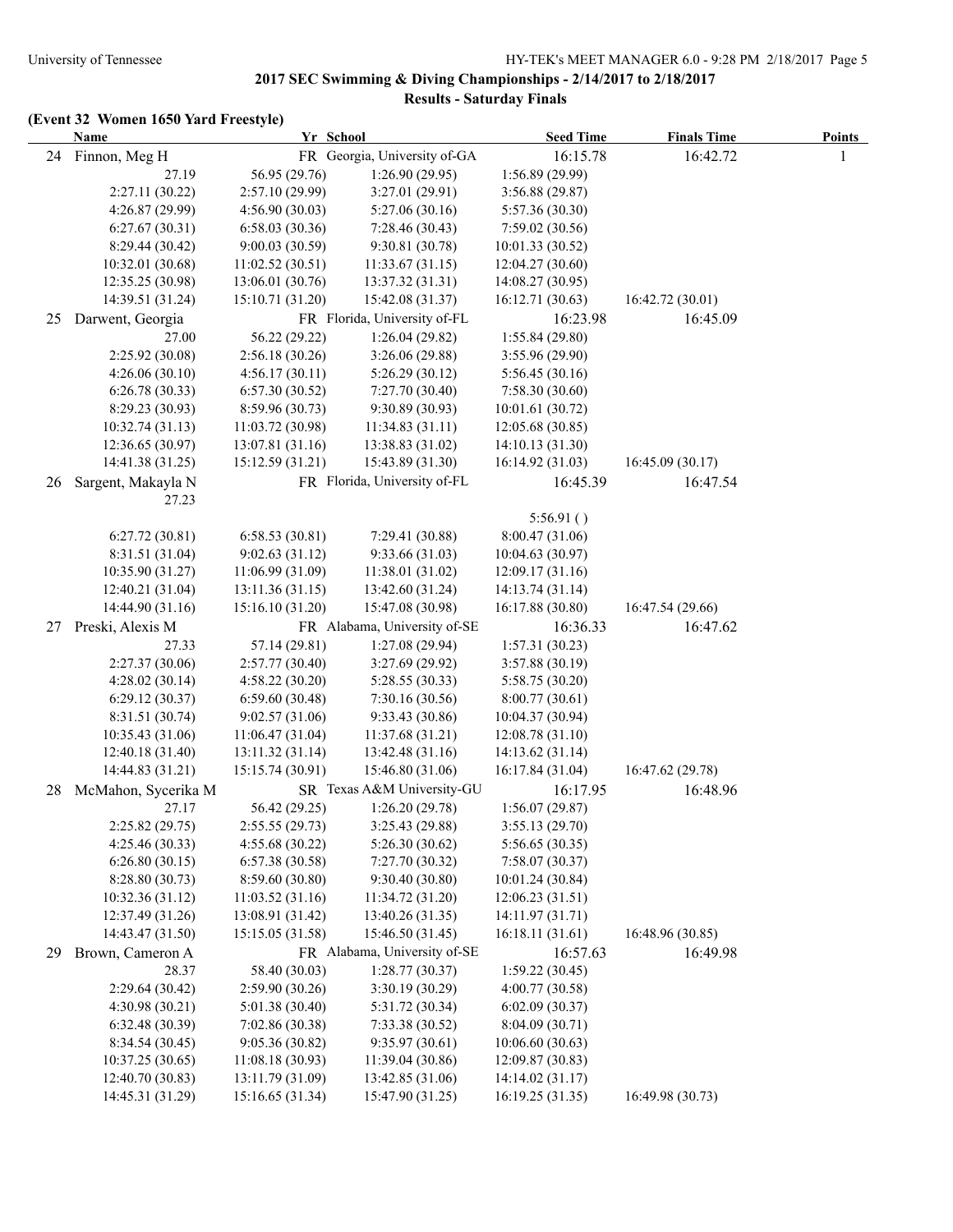| FR Georgia, University of-GA<br>30<br>Stout, Jordan M<br><b>NT</b><br>16:50.00<br>57.68 (30.36)<br>27.32<br>1:28.28(30.60)<br>1:59.02(30.74)<br>2:30.00 (30.98)<br>3:00.90 (30.90)<br>3:31.90 (31.00)<br>4:02.79 (30.89)<br>5:35.96 (31.04)<br>4:33.86 (31.07)<br>5:04.92 (31.06)<br>6:06.95(30.99)<br>6:38.34(31.39)<br>7:09.06(30.72)<br>7:39.87 (30.81)<br>8:10.98(31.11)<br>8:41.81 (30.83)<br>9:13.02(31.21)<br>9:44.00(30.98)<br>10:14.93 (30.93)<br>10:45.91 (30.98)<br>11:16.73(30.82)<br>11:47.51 (30.78)<br>12:18.16(30.65)<br>12:48.82 (30.66)<br>13:19.42 (30.60)<br>13:50.23 (30.81)<br>14:20.80 (30.57)<br>14:51.04 (30.24)<br>15:21.28 (30.24)<br>16:21.18 (29.99)<br>16:50.00 (28.82)<br>15:51.19 (29.91)<br>SO Tennessee, University of, Knox-SE<br><b>NT</b><br>16:59.26<br>31 Leverenz, Brianna H<br>27.88<br>58.25 (30.37)<br>1:29.01(30.76)<br>1:59.82(30.81)<br>2:30.66 (30.84)<br>3:01.12(30.46)<br>3:31.54(30.42)<br>4:02.37(30.83)<br>4:33.19 (30.82)<br>5:04.09 (30.90)<br>5:35.00 (30.91)<br>6:06.21(31.21)<br>6:37.34(31.13)<br>7:08.07(30.73)<br>7:39.34(31.27)<br>8:10.16(30.82)<br>8:41.41 (31.25)<br>9:12.57(31.16)<br>9:43.48(30.91)<br>10:14.62(31.14)<br>10:45.89 (31.27)<br>11:16.65(30.76)<br>11:47.91 (31.26)<br>12:18.88 (30.97)<br>12:49.77 (30.89)<br>13:20.86 (31.09)<br>13:51.86 (31.00)<br>14:23.37 (31.51)<br>14:54.82 (31.45)<br>16:29.08 (31.50)<br>16:59.26 (30.18)<br>15:25.97 (31.15)<br>15:57.58 (31.61)<br>32 Peacock, Saleh A<br>FR Vanderbilt University-SE<br>17:03.15<br>17:08.29<br>58.49 (30.01)<br>1:29.37(30.88)<br>2:00.39(31.02)<br>28.48<br>2:31.00(30.61)<br>3:01.48(30.48)<br>3:31.97(30.49)<br>4:02.63(30.66)<br>4:33.01 (30.38)<br>5:33.94(30.53)<br>5:03.41 (30.40)<br>6:04.45(30.51)<br>6:35.04(30.59)<br>7:05.79(30.75)<br>7:36.57(30.78)<br>8:07.44(30.87)<br>8:38.69 (31.25)<br>9:10.43(31.74)<br>9:42.24(31.81)<br>10:14.01 (31.77)<br>10:45.63 (31.62)<br>11:17.72 (32.09)<br>11:49.87(32.15)<br>12:21.87 (32.00)<br>12:54.05(32.18)<br>13:26.17 (32.12)<br>13:58.01 (31.84)<br>14:30.15 (32.14)<br>15:01.93 (31.78)<br>17:08.29 (30.71)<br>15:33.50 (31.57)<br>16:05.42 (31.92)<br>16:37.58 (32.16)<br>JR Louisiana State University-LA<br>Macdougall, Jane M<br>16:51.98<br>17:14.94<br>33<br>27.64<br>58.54 (30.90)<br>1:29.98 (31.44)<br>2:01.58 (31.60)<br>2:32.87 (31.29)<br>3:04.30 (31.43)<br>8:50.34()<br>9:53.15 (31.32)<br>10:24.97 (31.82)<br>9:21.83(31.49)<br>10:56.57 (31.60)<br>11:59.24 (31.40)<br>12:30.76 (31.52)<br>11:27.84 (31.27)<br>13:02.55 (31.79)<br>13:34.26 (31.71)<br>14:06.12 (31.86)<br>14:37.66 (31.54)<br>15:09.45 (31.79)<br>15:41.19 (31.74)<br>16:13.10 (31.91)<br>16:44.51 (31.41)<br>17:14.94(30.43)<br>Babbin, Kathryn L<br>SR Vanderbilt University-SE<br>17:45.81<br>17:43.24<br>34<br>59.37 (30.63)<br>28.74<br>1:30.43(31.06)<br>2:01.79 (31.36)<br>2:33.50 (31.71)<br>3:05.53(32.03)<br>3:38.13(32.60)<br>4:10.19(32.06) | <b>Name</b> | Yr School |  | <b>Seed Time</b> | <b>Finals Time</b> | <b>Points</b> |
|-------------------------------------------------------------------------------------------------------------------------------------------------------------------------------------------------------------------------------------------------------------------------------------------------------------------------------------------------------------------------------------------------------------------------------------------------------------------------------------------------------------------------------------------------------------------------------------------------------------------------------------------------------------------------------------------------------------------------------------------------------------------------------------------------------------------------------------------------------------------------------------------------------------------------------------------------------------------------------------------------------------------------------------------------------------------------------------------------------------------------------------------------------------------------------------------------------------------------------------------------------------------------------------------------------------------------------------------------------------------------------------------------------------------------------------------------------------------------------------------------------------------------------------------------------------------------------------------------------------------------------------------------------------------------------------------------------------------------------------------------------------------------------------------------------------------------------------------------------------------------------------------------------------------------------------------------------------------------------------------------------------------------------------------------------------------------------------------------------------------------------------------------------------------------------------------------------------------------------------------------------------------------------------------------------------------------------------------------------------------------------------------------------------------------------------------------------------------------------------------------------------------------------------------------------------------------------------------------------------------------------------------------------------------------------------------------------------------------------------------------------------------------------------------------------------------------------------------------------------------------------------------------------------------------------------------------|-------------|-----------|--|------------------|--------------------|---------------|
|                                                                                                                                                                                                                                                                                                                                                                                                                                                                                                                                                                                                                                                                                                                                                                                                                                                                                                                                                                                                                                                                                                                                                                                                                                                                                                                                                                                                                                                                                                                                                                                                                                                                                                                                                                                                                                                                                                                                                                                                                                                                                                                                                                                                                                                                                                                                                                                                                                                                                                                                                                                                                                                                                                                                                                                                                                                                                                                                                 |             |           |  |                  |                    |               |
|                                                                                                                                                                                                                                                                                                                                                                                                                                                                                                                                                                                                                                                                                                                                                                                                                                                                                                                                                                                                                                                                                                                                                                                                                                                                                                                                                                                                                                                                                                                                                                                                                                                                                                                                                                                                                                                                                                                                                                                                                                                                                                                                                                                                                                                                                                                                                                                                                                                                                                                                                                                                                                                                                                                                                                                                                                                                                                                                                 |             |           |  |                  |                    |               |
|                                                                                                                                                                                                                                                                                                                                                                                                                                                                                                                                                                                                                                                                                                                                                                                                                                                                                                                                                                                                                                                                                                                                                                                                                                                                                                                                                                                                                                                                                                                                                                                                                                                                                                                                                                                                                                                                                                                                                                                                                                                                                                                                                                                                                                                                                                                                                                                                                                                                                                                                                                                                                                                                                                                                                                                                                                                                                                                                                 |             |           |  |                  |                    |               |
|                                                                                                                                                                                                                                                                                                                                                                                                                                                                                                                                                                                                                                                                                                                                                                                                                                                                                                                                                                                                                                                                                                                                                                                                                                                                                                                                                                                                                                                                                                                                                                                                                                                                                                                                                                                                                                                                                                                                                                                                                                                                                                                                                                                                                                                                                                                                                                                                                                                                                                                                                                                                                                                                                                                                                                                                                                                                                                                                                 |             |           |  |                  |                    |               |
|                                                                                                                                                                                                                                                                                                                                                                                                                                                                                                                                                                                                                                                                                                                                                                                                                                                                                                                                                                                                                                                                                                                                                                                                                                                                                                                                                                                                                                                                                                                                                                                                                                                                                                                                                                                                                                                                                                                                                                                                                                                                                                                                                                                                                                                                                                                                                                                                                                                                                                                                                                                                                                                                                                                                                                                                                                                                                                                                                 |             |           |  |                  |                    |               |
|                                                                                                                                                                                                                                                                                                                                                                                                                                                                                                                                                                                                                                                                                                                                                                                                                                                                                                                                                                                                                                                                                                                                                                                                                                                                                                                                                                                                                                                                                                                                                                                                                                                                                                                                                                                                                                                                                                                                                                                                                                                                                                                                                                                                                                                                                                                                                                                                                                                                                                                                                                                                                                                                                                                                                                                                                                                                                                                                                 |             |           |  |                  |                    |               |
|                                                                                                                                                                                                                                                                                                                                                                                                                                                                                                                                                                                                                                                                                                                                                                                                                                                                                                                                                                                                                                                                                                                                                                                                                                                                                                                                                                                                                                                                                                                                                                                                                                                                                                                                                                                                                                                                                                                                                                                                                                                                                                                                                                                                                                                                                                                                                                                                                                                                                                                                                                                                                                                                                                                                                                                                                                                                                                                                                 |             |           |  |                  |                    |               |
|                                                                                                                                                                                                                                                                                                                                                                                                                                                                                                                                                                                                                                                                                                                                                                                                                                                                                                                                                                                                                                                                                                                                                                                                                                                                                                                                                                                                                                                                                                                                                                                                                                                                                                                                                                                                                                                                                                                                                                                                                                                                                                                                                                                                                                                                                                                                                                                                                                                                                                                                                                                                                                                                                                                                                                                                                                                                                                                                                 |             |           |  |                  |                    |               |
|                                                                                                                                                                                                                                                                                                                                                                                                                                                                                                                                                                                                                                                                                                                                                                                                                                                                                                                                                                                                                                                                                                                                                                                                                                                                                                                                                                                                                                                                                                                                                                                                                                                                                                                                                                                                                                                                                                                                                                                                                                                                                                                                                                                                                                                                                                                                                                                                                                                                                                                                                                                                                                                                                                                                                                                                                                                                                                                                                 |             |           |  |                  |                    |               |
|                                                                                                                                                                                                                                                                                                                                                                                                                                                                                                                                                                                                                                                                                                                                                                                                                                                                                                                                                                                                                                                                                                                                                                                                                                                                                                                                                                                                                                                                                                                                                                                                                                                                                                                                                                                                                                                                                                                                                                                                                                                                                                                                                                                                                                                                                                                                                                                                                                                                                                                                                                                                                                                                                                                                                                                                                                                                                                                                                 |             |           |  |                  |                    |               |
|                                                                                                                                                                                                                                                                                                                                                                                                                                                                                                                                                                                                                                                                                                                                                                                                                                                                                                                                                                                                                                                                                                                                                                                                                                                                                                                                                                                                                                                                                                                                                                                                                                                                                                                                                                                                                                                                                                                                                                                                                                                                                                                                                                                                                                                                                                                                                                                                                                                                                                                                                                                                                                                                                                                                                                                                                                                                                                                                                 |             |           |  |                  |                    |               |
|                                                                                                                                                                                                                                                                                                                                                                                                                                                                                                                                                                                                                                                                                                                                                                                                                                                                                                                                                                                                                                                                                                                                                                                                                                                                                                                                                                                                                                                                                                                                                                                                                                                                                                                                                                                                                                                                                                                                                                                                                                                                                                                                                                                                                                                                                                                                                                                                                                                                                                                                                                                                                                                                                                                                                                                                                                                                                                                                                 |             |           |  |                  |                    |               |
|                                                                                                                                                                                                                                                                                                                                                                                                                                                                                                                                                                                                                                                                                                                                                                                                                                                                                                                                                                                                                                                                                                                                                                                                                                                                                                                                                                                                                                                                                                                                                                                                                                                                                                                                                                                                                                                                                                                                                                                                                                                                                                                                                                                                                                                                                                                                                                                                                                                                                                                                                                                                                                                                                                                                                                                                                                                                                                                                                 |             |           |  |                  |                    |               |
|                                                                                                                                                                                                                                                                                                                                                                                                                                                                                                                                                                                                                                                                                                                                                                                                                                                                                                                                                                                                                                                                                                                                                                                                                                                                                                                                                                                                                                                                                                                                                                                                                                                                                                                                                                                                                                                                                                                                                                                                                                                                                                                                                                                                                                                                                                                                                                                                                                                                                                                                                                                                                                                                                                                                                                                                                                                                                                                                                 |             |           |  |                  |                    |               |
|                                                                                                                                                                                                                                                                                                                                                                                                                                                                                                                                                                                                                                                                                                                                                                                                                                                                                                                                                                                                                                                                                                                                                                                                                                                                                                                                                                                                                                                                                                                                                                                                                                                                                                                                                                                                                                                                                                                                                                                                                                                                                                                                                                                                                                                                                                                                                                                                                                                                                                                                                                                                                                                                                                                                                                                                                                                                                                                                                 |             |           |  |                  |                    |               |
|                                                                                                                                                                                                                                                                                                                                                                                                                                                                                                                                                                                                                                                                                                                                                                                                                                                                                                                                                                                                                                                                                                                                                                                                                                                                                                                                                                                                                                                                                                                                                                                                                                                                                                                                                                                                                                                                                                                                                                                                                                                                                                                                                                                                                                                                                                                                                                                                                                                                                                                                                                                                                                                                                                                                                                                                                                                                                                                                                 |             |           |  |                  |                    |               |
|                                                                                                                                                                                                                                                                                                                                                                                                                                                                                                                                                                                                                                                                                                                                                                                                                                                                                                                                                                                                                                                                                                                                                                                                                                                                                                                                                                                                                                                                                                                                                                                                                                                                                                                                                                                                                                                                                                                                                                                                                                                                                                                                                                                                                                                                                                                                                                                                                                                                                                                                                                                                                                                                                                                                                                                                                                                                                                                                                 |             |           |  |                  |                    |               |
|                                                                                                                                                                                                                                                                                                                                                                                                                                                                                                                                                                                                                                                                                                                                                                                                                                                                                                                                                                                                                                                                                                                                                                                                                                                                                                                                                                                                                                                                                                                                                                                                                                                                                                                                                                                                                                                                                                                                                                                                                                                                                                                                                                                                                                                                                                                                                                                                                                                                                                                                                                                                                                                                                                                                                                                                                                                                                                                                                 |             |           |  |                  |                    |               |
|                                                                                                                                                                                                                                                                                                                                                                                                                                                                                                                                                                                                                                                                                                                                                                                                                                                                                                                                                                                                                                                                                                                                                                                                                                                                                                                                                                                                                                                                                                                                                                                                                                                                                                                                                                                                                                                                                                                                                                                                                                                                                                                                                                                                                                                                                                                                                                                                                                                                                                                                                                                                                                                                                                                                                                                                                                                                                                                                                 |             |           |  |                  |                    |               |
|                                                                                                                                                                                                                                                                                                                                                                                                                                                                                                                                                                                                                                                                                                                                                                                                                                                                                                                                                                                                                                                                                                                                                                                                                                                                                                                                                                                                                                                                                                                                                                                                                                                                                                                                                                                                                                                                                                                                                                                                                                                                                                                                                                                                                                                                                                                                                                                                                                                                                                                                                                                                                                                                                                                                                                                                                                                                                                                                                 |             |           |  |                  |                    |               |
|                                                                                                                                                                                                                                                                                                                                                                                                                                                                                                                                                                                                                                                                                                                                                                                                                                                                                                                                                                                                                                                                                                                                                                                                                                                                                                                                                                                                                                                                                                                                                                                                                                                                                                                                                                                                                                                                                                                                                                                                                                                                                                                                                                                                                                                                                                                                                                                                                                                                                                                                                                                                                                                                                                                                                                                                                                                                                                                                                 |             |           |  |                  |                    |               |
|                                                                                                                                                                                                                                                                                                                                                                                                                                                                                                                                                                                                                                                                                                                                                                                                                                                                                                                                                                                                                                                                                                                                                                                                                                                                                                                                                                                                                                                                                                                                                                                                                                                                                                                                                                                                                                                                                                                                                                                                                                                                                                                                                                                                                                                                                                                                                                                                                                                                                                                                                                                                                                                                                                                                                                                                                                                                                                                                                 |             |           |  |                  |                    |               |
|                                                                                                                                                                                                                                                                                                                                                                                                                                                                                                                                                                                                                                                                                                                                                                                                                                                                                                                                                                                                                                                                                                                                                                                                                                                                                                                                                                                                                                                                                                                                                                                                                                                                                                                                                                                                                                                                                                                                                                                                                                                                                                                                                                                                                                                                                                                                                                                                                                                                                                                                                                                                                                                                                                                                                                                                                                                                                                                                                 |             |           |  |                  |                    |               |
|                                                                                                                                                                                                                                                                                                                                                                                                                                                                                                                                                                                                                                                                                                                                                                                                                                                                                                                                                                                                                                                                                                                                                                                                                                                                                                                                                                                                                                                                                                                                                                                                                                                                                                                                                                                                                                                                                                                                                                                                                                                                                                                                                                                                                                                                                                                                                                                                                                                                                                                                                                                                                                                                                                                                                                                                                                                                                                                                                 |             |           |  |                  |                    |               |
|                                                                                                                                                                                                                                                                                                                                                                                                                                                                                                                                                                                                                                                                                                                                                                                                                                                                                                                                                                                                                                                                                                                                                                                                                                                                                                                                                                                                                                                                                                                                                                                                                                                                                                                                                                                                                                                                                                                                                                                                                                                                                                                                                                                                                                                                                                                                                                                                                                                                                                                                                                                                                                                                                                                                                                                                                                                                                                                                                 |             |           |  |                  |                    |               |
|                                                                                                                                                                                                                                                                                                                                                                                                                                                                                                                                                                                                                                                                                                                                                                                                                                                                                                                                                                                                                                                                                                                                                                                                                                                                                                                                                                                                                                                                                                                                                                                                                                                                                                                                                                                                                                                                                                                                                                                                                                                                                                                                                                                                                                                                                                                                                                                                                                                                                                                                                                                                                                                                                                                                                                                                                                                                                                                                                 |             |           |  |                  |                    |               |
|                                                                                                                                                                                                                                                                                                                                                                                                                                                                                                                                                                                                                                                                                                                                                                                                                                                                                                                                                                                                                                                                                                                                                                                                                                                                                                                                                                                                                                                                                                                                                                                                                                                                                                                                                                                                                                                                                                                                                                                                                                                                                                                                                                                                                                                                                                                                                                                                                                                                                                                                                                                                                                                                                                                                                                                                                                                                                                                                                 |             |           |  |                  |                    |               |
|                                                                                                                                                                                                                                                                                                                                                                                                                                                                                                                                                                                                                                                                                                                                                                                                                                                                                                                                                                                                                                                                                                                                                                                                                                                                                                                                                                                                                                                                                                                                                                                                                                                                                                                                                                                                                                                                                                                                                                                                                                                                                                                                                                                                                                                                                                                                                                                                                                                                                                                                                                                                                                                                                                                                                                                                                                                                                                                                                 |             |           |  |                  |                    |               |
|                                                                                                                                                                                                                                                                                                                                                                                                                                                                                                                                                                                                                                                                                                                                                                                                                                                                                                                                                                                                                                                                                                                                                                                                                                                                                                                                                                                                                                                                                                                                                                                                                                                                                                                                                                                                                                                                                                                                                                                                                                                                                                                                                                                                                                                                                                                                                                                                                                                                                                                                                                                                                                                                                                                                                                                                                                                                                                                                                 |             |           |  |                  |                    |               |
|                                                                                                                                                                                                                                                                                                                                                                                                                                                                                                                                                                                                                                                                                                                                                                                                                                                                                                                                                                                                                                                                                                                                                                                                                                                                                                                                                                                                                                                                                                                                                                                                                                                                                                                                                                                                                                                                                                                                                                                                                                                                                                                                                                                                                                                                                                                                                                                                                                                                                                                                                                                                                                                                                                                                                                                                                                                                                                                                                 |             |           |  |                  |                    |               |
|                                                                                                                                                                                                                                                                                                                                                                                                                                                                                                                                                                                                                                                                                                                                                                                                                                                                                                                                                                                                                                                                                                                                                                                                                                                                                                                                                                                                                                                                                                                                                                                                                                                                                                                                                                                                                                                                                                                                                                                                                                                                                                                                                                                                                                                                                                                                                                                                                                                                                                                                                                                                                                                                                                                                                                                                                                                                                                                                                 |             |           |  |                  |                    |               |
|                                                                                                                                                                                                                                                                                                                                                                                                                                                                                                                                                                                                                                                                                                                                                                                                                                                                                                                                                                                                                                                                                                                                                                                                                                                                                                                                                                                                                                                                                                                                                                                                                                                                                                                                                                                                                                                                                                                                                                                                                                                                                                                                                                                                                                                                                                                                                                                                                                                                                                                                                                                                                                                                                                                                                                                                                                                                                                                                                 |             |           |  |                  |                    |               |
|                                                                                                                                                                                                                                                                                                                                                                                                                                                                                                                                                                                                                                                                                                                                                                                                                                                                                                                                                                                                                                                                                                                                                                                                                                                                                                                                                                                                                                                                                                                                                                                                                                                                                                                                                                                                                                                                                                                                                                                                                                                                                                                                                                                                                                                                                                                                                                                                                                                                                                                                                                                                                                                                                                                                                                                                                                                                                                                                                 |             |           |  |                  |                    |               |
|                                                                                                                                                                                                                                                                                                                                                                                                                                                                                                                                                                                                                                                                                                                                                                                                                                                                                                                                                                                                                                                                                                                                                                                                                                                                                                                                                                                                                                                                                                                                                                                                                                                                                                                                                                                                                                                                                                                                                                                                                                                                                                                                                                                                                                                                                                                                                                                                                                                                                                                                                                                                                                                                                                                                                                                                                                                                                                                                                 |             |           |  |                  |                    |               |
|                                                                                                                                                                                                                                                                                                                                                                                                                                                                                                                                                                                                                                                                                                                                                                                                                                                                                                                                                                                                                                                                                                                                                                                                                                                                                                                                                                                                                                                                                                                                                                                                                                                                                                                                                                                                                                                                                                                                                                                                                                                                                                                                                                                                                                                                                                                                                                                                                                                                                                                                                                                                                                                                                                                                                                                                                                                                                                                                                 |             |           |  |                  |                    |               |
|                                                                                                                                                                                                                                                                                                                                                                                                                                                                                                                                                                                                                                                                                                                                                                                                                                                                                                                                                                                                                                                                                                                                                                                                                                                                                                                                                                                                                                                                                                                                                                                                                                                                                                                                                                                                                                                                                                                                                                                                                                                                                                                                                                                                                                                                                                                                                                                                                                                                                                                                                                                                                                                                                                                                                                                                                                                                                                                                                 |             |           |  |                  |                    |               |
|                                                                                                                                                                                                                                                                                                                                                                                                                                                                                                                                                                                                                                                                                                                                                                                                                                                                                                                                                                                                                                                                                                                                                                                                                                                                                                                                                                                                                                                                                                                                                                                                                                                                                                                                                                                                                                                                                                                                                                                                                                                                                                                                                                                                                                                                                                                                                                                                                                                                                                                                                                                                                                                                                                                                                                                                                                                                                                                                                 |             |           |  |                  |                    |               |
| 4:42.34 (32.15)<br>5:14.81(32.47)<br>5:47.14 (32.33)<br>6:19.58(32.44)                                                                                                                                                                                                                                                                                                                                                                                                                                                                                                                                                                                                                                                                                                                                                                                                                                                                                                                                                                                                                                                                                                                                                                                                                                                                                                                                                                                                                                                                                                                                                                                                                                                                                                                                                                                                                                                                                                                                                                                                                                                                                                                                                                                                                                                                                                                                                                                                                                                                                                                                                                                                                                                                                                                                                                                                                                                                          |             |           |  |                  |                    |               |
| 6:52.06 (32.48)<br>7:57.47(32.65)<br>8:30.07 (32.60)<br>7:24.82 (32.76)                                                                                                                                                                                                                                                                                                                                                                                                                                                                                                                                                                                                                                                                                                                                                                                                                                                                                                                                                                                                                                                                                                                                                                                                                                                                                                                                                                                                                                                                                                                                                                                                                                                                                                                                                                                                                                                                                                                                                                                                                                                                                                                                                                                                                                                                                                                                                                                                                                                                                                                                                                                                                                                                                                                                                                                                                                                                         |             |           |  |                  |                    |               |
| 10:40.56 (32.67)<br>9:02.62(32.55)<br>9:35.07(32.45)<br>10:07.89 (32.82)                                                                                                                                                                                                                                                                                                                                                                                                                                                                                                                                                                                                                                                                                                                                                                                                                                                                                                                                                                                                                                                                                                                                                                                                                                                                                                                                                                                                                                                                                                                                                                                                                                                                                                                                                                                                                                                                                                                                                                                                                                                                                                                                                                                                                                                                                                                                                                                                                                                                                                                                                                                                                                                                                                                                                                                                                                                                        |             |           |  |                  |                    |               |
| 11:13.11(32.55)<br>11:45.83 (32.72)<br>12:18.54(32.71)<br>12:51.20 (32.66)                                                                                                                                                                                                                                                                                                                                                                                                                                                                                                                                                                                                                                                                                                                                                                                                                                                                                                                                                                                                                                                                                                                                                                                                                                                                                                                                                                                                                                                                                                                                                                                                                                                                                                                                                                                                                                                                                                                                                                                                                                                                                                                                                                                                                                                                                                                                                                                                                                                                                                                                                                                                                                                                                                                                                                                                                                                                      |             |           |  |                  |                    |               |
| 13:23.82 (32.62)<br>13:56.44 (32.62)<br>14:29.03 (32.59)<br>15:01.74 (32.71)                                                                                                                                                                                                                                                                                                                                                                                                                                                                                                                                                                                                                                                                                                                                                                                                                                                                                                                                                                                                                                                                                                                                                                                                                                                                                                                                                                                                                                                                                                                                                                                                                                                                                                                                                                                                                                                                                                                                                                                                                                                                                                                                                                                                                                                                                                                                                                                                                                                                                                                                                                                                                                                                                                                                                                                                                                                                    |             |           |  |                  |                    |               |
| 17:12.23 (32.54)<br>17:43.24 (31.01)<br>15:34.46 (32.72)<br>16:07.01(32.55)<br>16:39.69 (32.68)                                                                                                                                                                                                                                                                                                                                                                                                                                                                                                                                                                                                                                                                                                                                                                                                                                                                                                                                                                                                                                                                                                                                                                                                                                                                                                                                                                                                                                                                                                                                                                                                                                                                                                                                                                                                                                                                                                                                                                                                                                                                                                                                                                                                                                                                                                                                                                                                                                                                                                                                                                                                                                                                                                                                                                                                                                                 |             |           |  |                  |                    |               |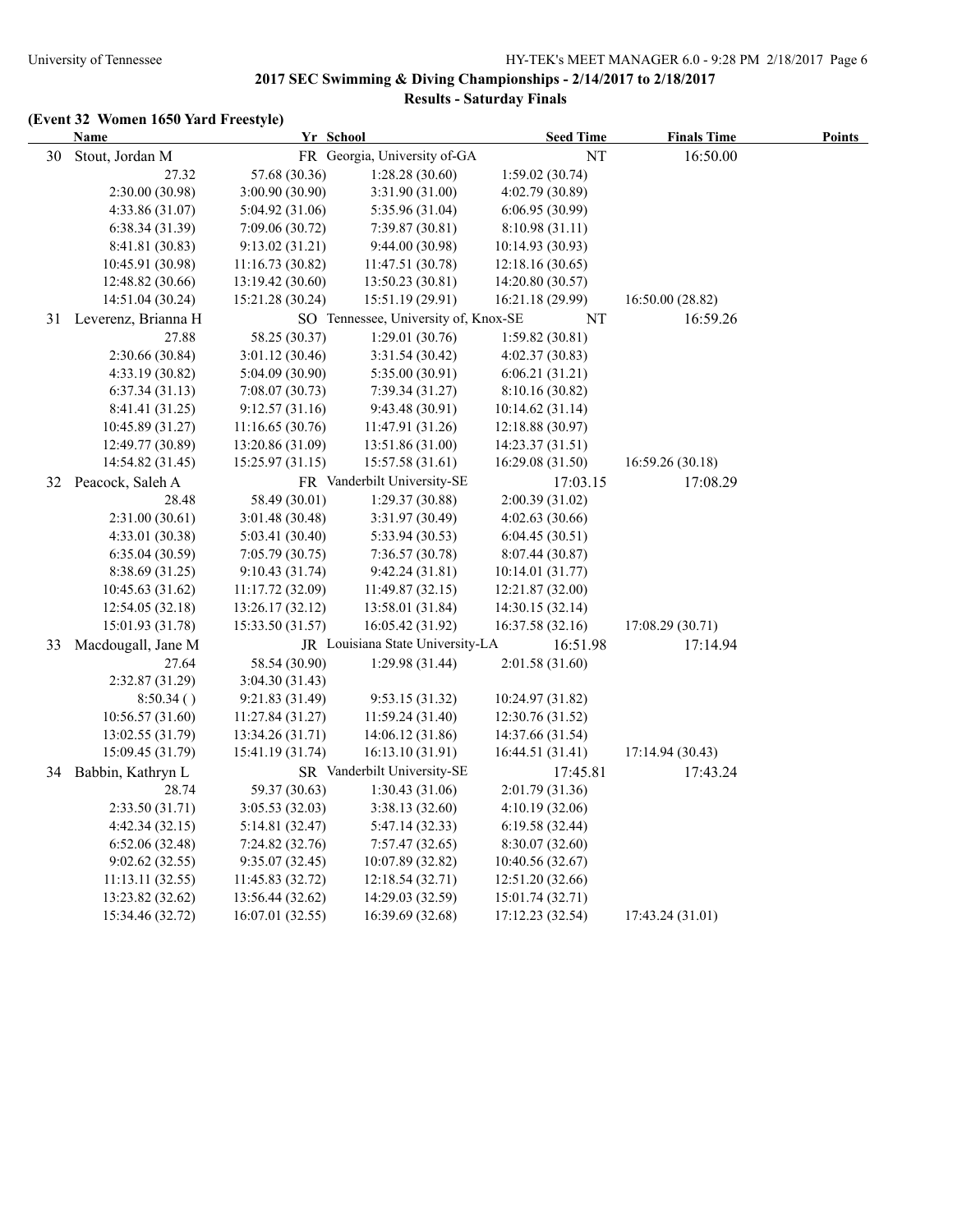|   | Event 33 Men 1650 Yard Freestyle                                                                                                                                        |                                                                         |                                                                                                                          |                  |                                                                      |   |               |
|---|-------------------------------------------------------------------------------------------------------------------------------------------------------------------------|-------------------------------------------------------------------------|--------------------------------------------------------------------------------------------------------------------------|------------------|----------------------------------------------------------------------|---|---------------|
|   | <b>US Open:</b><br>14:23.52 O<br><b>NCAA:</b><br>14:24.08 N<br>American:<br>14:23.52 M<br><b>SEC Meet:</b><br>14:35.47<br>14:39.02<br>Pool:<br>14:44.43 A<br>15:30.39 B | 12/6/2014<br>3/24/2012<br>12/6/2014<br>2/18/2006<br>S<br>12/6/2013<br>P | <b>Connor Jaeger</b><br><b>Martin Grodzki</b><br><b>Connor Jaeger</b><br><b>Sebastian Roualt</b><br><b>Connor Jaeger</b> |                  | <b>Club Wolverine</b><br>Georgia<br><b>Club Wolverine</b><br>Georgia |   |               |
|   | <b>Name</b>                                                                                                                                                             |                                                                         | Yr School                                                                                                                | <b>Seed Time</b> | <b>Finals Time</b>                                                   |   | <b>Points</b> |
| 1 | Mahmoud, Akaram A                                                                                                                                                       |                                                                         | JR South Carolina, University of,-SC                                                                                     | 14:55.31         | 14:38.91 P A                                                         |   | 32            |
|   | 24.27                                                                                                                                                                   | 51.19 (26.92)                                                           | 1:18.45(27.26)                                                                                                           | 1:45.70(27.25)   |                                                                      |   |               |
|   | 2:12.88(27.18)                                                                                                                                                          | 2:40.08 (27.20)                                                         | 3:07.10(27.02)                                                                                                           | 3:33.88 (26.78)  |                                                                      |   |               |
|   | 4:00.74(26.86)                                                                                                                                                          | 4:27.65 (26.91)                                                         | 4:54.67(27.02)                                                                                                           | 5:21.64(26.97)   |                                                                      |   |               |
|   | 5:48.20(26.56)                                                                                                                                                          | 6:14.75(26.55)                                                          | 6:41.58(26.83)                                                                                                           | 7:08.26 (26.68)  |                                                                      |   |               |
|   | 7:34.97(26.71)                                                                                                                                                          | 8:01.76(26.79)                                                          | 8:28.47(26.71)                                                                                                           | 8:55.17(26.70)   |                                                                      |   |               |
|   | 9:21.85(26.68)                                                                                                                                                          | 9:48.63(26.78)                                                          | 10:15.21(26.58)                                                                                                          | 10:41.86 (26.65) |                                                                      |   |               |
|   | 11:08.47(26.61)                                                                                                                                                         | 11:35.00(26.53)                                                         | 12:01.58(26.58)                                                                                                          | 12:28.26 (26.68) |                                                                      |   |               |
|   | 12:54.75 (26.49)                                                                                                                                                        | 13:21.18 (26.43)                                                        | 13:47.60 (26.42)                                                                                                         | 14:13.89 (26.29) | 14:38.91 (25.02)                                                     |   |               |
| 2 | D'Arrigo, Mitch M                                                                                                                                                       |                                                                         | SR Florida, University of-FL                                                                                             | 15:07.70         | 14:45.96                                                             | B | 28            |
|   | 24.19                                                                                                                                                                   | 50.09 (25.90)                                                           | 1:16.22(26.13)                                                                                                           | 1:42.41(26.19)   |                                                                      |   |               |
|   | 2:08.74(26.33)                                                                                                                                                          | 2:35.16(26.42)                                                          | 3:01.72(26.56)                                                                                                           | 3:28.25 (26.53)  |                                                                      |   |               |
|   | 3:55.02(26.77)                                                                                                                                                          | 4:21.65(26.63)                                                          | 4:48.36 (26.71)                                                                                                          | 5:15.18 (26.82)  |                                                                      |   |               |
|   | 5:42.28(27.10)                                                                                                                                                          | 6:09.55(27.27)                                                          | 6:37.05(27.50)                                                                                                           | 7:04.33(27.28)   |                                                                      |   |               |
|   | 7:31.69(27.36)                                                                                                                                                          | 7:59.00(27.31)                                                          | 8:26.29(27.29)                                                                                                           | 8:53.57(27.28)   |                                                                      |   |               |
|   | 9:20.83 (27.26)                                                                                                                                                         | 9:48.18(27.35)                                                          | 10:15.41 (27.23)                                                                                                         | 10:42.66 (27.25) |                                                                      |   |               |
|   | 11:10.03(27.37)                                                                                                                                                         | 11:37.45 (27.42)                                                        | 12:04.81 (27.36)                                                                                                         | 12:32.29 (27.48) |                                                                      |   |               |
|   | 12:59.51 (27.22)                                                                                                                                                        | 13:26.50 (26.99)                                                        | 13:53.63 (27.13)                                                                                                         | 14:20.56 (26.93) | 14:45.96 (25.40)                                                     |   |               |
| 3 | Bekemeyer, Cody C                                                                                                                                                       |                                                                         | SO South Carolina, University of,-SC                                                                                     | 15:07.23         | 14:49.09                                                             | B | 27            |
|   | 24.93                                                                                                                                                                   | 51.70 (26.77)                                                           | 1:18.97(27.27)                                                                                                           | 1:45.84(26.87)   |                                                                      |   |               |
|   | 2:12.91(27.07)                                                                                                                                                          | 2:39.97(27.06)                                                          | 3:06.91(26.94)                                                                                                           | 3:34.04(27.13)   |                                                                      |   |               |
|   | 4:01.34(27.30)                                                                                                                                                          | 4:28.63(27.29)                                                          | 4:55.76(27.13)                                                                                                           | 5:22.94(27.18)   |                                                                      |   |               |
|   | 5:50.11(27.17)                                                                                                                                                          | 6:17.07(26.96)                                                          | 6:44.12(27.05)                                                                                                           | 7:11.11(26.99)   |                                                                      |   |               |
|   | 7:38.02 (26.91)                                                                                                                                                         | 8:05.24(27.22)                                                          | 8:31.70(26.46)                                                                                                           | 8:58.32 (26.62)  |                                                                      |   |               |
|   | 9:25.29(26.97)                                                                                                                                                          | 9:52.32(27.03)                                                          | 10:19.42(27.10)                                                                                                          | 10:46.57(27.15)  |                                                                      |   |               |
|   | 11:13.67(27.10)                                                                                                                                                         | 11:40.76 (27.09)                                                        | 12:07.98 (27.22)                                                                                                         | 12:34.90 (26.92) |                                                                      |   |               |
|   | 13:02.17 (27.27)                                                                                                                                                        | 13:29.16 (26.99)                                                        | 13:56.33 (27.17)                                                                                                         | 14:23.50 (27.17) | 14:49.09 (25.59)                                                     |   |               |
| 4 | Brady, Andrew P                                                                                                                                                         |                                                                         | JR Florida, University of-FL                                                                                             | 15:21.31         | 14:50.05                                                             | B | 26            |
|   | 24.68                                                                                                                                                                   | 51.39 (26.71)                                                           | 1:18.56(27.17)                                                                                                           | 1:45.89(27.33)   |                                                                      |   |               |
|   | 2:13.25 (27.36)                                                                                                                                                         | 2:40.57 (27.32)                                                         | 3:08.00(27.43)                                                                                                           | 3:35.41 (27.41)  |                                                                      |   |               |
|   | 4:02.78 (27.37)                                                                                                                                                         | 4:30.08 (27.30)                                                         | 4:57.36(27.28)                                                                                                           | 5:24.60(27.24)   |                                                                      |   |               |
|   | 5:51.80(27.20)                                                                                                                                                          | 6:18.83(27.03)                                                          | 6:45.89(27.06)                                                                                                           | 7:12.72(26.83)   |                                                                      |   |               |
|   | 7:39.73(27.01)                                                                                                                                                          | 8:06.67(26.94)                                                          | 8:33.64 (26.97)                                                                                                          | 9:00.50(26.86)   |                                                                      |   |               |
|   | 9:27.50(27.00)                                                                                                                                                          | 9:54.37(26.87)                                                          | 10:21.31 (26.94)                                                                                                         | 10:48.40 (27.09) |                                                                      |   |               |
|   | 11:15.71(27.31)                                                                                                                                                         | 11:42.64 (26.93)                                                        | 12:09.67 (27.03)                                                                                                         | 12:36.82(27.15)  |                                                                      |   |               |
|   | 13:04.06 (27.24)                                                                                                                                                        | 13:31.37 (27.31)                                                        | 13:58.48 (27.11)                                                                                                         | 14:25.13 (26.65) | 14:50.05 (24.92)                                                     |   |               |
| 5 | Lawless, Ben W                                                                                                                                                          |                                                                         | JR Florida, University of-FL                                                                                             | 14:58.83         | 14:51.03                                                             | B | 25            |
|   | 24.71                                                                                                                                                                   | 51.58 (26.87)                                                           | 1:18.72(27.14)                                                                                                           | 1:45.94 (27.22)  |                                                                      |   |               |
|   | 2:13.15(27.21)                                                                                                                                                          | 2:40.45 (27.30)                                                         | 3:07.81 (27.36)                                                                                                          | 3:34.74 (26.93)  |                                                                      |   |               |
|   | 4:01.61(26.87)                                                                                                                                                          | 4:28.64(27.03)                                                          | 4:55.58 (26.94)                                                                                                          | 5:22.56 (26.98)  |                                                                      |   |               |
|   | 5:49.58 (27.02)                                                                                                                                                         | 6:16.58(27.00)                                                          | 6:43.53(26.95)                                                                                                           | 7:10.53(27.00)   |                                                                      |   |               |
|   | 7:37.66(27.13)                                                                                                                                                          | 8:04.70 (27.04)                                                         | 8:31.72 (27.02)                                                                                                          | 8:58.95 (27.23)  |                                                                      |   |               |
|   | 9:26.22(27.27)                                                                                                                                                          | 9:53.34(27.12)                                                          | 10:20.28 (26.94)                                                                                                         | 10:47.51 (27.23) |                                                                      |   |               |
|   | 11:14.66(27.15)                                                                                                                                                         | 11:41.72 (27.06)                                                        | 12:08.84 (27.12)                                                                                                         | 12:35.93 (27.09) |                                                                      |   |               |
|   | 13:03.34 (27.41)                                                                                                                                                        | 13:30.69 (27.35)                                                        | 13:58.05 (27.36)                                                                                                         | 14:25.29 (27.24) | 14:51.03 (25.74)                                                     |   |               |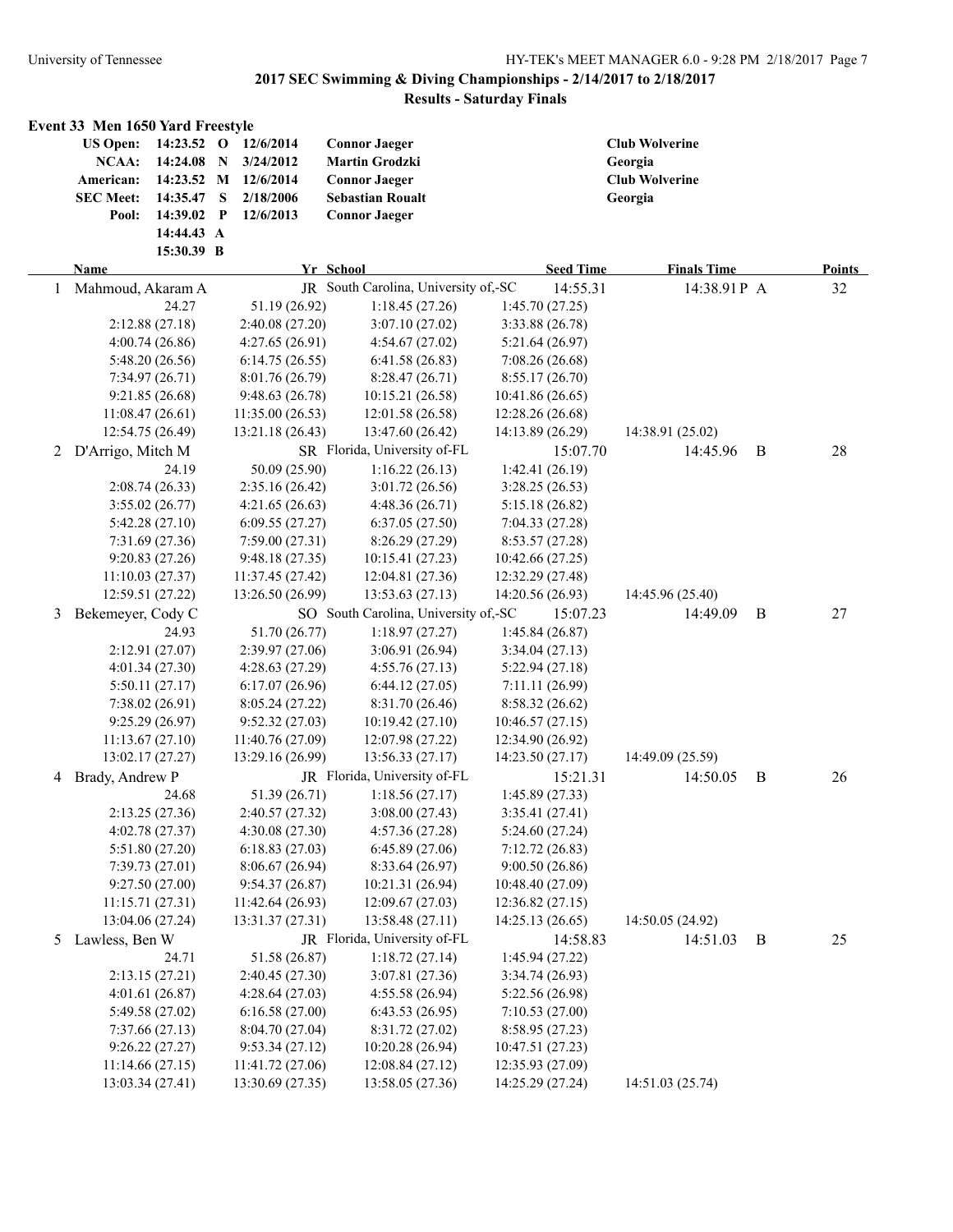|    | <b>Name</b>          | Yr School        |                                      | <b>Seed Time</b> | <b>Finals Time</b> |   | <b>Points</b> |
|----|----------------------|------------------|--------------------------------------|------------------|--------------------|---|---------------|
|    | 6 Heron, David T     |                  | JR Tennessee, University of, Knox-SE | 15:01.16         | 14:54.35           | B | 24            |
|    | 24.78                | 51.64 (26.86)    | 1:18.83(27.19)                       | 1:46.32 (27.49)  |                    |   |               |
|    | 2:13.81 (27.49)      | 2:41.28 (27.47)  | 3:08.63(27.35)                       | 3:36.06(27.43)   |                    |   |               |
|    | 4:03.32(27.26)       | 4:30.64(27.32)   | 4:57.80(27.16)                       | 5:25.09(27.29)   |                    |   |               |
|    | 5:52.53 (27.44)      | 6:19.76(27.23)   | 6:47.12(27.36)                       | 7:14.55(27.43)   |                    |   |               |
|    | 7:41.98 (27.43)      | 8:09.18(27.20)   | 8:36.51(27.33)                       | 9:03.74(27.23)   |                    |   |               |
|    | 9:30.98 (27.24)      | 9:58.19(27.21)   | 10:25.54(27.35)                      | 10:52.70 (27.16) |                    |   |               |
|    | 11:19.79(27.09)      | 11:46.99 (27.20) | 12:14.17(27.18)                      | 12:41.32(27.15)  |                    |   |               |
|    | 13:08.30 (26.98)     | 13:35.38 (27.08) | 14:02.46 (27.08)                     | 14:29.14 (26.68) | 14:54.35 (25.21)   |   |               |
| 7  | Abbott, Taylor K     |                  | FR Tennessee, University of, Knox-SE | 15:03.43         | 14:55.41           | B | 23            |
|    | 24.57                | 51.39 (26.82)    | 1:18.80(27.41)                       | 1:46.10(27.30)   |                    |   |               |
|    | 2:13.55(27.45)       | 2:40.89 (27.34)  | 3:08.26(27.37)                       | 3:35.53(27.27)   |                    |   |               |
|    | 4:02.88(27.35)       | 4:30.07(27.19)   | 4:57.28(27.21)                       | 5:24.65(27.37)   |                    |   |               |
|    | 5:52.00(27.35)       | 6:19.37(27.37)   | 6:46.86(27.49)                       | 7:14.17(27.31)   |                    |   |               |
|    | 7:41.48 (27.31)      | 8:08.83(27.35)   | 8:36.10(27.27)                       | 9:03.25(27.15)   |                    |   |               |
|    | 9:30.61 (27.36)      | 9:58.09(27.48)   | 10:25.47 (27.38)                     | 10:52.78 (27.31) |                    |   |               |
|    | 11:19.86 (27.08)     | 11:47.17 (27.31) | 12:14.47 (27.30)                     | 12:41.61 (27.14) |                    |   |               |
|    | 13:08.62 (27.01)     | 13:35.69 (27.07) | 14:02.82 (27.13)                     | 14:29.80 (26.98) | 14:55.41 (25.61)   |   |               |
| 8  | Peribonio, Tom A     |                  | JR South Carolina, University of,-SC | 15:14.55         | 14:56.77           | B | 22            |
|    | 24.62                | 51.21 (26.59)    | 1:17.96(26.75)                       | 1:44.99 (27.03)  |                    |   |               |
|    | 2:12.14(27.15)       | 2:39.29(27.15)   | 3:06.78(27.49)                       | 3:34.15(27.37)   |                    |   |               |
|    | 4:01.17(27.02)       | 4:28.33(27.16)   | 4:56.00(27.67)                       | 5:23.54(27.54)   |                    |   |               |
|    | 5:50.84 (27.30)      | 6:18.16(27.32)   | 6:45.63(27.47)                       | 7:12.41(26.78)   |                    |   |               |
|    | 7:39.27(26.86)       | 8:06.23 (26.96)  | 8:33.44 (27.21)                      | 9:00.69(27.25)   |                    |   |               |
|    | 9:28.16(27.47)       | 9:55.85(27.69)   | 10:23.40 (27.55)                     | 10:50.91(27.51)  |                    |   |               |
|    | 11:18.69 (27.78)     | 11:46.11 (27.42) | 12:13.56(27.45)                      | 12:41.05 (27.49) |                    |   |               |
|    | 13:08.42 (27.37)     | 13:35.69 (27.27) | 14:03.20 (27.51)                     | 14:30.42 (27.22) | 14:56.77(26.35)    |   |               |
| 9  | Hinawi, Marc         |                  | FR Tennessee, University of, Knox-SE | 15:18.62         | 14:56.84           | B | 20            |
|    | 24.82                | 51.80 (26.98)    | 1:19.05(27.25)                       | 1:46.71 (27.66)  |                    |   |               |
|    | 2:14.04 (27.33)      | 2:41.45 (27.41)  | 3:09.00(27.55)                       | 3:36.62(27.62)   |                    |   |               |
|    | 4:03.87(27.25)       | 4:31.22(27.35)   | 4:58.74(27.52)                       | 5:26.29(27.55)   |                    |   |               |
|    | 5:53.78 (27.49)      | 6:21.48(27.70)   | 6:48.93(27.45)                       | 7:16.31(27.38)   |                    |   |               |
|    | 7:43.67 (27.36)      | 8:11.05 (27.38)  | 8:38.46 (27.41)                      | 9:05.69(27.23)   |                    |   |               |
|    | 9:32.87(27.18)       | 10:00.23(27.36)  | 10:27.52(27.29)                      | 10:54.52 (27.00) |                    |   |               |
|    | 11:21.55 (27.03)     | 11:48.48 (26.93) | 12:15.45 (26.97)                     | 12:42.67 (27.22) |                    |   |               |
|    | 13:10.07 (27.40)     | 13:37.38 (27.31) | 14:04.69 (27.31)                     | 14:31.51 (26.82) | 14:56.84 (25.33)   |   |               |
| 10 | Jones, Isaac P       |                  | JR Kentucky, University of-KY        | 15:16.36         | 14:57.77           | B | 17            |
|    | 25.21                | 52.60 (27.39)    | 1:19.74(27.14)                       | 1:47.21 (27.47)  |                    |   |               |
|    | 2:14.66(27.45)       | 2:42.18 (27.52)  | 3:09.64(27.46)                       | 3:37.14(27.50)   |                    |   |               |
|    | 4:04.55(27.41)       | 4:32.02(27.47)   | 4:59.58(27.56)                       | 5:27.12(27.54)   |                    |   |               |
|    | 5:54.29(27.17)       | 6:21.56(27.27)   | 6:48.85(27.29)                       | 7:16.29(27.44)   |                    |   |               |
|    | 7:43.74 (27.45)      | 8:11.21(27.47)   | 8:38.46 (27.25)                      | 9:05.63(27.17)   |                    |   |               |
|    | 9:32.76(27.13)       | 9:59.88(27.12)   | 10:27.03(27.15)                      | 10:54.09 (27.06) |                    |   |               |
|    | 11:21.06 (26.97)     | 11:48.23 (27.17) | 12:15.62 (27.39)                     | 12:42.98 (27.36) |                    |   |               |
|    | 13:10.39 (27.41)     | 13:37.82 (27.43) | 14:05.36 (27.54)                     | 14:32.24 (26.88) | 14:57.77 (25.53)   |   |               |
| 11 | Manganiello, Blake E |                  | JR Florida, University of-FL         | 15:02.06         | 14:57.85           | B | 16            |
|    | 24.78                | 51.59 (26.81)    | 1:18.70(27.11)                       | 1:45.93(27.23)   |                    |   |               |
|    | 2:13.15 (27.22)      | 2:40.34 (27.19)  | 3:07.47(27.13)                       | 3:34.55 (27.08)  |                    |   |               |
|    | 4:01.58(27.03)       | 4:28.57 (26.99)  | 4:55.60(27.03)                       | 5:22.58 (26.98)  |                    |   |               |
|    | 5:49.72 (27.14)      | 6:16.87(27.15)   | 6:44.10(27.23)                       | 7:11.41 (27.31)  |                    |   |               |
|    | 7:38.91 (27.50)      | 8:06.30(27.39)   | 8:33.76 (27.46)                      | 9:01.42(27.66)   |                    |   |               |
|    | 9:28.64(27.22)       | 9:55.92(27.28)   | 10:23.31 (27.39)                     | 10:50.84 (27.53) |                    |   |               |
|    | 11:18.32 (27.48)     | 11:45.89 (27.57) | 12:13.64 (27.75)                     | 12:41.24 (27.60) |                    |   |               |
|    | 13:08.93 (27.69)     | 13:36.42 (27.49) | 14:04.31 (27.89)                     | 14:31.79 (27.48) | 14:57.85 (26.06)   |   |               |
|    |                      |                  |                                      |                  |                    |   |               |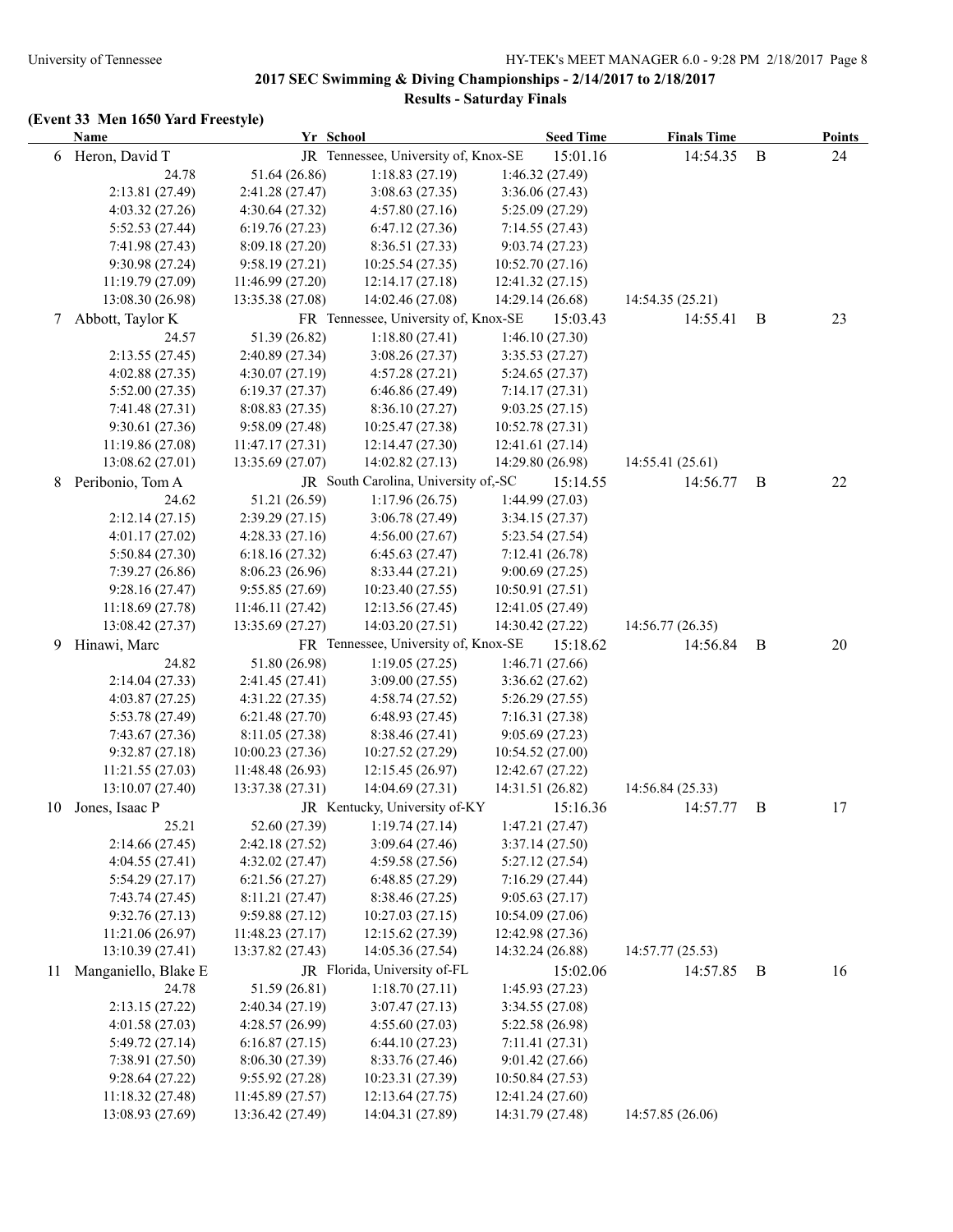|    | <b>Name</b>         | Yr School        |                               | <b>Seed Time</b> | <b>Finals Time</b> |              | <b>Points</b> |
|----|---------------------|------------------|-------------------------------|------------------|--------------------|--------------|---------------|
|    | 12 Aviotti, Drew M  |                  | SR Kentucky, University of-KY | 14:58.50         | 15:03.11           | $\, {\bf B}$ | 15            |
|    | 24.81               | 52.03 (27.22)    | 1:19.39(27.36)                | 1:46.87(27.48)   |                    |              |               |
|    | 2:14.31 (27.44)     | 2:41.92(27.61)   | 3:09.49 (27.57)               | 3:37.13(27.64)   |                    |              |               |
|    | 4:04.51 (27.38)     | 4:31.99 (27.48)  | 4:59.36(27.37)                | 5:26.93(27.57)   |                    |              |               |
|    | 5:54.34(27.41)      | 6:22.00(27.66)   | 6:49.60(27.60)                | 7:17.23(27.63)   |                    |              |               |
|    | 7:44.27(27.04)      | 8:11.92(27.65)   | 8:39.55(27.63)                | 9:07.23(27.68)   |                    |              |               |
|    | 9:34.49 (27.26)     | 10:01.89(27.40)  | 10:29.46 (27.57)              | 10:56.94 (27.48) |                    |              |               |
|    | 11:24.34 (27.40)    | 11:52.02 (27.68) | 12:19.55 (27.53)              | 12:47.18 (27.63) |                    |              |               |
|    | 13:15.13 (27.95)    | 13:42.81 (27.68) | 14:10.04 (27.23)              | 14:37.56 (27.52) | 15:03.11 (25.55)   |              |               |
| 13 | Litherland, Kevin R |                  | JR Georgia, University of-GA  | 15:26.14         | 15:05.51           | B            | 14            |
|    | 24.91               | 52.10 (27.19)    | 1:19.45(27.35)                | 1:46.88 (27.43)  |                    |              |               |
|    | 2:14.35(27.47)      | 2:41.80(27.45)   | 3:09.26(27.46)                | 3:36.79(27.53)   |                    |              |               |
|    | 4:04.35(27.56)      | 4:31.82(27.47)   | 4:59.38(27.56)                | 5:26.93(27.55)   |                    |              |               |
|    | 5:54.41 (27.48)     | 6:21.89(27.48)   | 6:49.60(27.71)                | 7:17.15(27.55)   |                    |              |               |
|    | 7:44.68(27.53)      | 8:12.24(27.56)   | 8:39.86 (27.62)               | 9:07.41(27.55)   |                    |              |               |
|    | 9:34.95 (27.54)     | 10:02.55(27.60)  | 10:30.32(27.77)               | 10:57.76 (27.44) |                    |              |               |
|    | 11:25.57(27.81)     | 11:53.29(27.72)  | 12:21.19 (27.90)              | 12:49.04 (27.85) |                    |              |               |
|    | 13:17.30 (28.26)    | 13:44.91 (27.61) | 14:12.81 (27.90)              | 14:39.70 (26.89) | 15:05.51 (25.81)   |              |               |
|    | 14 Burns, Aidan T   |                  | SO Georgia, University of-GA  | 15:17.14         | 15:06.15           | B            | 13            |
|    | 24.69               | 51.55 (26.86)    | 1:18.98(27.43)                | 1:46.57(27.59)   |                    |              |               |
|    | 2:14.07(27.50)      | 2:41.71 (27.64)  | 3:09.35(27.64)                | 3:36.98(27.63)   |                    |              |               |
|    | 4:04.28(27.30)      | 4:31.65(27.37)   | 4:59.07(27.42)                | 5:26.66(27.59)   |                    |              |               |
|    | 5:54.18 (27.52)     | 6:21.63(27.45)   | 6:49.09(27.46)                | 7:16.53(27.44)   |                    |              |               |
|    | 7:43.91 (27.38)     | 8:11.22(27.31)   | 8:38.76 (27.54)               | 9:06.32(27.56)   |                    |              |               |
|    | 9:33.88(27.56)      | 10:01.64 (27.76) | 10:29.22 (27.58)              | 10:56.96 (27.74) |                    |              |               |
|    | 11:24.97 (28.01)    | 11:53.02(28.05)  | 12:21.09 (28.07)              | 12:48.99 (27.90) |                    |              |               |
|    | 13:16.71 (27.72)    | 13:45.05 (28.34) | 14:12.69 (27.64)              | 14:40.11 (27.42) | 15:06.15(26.04)    |              |               |
| 15 | Davis, Nicholas C   |                  | SR Missouri, University of-MV | 15:09.06         | 15:06.43           | B            | 12            |
|    | 25.01               | 52.16 (27.15)    | 1:19.59(27.43)                | 1:47.09(27.50)   |                    |              |               |
|    | 2:14.62(27.53)      | 2:42.29(27.67)   | 3:09.94(27.65)                | 3:37.67(27.73)   |                    |              |               |
|    | 4:05.31(27.64)      | 4:32.96(27.65)   | 5:00.51 (27.55)               | 5:27.94(27.43)   |                    |              |               |
|    | 5:55.53 (27.59)     | 6:23.00(27.47)   | 6:50.42(27.42)                | 7:17.98(27.56)   |                    |              |               |
|    | 7:45.63(27.65)      | 8:13.11(27.48)   | 8:40.55(27.44)                | 9:08.14(27.59)   |                    |              |               |
|    | 9:35.79(27.65)      | 10:03.39(27.60)  | 10:31.13 (27.74)              | 10:59.13 (28.00) |                    |              |               |
|    | 11:26.97 (27.84)    | 11:54.65 (27.68) | 12:22.37 (27.72)              | 12:50.39(28.02)  |                    |              |               |
|    | 13:18.27 (27.88)    | 13:46.06 (27.79) | 14:13.67 (27.61)              | 14:40.30 (26.63) | 15:06.43(26.13)    |              |               |
| 16 | Kober, Daniel       |                  | FR Alabama, University of-SE  | 15:09.42         | 15:07.38           | B            | 11            |
|    | 24.69               | 51.42 (26.73)    | 1:18.40(26.98)                | 1:45.39 (26.99)  |                    |              |               |
|    | 2:12.56(27.17)      | 2:39.80 (27.24)  | 3:07.09 (27.29)               | 3:34.54(27.45)   |                    |              |               |
|    | 4:01.89 (27.35)     | 4:29.09(27.20)   | 4:56.39 (27.30)               | 5:23.92(27.53)   |                    |              |               |
|    | 5:51.63(27.71)      | 6:19.21(27.58)   | 6:46.74(27.53)                | 7:14.58 (27.84)  |                    |              |               |
|    | 7:42.68(28.10)      | 8:10.66 (27.98)  | 8:38.66 (28.00)               | 9:06.71 (28.05)  |                    |              |               |
|    | 9:34.64 (27.93)     | 10:02.81(28.17)  | 10:30.88 (28.07)              | 10:59.02 (28.14) |                    |              |               |
|    | 11:27.31 (28.29)    | 11:55.29 (27.98) | 12:23.29 (28.00)              | 12:51.28 (27.99) |                    |              |               |
|    | 13:19.43 (28.15)    | 13:47.34 (27.91) | 14:15.06 (27.72)              | 14:42.24 (27.18) | 15:07.38 (25.14)   |              |               |
| 17 | Higgins, Walker A   |                  | FR Georgia, University of-GA  | 15:25.19         | 15:08.30           | B            | 9             |
|    | 24.40               | 51.25 (26.85)    | 1:18.69(27.44)                | 1:46.13(27.44)   |                    |              |               |
|    | 2:13.56 (27.43)     | 2:41.14 (27.58)  | 3:08.58 (27.44)               | 3:35.86(27.28)   |                    |              |               |
|    | 4:03.20 (27.34)     | 4:30.54(27.34)   | 4:57.78 (27.24)               | 5:24.98 (27.20)  |                    |              |               |
|    | 5:52.33 (27.35)     | 6:19.66(27.33)   | 6:46.81(27.15)                | 7:14.16(27.35)   |                    |              |               |
|    | 7:41.78 (27.62)     | 8:09.19 (27.41)  | 8:36.53(27.34)                | 9:04.10(27.57)   |                    |              |               |
|    | 9:31.89 (27.79)     | 9:59.74(27.85)   | 10:27.55 (27.81)              | 10:55.57 (28.02) |                    |              |               |
|    | 11:23.67(28.10)     | 11:51.74 (28.07) | 12:19.84 (28.10)              | 12:48.18 (28.34) |                    |              |               |
|    | 13:16.41 (28.23)    | 13:44.99 (28.58) | 14:13.21 (28.22)              | 14:41.54 (28.33) | 15:08.30 (26.76)   |              |               |
|    |                     |                  |                               |                  |                    |              |               |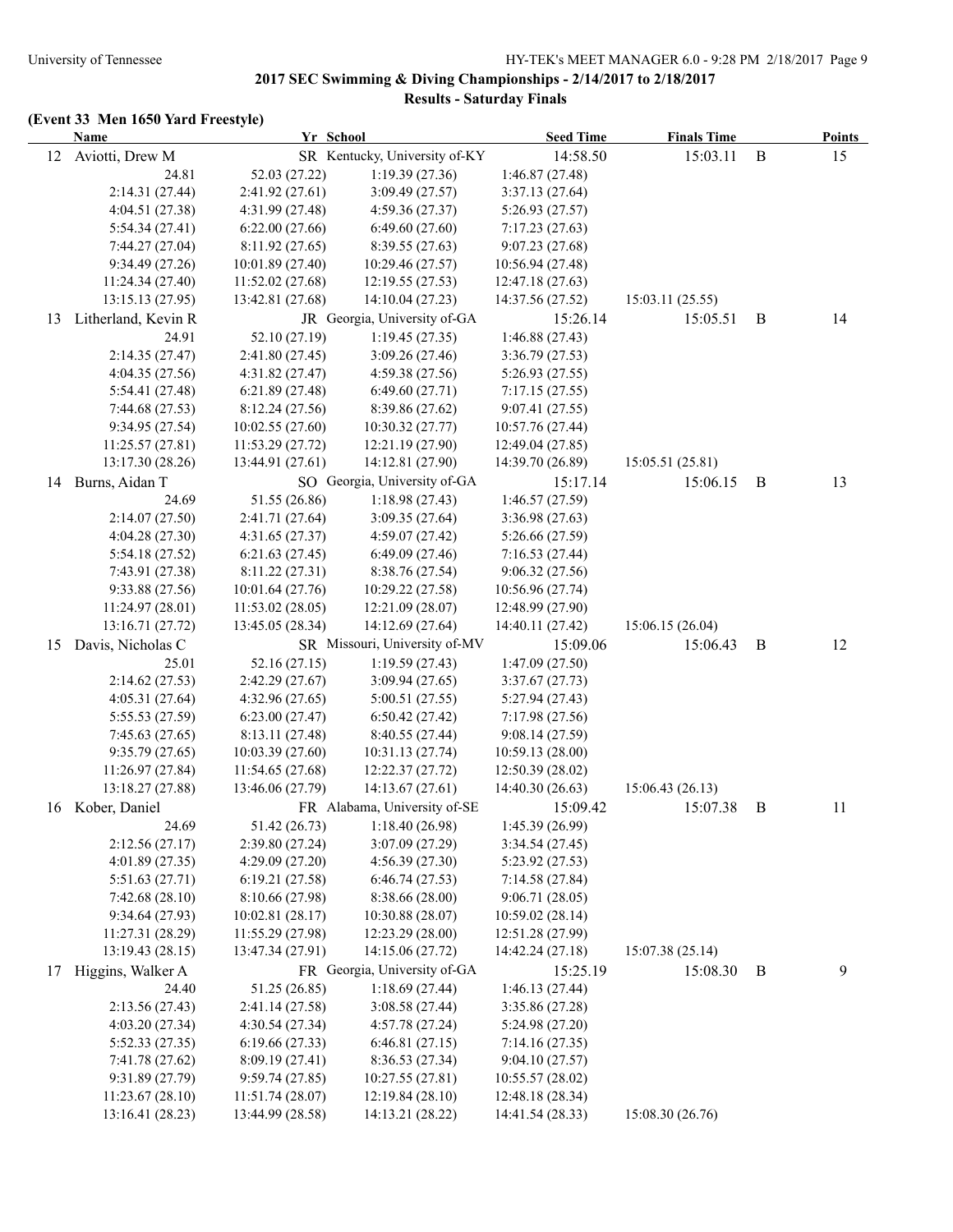|    | <b>Name</b>             | Yr School        |                               | <b>Seed Time</b> | <b>Finals Time</b> |                  | <b>Points</b> |
|----|-------------------------|------------------|-------------------------------|------------------|--------------------|------------------|---------------|
| 18 | Clark, Drew S           |                  | FR Florida, University of-FL  | 15:10.83         | 15:13.39           | B                | 7             |
|    | 24.89                   | 52.11 (27.22)    | 1:19.45(27.34)                | 1:46.83(27.38)   |                    |                  |               |
|    | 2:14.34(27.51)          | 2:41.75 (27.41)  | 3:09.33 (27.58)               | 3:36.80(27.47)   |                    |                  |               |
|    | 4:04.44(27.64)          | 4:32.07(27.63)   | 4:59.48 (27.41)               | 5:27.18(27.70)   |                    |                  |               |
|    | 5:54.68(27.50)          | 6:22.14(27.46)   | 6:49.83(27.69)                | 7:17.62(27.79)   |                    |                  |               |
|    | 7:45.51 (27.89)         | 8:13.37(27.86)   | 8:41.18(27.81)                | 9:09.05(27.87)   |                    |                  |               |
|    | 9:37.06(28.01)          | 10:05.02(27.96)  | 10:33.19(28.17)               | 11:01.28(28.09)  |                    |                  |               |
|    | 11:29.25 (27.97)        | 11:57.22 (27.97) | 12:25.31 (28.09)              | 12:53.42 (28.11) |                    |                  |               |
|    | 13:21.47 (28.05)        | 13:49.74 (28.27) | 14:18.02 (28.28)              | 14:46.01 (27.99) | 15:13.39 (27.38)   |                  |               |
| 19 | Hadjiconstantinou, Jack |                  | SR Alabama, University of-SE  | 15:32.19         | 15:14.52           | B                | 6             |
|    | 25.54                   | 53.10 (27.56)    | 1:20.81(27.71)                | 1:48.63(27.82)   |                    |                  |               |
|    | 2:16.61(27.98)          | 2:44.64(28.03)   | 3:12.49(27.85)                | 3:40.51(28.02)   |                    |                  |               |
|    | 4:08.58(28.07)          | 4:36.43(27.85)   | 5:04.51 (28.08)               | 5:32.83(28.32)   |                    |                  |               |
|    | 6:00.86(28.03)          | 6:29.00(28.14)   | 6:57.06(28.06)                | 7:25.02(27.96)   |                    |                  |               |
|    | 7:53.02(28.00)          | 8:20.89(27.87)   | 8:48.79(27.90)                | 9:16.52(27.73)   |                    |                  |               |
|    | 9:44.11(27.59)          | 10:11.92(27.81)  | 10:40.03(28.11)               | 11:07.91(27.88)  |                    |                  |               |
|    | 11:35.87 (27.96)        | 12:03.78 (27.91) | 12:31.44 (27.66)              | 12:58.94(27.50)  |                    |                  |               |
|    | 13:26.58 (27.64)        | 13:54.19(27.61)  | 14:21.46 (27.27)              | 14:48.36 (26.90) | 15:14.52(26.16)    |                  |               |
| 20 | Forde, Clayton T        |                  | FR Georgia, University of-GA  | 15:35.04         | 15:15.82           | B                | 5             |
|    | 26.30                   | 54.58 (28.28)    | 1:22.97 (28.39)               | 1:51.54(28.57)   |                    |                  |               |
|    | 2:20.04(28.50)          | 2:48.42 (28.38)  | 3:16.72(28.30)                | 3:44.94(28.22)   |                    |                  |               |
|    | 4:13.50 (28.56)         | 4:41.85(28.35)   | 5:10.04(28.19)                | 5:37.99(27.95)   |                    |                  |               |
|    | 6:06.08(28.09)          | 6:34.19(28.11)   | 7:02.55(28.36)                | 7:30.94 (28.39)  |                    |                  |               |
|    | 7:59.21 (28.27)         | 8:27.29 (28.08)  | 8:55.29 (28.00)               | 9:22.99 (27.70)  |                    |                  |               |
|    | 9:50.74(27.75)          | 10:18.59(27.85)  | 10:46.02 (27.43)              | 11:13.28(27.26)  |                    |                  |               |
|    | 11:40.94 (27.66)        | 12:08.35(27.41)  | 12:35.20 (26.85)              | 13:02.53 (27.33) |                    |                  |               |
|    | 13:29.74 (27.21)        | 13:56.99 (27.25) | 14:23.81 (26.82)              | 14:50.42(26.61)  | 15:15.82 (25.40)   |                  |               |
| 21 | Morris, Alec            |                  | SR Auburn University-SE       | 15:28.66         | 15:16.56           | B                | 4             |
|    | 25.11                   | 52.23 (27.12)    | 1:19.58(27.35)                | 1:47.27(27.69)   |                    |                  |               |
|    | 2:15.05(27.78)          | 2:42.74 (27.69)  | 3:10.23(27.49)                | 3:37.87 (27.64)  |                    |                  |               |
|    | 4:05.64(27.77)          | 4:33.39(27.75)   | 5:01.06(27.67)                | 5:28.81(27.75)   |                    |                  |               |
|    | 5:56.66 (27.85)         | 6:24.67(28.01)   | 6:52.50(27.83)                | 7:20.35(27.85)   |                    |                  |               |
|    | 7:48.25 (27.90)         | 8:16.34(28.09)   | 8:44.52(28.18)                | 9:12.57(28.05)   |                    |                  |               |
|    | 9:40.79(28.22)          | 10:08.68 (27.89) | 10:36.66 (27.98)              | 11:04.68(28.02)  |                    |                  |               |
|    | 11:32.80 (28.12)        | 12:00.94(28.14)  | 12:29.25(28.31)               | 12:57.61 (28.36) |                    |                  |               |
|    | 13:25.86 (28.25)        | 13:53.87 (28.01) | 14:22.14 (28.27)              | 14:49.70 (27.56) | 15:16.56 (26.86)   |                  |               |
| 22 | Gunning, Jackson C      |                  | JR Kentucky, University of-KY | 15:29.94         | 15:16.83           | $\boldsymbol{B}$ | 3             |
|    | 25.88                   | 53.80 (27.92)    | 1:21.83(28.03)                | 1:49.76 (27.93)  |                    |                  |               |
|    | 2:17.84(28.08)          | 2:46.09(28.25)   | 3:14.14(28.05)                | 3:42.27(28.13)   |                    |                  |               |
|    | 4:10.38(28.11)          | 4:38.79(28.41)   | 5:06.89(28.10)                | 5:34.88 (27.99)  |                    |                  |               |
|    | 6:03.26(28.38)          | 6:31.06(27.80)   | 6:58.81(27.75)                | 7:26.76 (27.95)  |                    |                  |               |
|    | 7:54.89(28.13)          | 8:22.70 (27.81)  | 8:50.34(27.64)                | 9:18.16(27.82)   |                    |                  |               |
|    | 9:46.12(27.96)          | 10:13.88 (27.76) | 10:41.53 (27.65)              | 11:09.58(28.05)  |                    |                  |               |
|    | 11:37.88 (28.30)        | 12:06.04(28.16)  | 12:33.94 (27.90)              | 13:01.88 (27.94) |                    |                  |               |
|    | 13:29.38 (27.50)        | 13:57.08 (27.70) | 14:24.18 (27.10)              | 14:50.97 (26.79) | 15:16.83 (25.86)   |                  |               |
| 23 | Delk, Taylor T          |                  | FR Florida, University of-FL  | 15:05.12         | 15:17.19           | B                | 2             |
|    | 25.23                   | 52.10 (26.87)    | 1:19.42(27.32)                | 1:46.67(27.25)   |                    |                  |               |
|    | 2:14.07(27.40)          | 2:41.38 (27.31)  | 3:08.55(27.17)                | 3:35.95(27.40)   |                    |                  |               |
|    | 4:03.45(27.50)          | 4:31.08(27.63)   | 4:58.90 (27.82)               | 5:26.60(27.70)   |                    |                  |               |
|    | 5:54.33 (27.73)         | 6:22.17(27.84)   | 6:50.30(28.13)                | 7:18.47(28.17)   |                    |                  |               |
|    | 7:46.66(28.19)          | 8:14.75 (28.09)  | 8:42.86 (28.11)               | 9:10.97(28.11)   |                    |                  |               |
|    | 9:39.07(28.10)          | 10:07.31 (28.24) | 10:35.59 (28.28)              | 11:03.83 (28.24) |                    |                  |               |
|    | 11:32.07 (28.24)        | 12:00.54 (28.47) | 12:29.02 (28.48)              | 12:57.59 (28.57) |                    |                  |               |
|    | 13:25.94 (28.35)        | 13:54.63 (28.69) | 14:22.54 (27.91)              | 14:50.26 (27.72) | 15:17.19 (26.93)   |                  |               |
|    |                         |                  |                               |                  |                    |                  |               |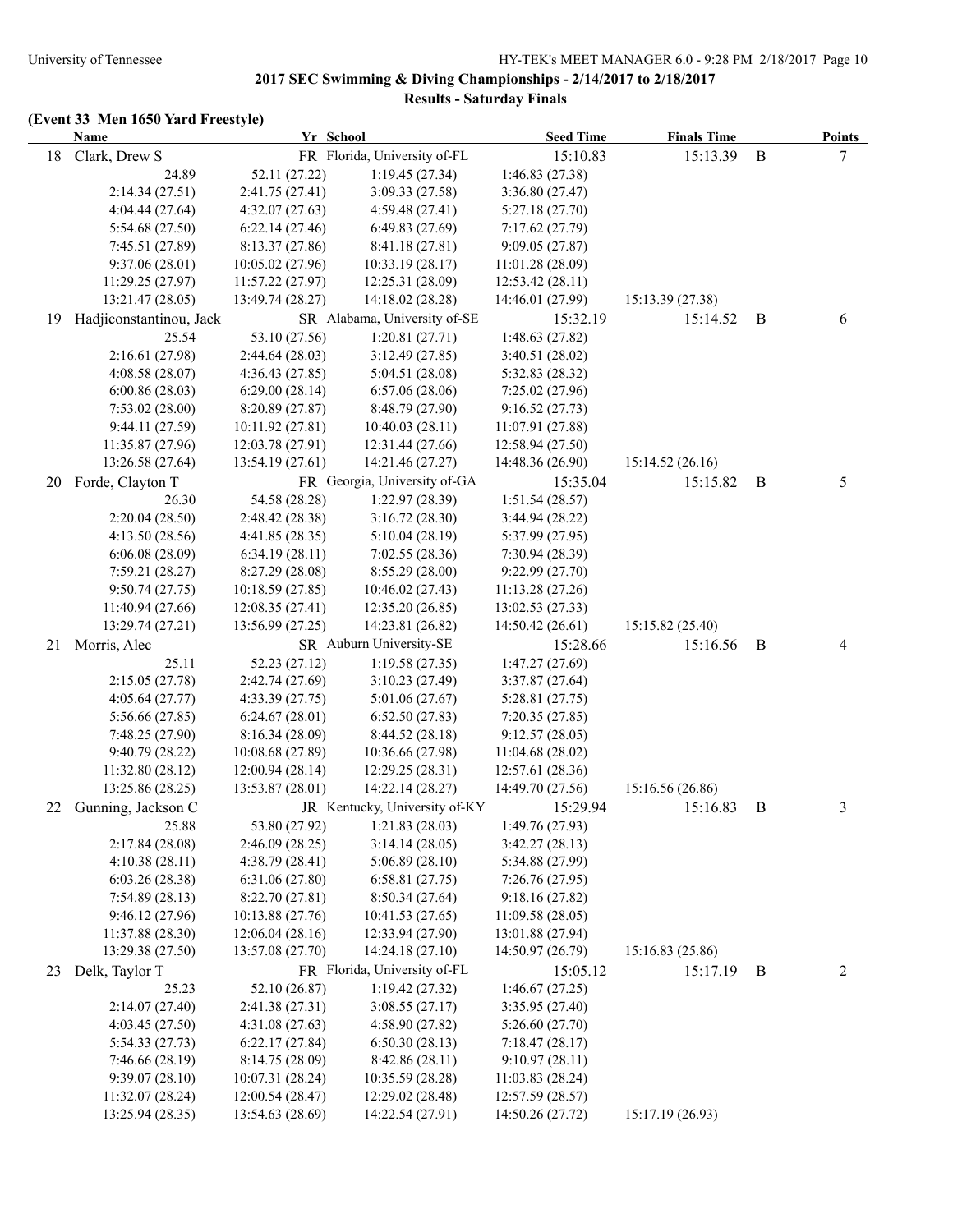|    | Name                |                  | Yr School                            | <b>Seed Time</b> | <b>Finals Time</b> |          | <b>Points</b> |
|----|---------------------|------------------|--------------------------------------|------------------|--------------------|----------|---------------|
| 24 | McHugh, Sam S       |                  | JR Tennessee, University of, Knox-SE | 14:56.27         | 15:18.03           | $\bf{B}$ | 1             |
|    | 24.59               | 51.74 (27.15)    | 1:19.23(27.49)                       | 1:46.57(27.34)   |                    |          |               |
|    | 2:13.90(27.33)      | 2:41.31 (27.41)  | 3:08.71(27.40)                       | 3:35.99 (27.28)  |                    |          |               |
|    | 4:03.34(27.35)      | 4:30.72(27.38)   | 4:58.13(27.41)                       | 5:25.48(27.35)   |                    |          |               |
|    | 5:52.62(27.14)      | 6:20.10(27.48)   | 6:47.65(27.55)                       | 7:15.13(27.48)   |                    |          |               |
|    | 7:42.53(27.40)      | 8:10.27(27.74)   | 8:38.56 (28.29)                      | 9:06.40(27.84)   |                    |          |               |
|    | 9:34.39(27.99)      | 10:02.76 (28.37) | 10:30.97(28.21)                      | 10:59.01 (28.04) |                    |          |               |
|    | 11:27.46 (28.45)    | 11:56.32 (28.86) | 12:25.29 (28.97)                     | 12:54.51 (29.22) |                    |          |               |
|    | 13:23.67 (29.16)    | 13:53.05 (29.38) | 14:22.30 (29.25)                     | 14:50.76 (28.46) | 15:18.03(27.27)    |          |               |
| 25 | Madden, Carl C      |                  | SR Alabama, University of-SE         | 15:36.52         | 15:18.30           | B        |               |
|    | 25.66               | 54.01 (28.35)    | 1:22.22(28.21)                       | 1:50.40(28.18)   |                    |          |               |
|    | 2:18.40(28.00)      | 2:46.62 (28.22)  | 3:14.66(28.04)                       | 3:42.34(27.68)   |                    |          |               |
|    | 4:10.15(27.81)      | 4:38.00(27.85)   | 5:05.89 (27.89)                      | 5:33.68 (27.79)  |                    |          |               |
|    | 6:01.55(27.87)      | 6:29.64(28.09)   | 6:57.85(28.21)                       | 7:25.91 (28.06)  |                    |          |               |
|    | 7:54.05(28.14)      | 8:22.05(28.00)   | 8:49.97 (27.92)                      | 9:18.10(28.13)   |                    |          |               |
|    | 9:46.17(28.07)      | 10:14.22(28.05)  | 10:41.99 (27.77)                     | 11:09.85(27.86)  |                    |          |               |
|    | 11:37.82 (27.97)    | 12:05.82 (28.00) | 12:33.68 (27.86)                     | 13:01.53 (27.85) |                    |          |               |
|    | 13:29.59 (28.06)    | 13:57.29 (27.70) | 14:24.92 (27.63)                     | 14:52.39 (27.47) | 15:18.30(25.91)    |          |               |
| 26 | Rice, Sam W         |                  | SO Tennessee, University of, Knox-SE | 15:28.73         | 15:18.35           | B        |               |
|    | 25.16               | 52.40 (27.24)    | 1:19.77(27.37)                       | 1:47.04(27.27)   |                    |          |               |
|    | 2:14.43 (27.39)     | 2:41.82 (27.39)  | 3:09.31(27.49)                       | 3:36.99(27.68)   |                    |          |               |
|    | 4:04.69(27.70)      | 4:32.36(27.67)   | 5:00.06(27.70)                       | 5:27.90 (27.84)  |                    |          |               |
|    | 5:55.71(27.81)      | 6:23.54(27.83)   | 6:51.43(27.89)                       | 7:19.42(27.99)   |                    |          |               |
|    | 7:47.43 (28.01)     | 8:15.30 (27.87)  | 8:43.38 (28.08)                      | 9:11.35(27.97)   |                    |          |               |
|    | 9:39.42(28.07)      | 10:07.69 (28.27) | 10:35.83(28.14)                      | 11:04.38(28.55)  |                    |          |               |
|    | 11:32.61 (28.23)    | 12:00.90 (28.29) | 12:29.38 (28.48)                     | 12:57.76 (28.38) |                    |          |               |
|    | 13:26.38 (28.62)    | 13:54.80 (28.42) | 14:23.08 (28.28)                     | 14:51.17 (28.09) | 15:18.35(27.18)    |          |               |
| 27 | Stevenson, Jamie W  |                  | SR Kentucky, University of-KY        | 15:23.79         | 15:19.33           | B        |               |
|    | 25.94               | 53.57 (27.63)    | 1:21.32(27.75)                       | 1:49.26 (27.94)  |                    |          |               |
|    | 2:17.38(28.12)      | 2:45.36 (27.98)  | 3:13.03(27.67)                       | 3:40.91 (27.88)  |                    |          |               |
|    | 4:08.82 (27.91)     | 4:36.69(27.87)   | 5:04.71 (28.02)                      | 5:32.65 (27.94)  |                    |          |               |
|    | 6:00.50(27.85)      | 6:28.42 (27.92)  | 6:55.99(27.57)                       | 7:23.95(27.96)   |                    |          |               |
|    | 7:51.70(27.75)      | 8:19.66 (27.96)  | 8:47.22(27.56)                       | 9:14.76(27.54)   |                    |          |               |
|    | 9:42.65(27.89)      | 10:10.57(27.92)  | 10:38.24(27.67)                      | 11:06.34(28.10)  |                    |          |               |
|    | 11:34.19 (27.85)    | 12:02.50(28.31)  | 12:31.04 (28.54)                     | 12:59.05 (28.01) |                    |          |               |
|    | 13:27.45 (28.40)    | 13:55.92 (28.47) | 14:24.22 (28.30)                     | 14:52.94 (28.72) | 15:19.33(26.39)    |          |               |
| 28 | Miller, Kevin T     |                  | FR Georgia, University of-GA         | NT               | 15:23.53           | B        |               |
|    | 25.80               | 53.41 (27.61)    | 1:21.18(27.77)                       | 1:49.11 (27.93)  |                    |          |               |
|    | 2:17.36(28.25)      | 2:45.51(28.15)   | 3:13.61(28.10)                       | 3:41.72(28.11)   |                    |          |               |
|    | 4:09.94 (28.22)     | 4:38.06(28.12)   | 5:06.40(28.34)                       | 5:34.33 (27.93)  |                    |          |               |
|    | 6:02.28(27.95)      | 6:30.31(28.03)   | 6:58.01(27.70)                       | 7:26.08(28.07)   |                    |          |               |
|    | 7:53.95(27.87)      | 8:21.60 (27.65)  | 8:49.70 (28.10)                      | 9:18.32(28.62)   |                    |          |               |
|    | 9:46.24 (27.92)     | 10:14.77 (28.53) | 10:43.02 (28.25)                     | 11:11.23(28.21)  |                    |          |               |
|    | 11:39.17 (27.94)    | 12:07.17 (28.00) | 12:35.39 (28.22)                     | 13:03.89 (28.50) |                    |          |               |
|    | 13:32.33 (28.44)    | 14:00.76 (28.43) | 14:29.12 (28.36)                     | 14:57.29 (28.17) | 15:23.53 (26.24)   |          |               |
|    |                     |                  |                                      |                  |                    |          |               |
| 29 | Saemundsson, Sven A |                  | FR Louisiana State University-LA     | 15:05.24         | 15:24.76           | B        |               |
|    | 24.73               | 51.19 (26.46)    | 1:18.10(26.91)                       | 1:45.21(27.11)   |                    |          |               |
|    | 2:12.43 (27.22)     | 2:39.59(27.16)   | 3:07.12(27.53)                       | 3:34.59(27.47)   |                    |          |               |
|    | 4:02.12(27.53)      | 4:30.05 (27.93)  | 4:57.59 (27.54)                      | 5:25.31(27.72)   |                    |          |               |
|    | 5:53.16(27.85)      | 6:21.12 (27.96)  | 6:49.08 (27.96)                      | 7:17.39(28.31)   |                    |          |               |
|    | 7:45.71 (28.32)     | 8:14.08 (28.37)  | 8:42.58 (28.50)                      | 9:11.51(28.93)   |                    |          |               |
|    | 9:39.94(28.43)      | 10:08.88 (28.94) | 10:37.76 (28.88)                     | 11:06.78 (29.02) |                    |          |               |
|    | 11:35.70 (28.92)    | 12:04.82 (29.12) | 12:33.83(29.01)                      | 13:02.80 (28.97) |                    |          |               |
|    | 13:31.76 (28.96)    | 14:00.40 (28.64) | 14:29.24 (28.84)                     | 14:57.57 (28.33) | 15:24.76 (27.19)   |          |               |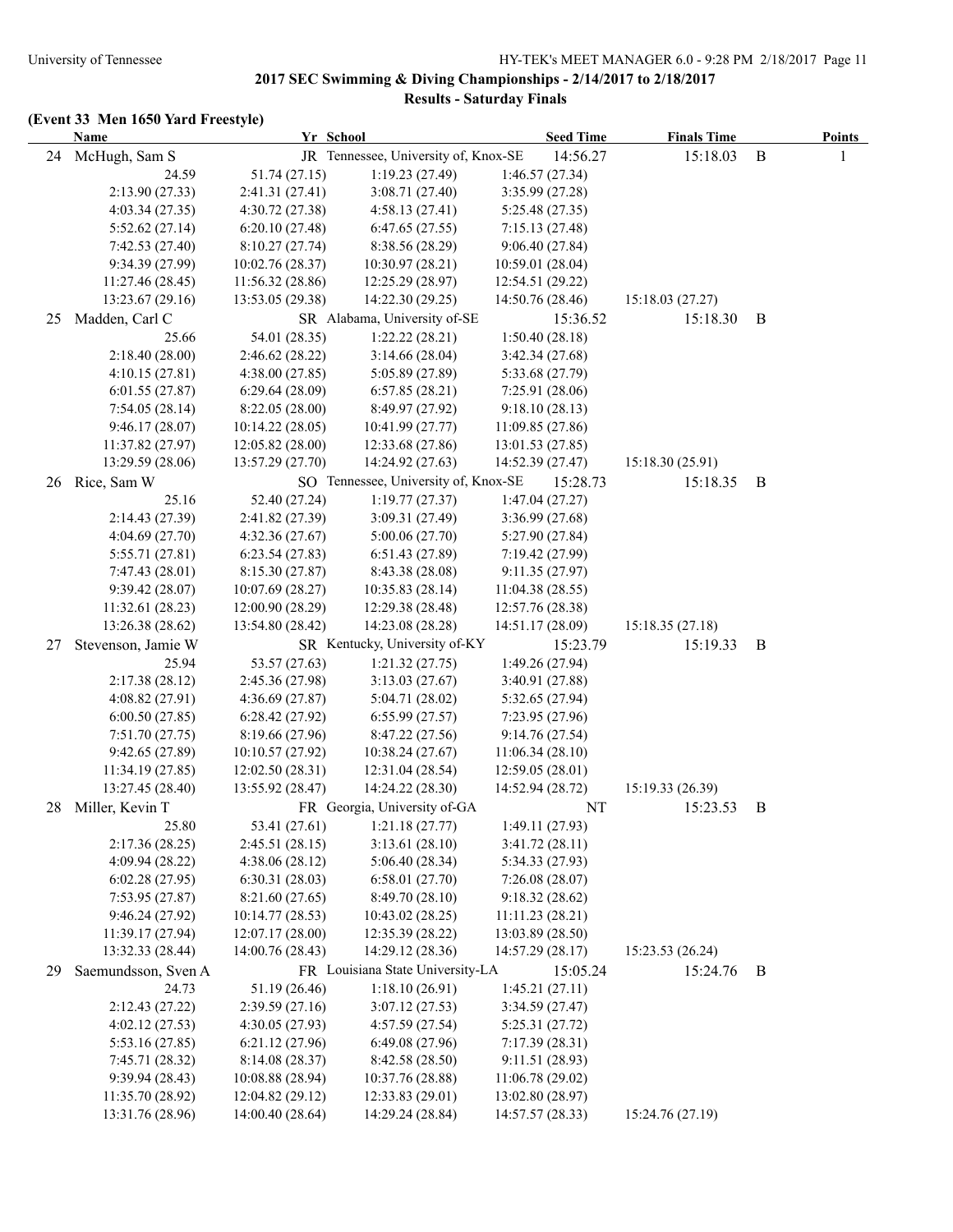|              | <b>Name</b>                               |             |   |                                      | Yr School                            | <b>Seed Time</b>                    | <b>Finals Time</b> |   | <b>Points</b> |
|--------------|-------------------------------------------|-------------|---|--------------------------------------|--------------------------------------|-------------------------------------|--------------------|---|---------------|
|              | 30 Lee, Bryan D                           |             |   |                                      | SO Auburn University-SE              | 15:35.73                            | 15:30.95           |   |               |
|              |                                           | 25.44       |   | 53.00 (27.56)                        | 1:20.91(27.91)                       | 1:48.97 (28.06)                     |                    |   |               |
|              | 2:16.95 (27.98)                           |             |   | 2:45.07(28.12)                       | 3:13.02(27.95)                       | 3:40.98 (27.96)                     |                    |   |               |
|              | 4:09.02(28.04)                            |             |   | 4:36.93(27.91)                       | 5:04.84(27.91)                       | 5:32.88(28.04)                      |                    |   |               |
|              | 6:00.88(28.00)                            |             |   | 6:29.07(28.19)                       | 6:57.18(28.11)                       | 7:25.38(28.20)                      |                    |   |               |
|              | 7:53.50(28.12)                            |             |   | 8:21.73 (28.23)                      | 8:50.15(28.42)                       | 9:18.67(28.52)                      |                    |   |               |
|              | 9:47.56 (28.89)                           |             |   | 10:15.86 (28.30)                     | 10:44.70 (28.84)                     | 11:13.28 (28.58)                    |                    |   |               |
|              | 11:42.14 (28.86)                          |             |   | 12:10.89 (28.75)                     | 12:39.53 (28.64)                     | 13:08.08 (28.55)                    |                    |   |               |
|              | 13:36.91 (28.83)                          |             |   | 14:05.30 (28.39)                     | 14:34.77 (29.47)                     | 15:03.46 (28.69)                    | 15:30.95 (27.49)   |   |               |
| 31           | Morrin, Travis J                          |             |   |                                      | JR South Carolina, University of,-SC | 15:52.65                            | 15:33.91           |   |               |
|              |                                           | 25.28       |   | 52.98 (27.70)                        | 1:20.78(27.80)                       | 1:49.07 (28.29)                     |                    |   |               |
|              | 2:17.39 (28.32)                           |             |   | 2:45.60(28.21)                       | 3:14.13(28.53)                       | 3:42.40(28.27)                      |                    |   |               |
|              | 4:10.57(28.17)                            |             |   | 4:38.52 (27.95)                      | 5:06.63(28.11)                       | 5:34.76(28.13)                      |                    |   |               |
|              | 6:02.97(28.21)                            |             |   | 6:31.05(28.08)                       | 6:59.01(27.96)                       | 7:27.29 (28.28)                     |                    |   |               |
|              | 7:55.56(28.27)                            |             |   | 8:23.78 (28.22)                      | 8:52.02(28.24)                       | 9:20.30(28.28)                      |                    |   |               |
|              | 9:48.57(28.27)                            |             |   | 10:17.12(28.55)                      | 10:45.53(28.41)                      | 11:14.18(28.65)                     |                    |   |               |
|              | 11:42.88 (28.70)                          |             |   | 12:11.63 (28.75)                     | 12:40.48 (28.85)                     | 13:09.42 (28.94)                    |                    |   |               |
|              | 13:38.50 (29.08)                          |             |   | 14:07.61(29.11)                      | 14:36.74(29.13)                      | 15:05.82 (29.08)                    | 15:33.91 (28.09)   |   |               |
| 32           | Gibbons, Jake R                           |             |   |                                      | FR Texas A&M University-GU           | 15:45.06                            | 15:36.58           |   |               |
|              |                                           | 25.24       |   | 52.55 (27.31)                        | 1:20.66(28.11)                       | 1:48.90 (28.24)                     |                    |   |               |
|              | 2:17.11(28.21)                            |             |   | 2:45.42(28.31)                       | 3:13.77(28.35)                       | 3:42.38(28.61)                      |                    |   |               |
|              | 4:11.07(28.69)                            |             |   | 4:39.29 (28.22)                      | 5:07.47(28.18)                       | 5:35.82(28.35)                      |                    |   |               |
|              | 6:04.29(28.47)                            |             |   | 6:32.67(28.38)                       | 7:01.02(28.35)                       | 7:29.27(28.25)                      |                    |   |               |
|              | 7:57.53 (28.26)                           |             |   | 8:25.64(28.11)                       | 8:53.95 (28.31)                      | 9:22.13(28.18)                      |                    |   |               |
|              | 9:50.45(28.32)                            |             |   | 10:18.87(28.42)                      | 10:47.30(28.43)                      | 11:15.86 (28.56)                    |                    |   |               |
|              | 11:44.45 (28.59)                          |             |   | 12:13.24 (28.79)                     | 12:42.17 (28.93)                     | 13:11.40 (29.23)                    |                    |   |               |
|              | 13:40.37 (28.97)                          |             |   | 14:09.67 (29.30)                     | 14:38.84 (29.17)                     | 15:08.06 (29.22)                    | 15:36.58 (28.52)   |   |               |
| 33           | Noletto, Russell J                        |             |   |                                      | SO Auburn University-SE              | 15:36.28                            | 15:44.46           |   |               |
|              |                                           | 26.22       |   | 54.76 (28.54)                        | 1:23.52(28.76)                       | 1:51.72(28.20)                      |                    |   |               |
|              | 2:19.75(28.03)                            |             |   | 2:47.71 (27.96)                      | 3:16.19(28.48)                       | 3:44.12 (27.93)                     |                    |   |               |
|              | 4:12.48 (28.36)                           |             |   | 4:40.67(28.19)                       | 5:08.70(28.03)                       | 5:37.19 (28.49)                     |                    |   |               |
|              |                                           |             |   |                                      |                                      |                                     |                    |   |               |
|              | 6:05.76(28.57)                            |             |   | 6:34.37(28.61)                       | 7:03.00(28.63)<br>8:58.25 (28.62)    | 7:31.75(28.75)<br>9:27.15 (28.90)   |                    |   |               |
|              | 8:00.84(29.09)                            |             |   | 8:29.63(28.79)                       |                                      |                                     |                    |   |               |
|              | 9:56.08(28.93)                            |             |   | 10:25.07 (28.99)                     | 10:54.18(29.11)                      | 11:23.45(29.27)<br>13:19.61 (29.25) |                    |   |               |
|              | 11:52.47(29.02)                           |             |   | 12:21.37 (28.90)<br>14:18.26 (29.35) | 12:50.36 (28.99)                     |                                     | 15:44.46 (27.85)   |   |               |
|              | 13:48.91 (29.30)                          |             |   |                                      | 14:47.42 (29.16)                     | 15:16.61(29.19)                     |                    |   |               |
|              | <b>Event 34 Women 200 Yard Backstroke</b> |             |   |                                      |                                      |                                     |                    |   |               |
|              | <b>US Open:</b>                           | $1:47.84$ O |   | 3/21/2013                            | <b>Elizabeth Pelton</b>              |                                     | California         |   |               |
|              | NCAA:                                     | $1:47.84$ N |   | 3/21/2013                            | <b>Elizabeth Pelton</b>              |                                     | California         |   |               |
|              | American:                                 | 1:47.84 M   |   | 3/21/2013                            | <b>Elizabeth Pelton</b>              |                                     | California         |   |               |
|              | <b>SEC Meet:</b>                          | 1:48.34     | S | 2/21/2009                            | <b>Gemma Spofforth</b>               |                                     | Florida            |   |               |
|              | Pool:                                     | 1:49.59 P   |   | 12/6/2013                            | <b>Elizabeth Pelton</b>              |                                     | California         |   |               |
|              |                                           | 1:51.95 A   |   |                                      |                                      |                                     |                    |   |               |
|              |                                           | 1:59.19 B   |   |                                      |                                      |                                     |                    |   |               |
|              | <b>Name</b>                               |             |   |                                      | Yr School                            | <b>Prelim Time</b>                  | <b>Finals Time</b> |   | <b>Points</b> |
| A - Final    |                                           |             |   |                                      |                                      |                                     |                    |   |               |
| $\mathbf{1}$ | Seidt, Asia M                             |             |   |                                      | FR Kentucky, University of-KY        | 1:51.52                             | 1:50.22            | A | 32            |
|              |                                           | 26.33       |   | 54.58 (28.25)                        | 1:22.62(28.04)                       | 1:50.22(27.60)                      |                    |   |               |
| 2            | Galyer, Danielle M                        |             |   |                                      | SR Kentucky, University of-KY        | 1:51.81                             | 1:51.17            | A | 28            |
|              |                                           | 26.59       |   | 54.98 (28.39)                        | 1:23.45(28.47)                       | 1:51.17(27.72)                      |                    |   |               |
| 3            | Stevens, Hannah E                         |             |   |                                      | JR Missouri, University of-MV        | 1:53.55                             | 1:51.41            | A | 27            |
|              |                                           | 26.87       |   | 55.24 (28.37)                        | 1:23.86(28.62)                       | 1:51.41(27.55)                      |                    |   |               |
| 4            | Small, Meghan N                           |             |   |                                      | FR Tennessee, University of, Knox-SE | 1:53.57                             | 1:51.91            | A | 26            |
|              |                                           | 26.91       |   | 55.45 (28.54)                        | 1:23.93(28.48)                       | 1:51.91 (27.98)                     |                    |   |               |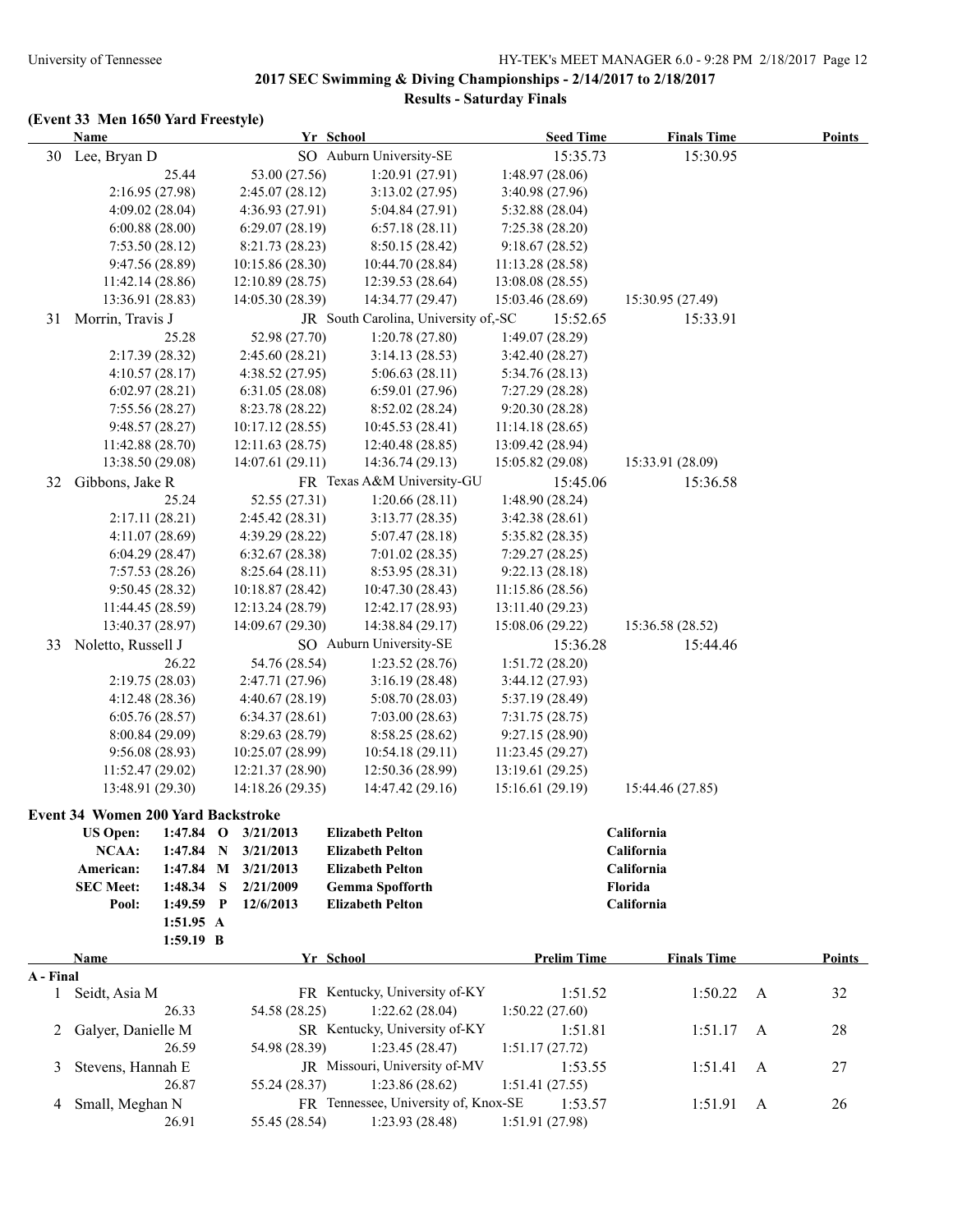# **Results - Saturday Finals**

### **A - Final ... (Event 34 Women 200 Yard Backstroke)**

|                  | <b>Name</b>              | $\mu$ and $\sigma$ are $\mu$ and $\mu$ and $\mu$ and $\sigma$<br>Yr School | <b>Prelim Time</b> | <b>Finals Time</b> |              | <b>Points</b> |
|------------------|--------------------------|----------------------------------------------------------------------------|--------------------|--------------------|--------------|---------------|
|                  | 5 Bratton, Lisa N        | JR Texas A&M University-GU                                                 | 1:51.68            | 1:52.08            | $\mathbf{B}$ | 25            |
|                  | 26.77                    | 55.30 (28.53)<br>1:23.65(28.35)                                            | 1:52.08(28.43)     |                    |              |               |
|                  | 6 Galyer, Ali J          | FR Kentucky, University of-KY                                              | 1:51.82            | 1:52.14            | B            | 24            |
|                  | 26.70                    | 55.32 (28.62)<br>1:23.83(28.51)                                            | 1:52.14(28.31)     |                    |              |               |
|                  | 7 Alexander, Bridgette K | JR Kentucky, University of-KY                                              | 1:53.78            | 1:53.73            | B            | 23            |
|                  | 26.99                    | 55.23 (28.24)<br>1:24.40(29.17)                                            | 1:53.73(29.33)     |                    |              |               |
|                  | 8 Bohon, Micah W         | JR Tennessee, University of, Knox-SE                                       | 1:54.04            | 1:54.51            | B            | 22            |
|                  | 27.07                    | 55.95 (28.88)<br>1:25.28(29.33)                                            | 1:54.51(29.23)     |                    |              |               |
| <b>B</b> - Final |                          |                                                                            |                    |                    |              |               |
|                  | 9 Laemmler, Nadine M     | SR Missouri, University of-MV                                              | 1:54.22            | 1:52.65            | B            | 20            |
|                  | 26.65                    | 55.37 (28.72)<br>1:24.29(28.92)                                            | 1:52.65(28.36)     |                    |              |               |
|                  | 10 King, Jennifer J      | FR Missouri, University of-MV                                              | 1:55.68            | 1:53.84            | B            | 17            |
|                  | 26.14                    | 1:24.06(29.52)<br>54.54 (28.40)                                            | 1:53.84(29.78)     |                    |              |               |
|                  | 11 McCann, Meryn         | FR Georgia, University of-GA                                               | 1:54.11            | 1:54.12            | - B          | 16            |
|                  | 27.79                    | 56.30 (28.51)<br>1:25.33(29.03)                                            | 1:54.12(28.79)     |                    |              |               |
|                  | 12 Falconer, Erin E      | SO Auburn University-SE                                                    | 1:55.60            | 1:54.40            | B            | 15            |
|                  | 27.07                    | 55.69 (28.62)<br>1:24.84(29.15)                                            | 1:54.40(29.56)     |                    |              |               |
|                  | 13 Dahlgren, Kylie J     | SO Missouri, University of-MV                                              | 1:55.82            | 1:55.19            | B            | 14            |
|                  | 27.36                    | 56.33 (28.97)<br>1:25.67(29.34)                                            | 1:55.19(29.52)     |                    |              |               |
|                  | 14 Parker, Katherine E   | FR Georgia, University of-GA                                               | 1:55.65            | 1:55.22            | B            | 13            |
|                  | 27.50                    | 56.88 (29.38)<br>1:26.52(29.64)                                            | 1:55.22(28.70)     |                    |              |               |
|                  | 15 Cornell, Emily B      | FR South Carolina, University of,-SC                                       | 1:56.31            | 1:56.58            | B            | 12            |
|                  | 27.24                    | 56.22 (28.98)<br>1:26.26(30.04)                                            | 1:56.58(30.32)     |                    |              |               |
|                  | 16 Darwent, Georgia      | FR Florida, University of-FL                                               | 1:56.27            | 1:59.78            |              | 11            |
|                  | 27.97                    | 57.79 (29.82)<br>1:28.77(30.98)                                            | 1:59.78(31.01)     |                    |              |               |
| C - Final        |                          |                                                                            |                    |                    |              |               |
|                  | 17 Sell, Sydney L        | SO Florida, University of-FL                                               | 1:56.35            | 1:54.40            | - B          | 9             |
|                  | 26.36                    | 54.93 (28.57)<br>1:24.42(29.49)                                            | 1:54.40(29.98)     |                    |              |               |
|                  | 18 Baddock, Caroline A   | JR Auburn University-SE                                                    | 1:57.69            | 1:56.68            | B            | 7             |
|                  | 27.56                    | 56.60 (29.04)<br>1:26.43(29.83)                                            | 1:56.68(30.25)     |                    |              |               |
|                  | 19 Metzsch, Sara K       | FR Texas A&M University-GU                                                 | 1:56.46            | 1:56.90            | B            | 6             |
|                  | 27.43                    | 56.85 (29.42)<br>1:26.45(29.60)                                            | 1:56.90(30.45)     |                    |              |               |
|                  | 20 Norman, Laura R       | JR Texas A&M University-GU                                                 | 1:57.86            | 1:57.26            | B            | 5             |
|                  | 27.86                    | 57.26 (29.40)<br>1:27.42(30.16)                                            | 1:57.26(29.84)     |                    |              |               |
|                  | 21 Wilson, Makenna N     | SR Louisiana State University-LA                                           | 1:57.35            | 1:57.58            | B            | 4             |
|                  | 27.66                    | 57.15 (29.49)<br>1:27.49(30.34)                                            | 1:57.58(30.09)     |                    |              |               |
| 22               | Coughlin, Katie M        | SO Alabama, University of-SE                                               | 1:57.00            | 1:57.74            | $\,$ B       | 3             |
|                  | 27.19                    | 56.30 (29.11)<br>1:26.87(30.57)                                            | 1:57.74(30.87)     |                    |              |               |
| 23               | Oberlander, Kacey B      | FR Alabama, University of-SE                                               | 1:57.08            | 1:58.21            | B            | 2             |
|                  | 27.71                    | 57.32 (29.61)<br>1:27.49(30.17)                                            | 1:58.21(30.72)     |                    |              |               |
| 24               | Merritt, Heather N       | JR South Carolina, University of,-SC                                       | 1:57.11            | 1:58.47            | B            | 1             |
|                  | 27.93                    | 57.42 (29.49)<br>1:27.67(30.25)                                            | 1:58.47(30.80)     |                    |              |               |
| Preliminaries    |                          |                                                                            |                    |                    |              |               |
| 11               | Stewart, Kylie N         | JR Georgia, University of-GA                                               | 1:55.03            |                    |              |               |
| 26               | Churman, Kayla M         | SO Kentucky, University of-KY                                              | 1:58.31            |                    |              |               |
| 27               | Wilts, Samantha E        | Missouri, University of-MV<br>SO.                                          | 1:58.40            |                    |              |               |
| 28               | Weber, Sophie B          | SR Louisiana State University-LA                                           | 1:58.68            |                    |              |               |
| 29               | Kelsoe, Katie K          | Alabama, University of-SE<br>SO                                            | 1:59.01            |                    |              |               |
| 30               | Yambor-Maul, Alyssa M    | SR Florida, University of-FL                                               | 1:59.09            |                    |              |               |
| 31               | Souther, Lexi D          | FR Alabama, University of-SE                                               | 1:59.13            |                    |              |               |
| 32               | Cieplucha, Tess C        | FR Tennessee, University of, Knox-SE                                       | 1:59.14            |                    |              |               |
| 33               | Coloma, Samantha I       | FR Missouri, University of-MV                                              | 1:59.36            |                    |              |               |
| 34               | Ham, Alexandria R        | FR Louisiana State University-LA                                           | 1:59.51            |                    |              |               |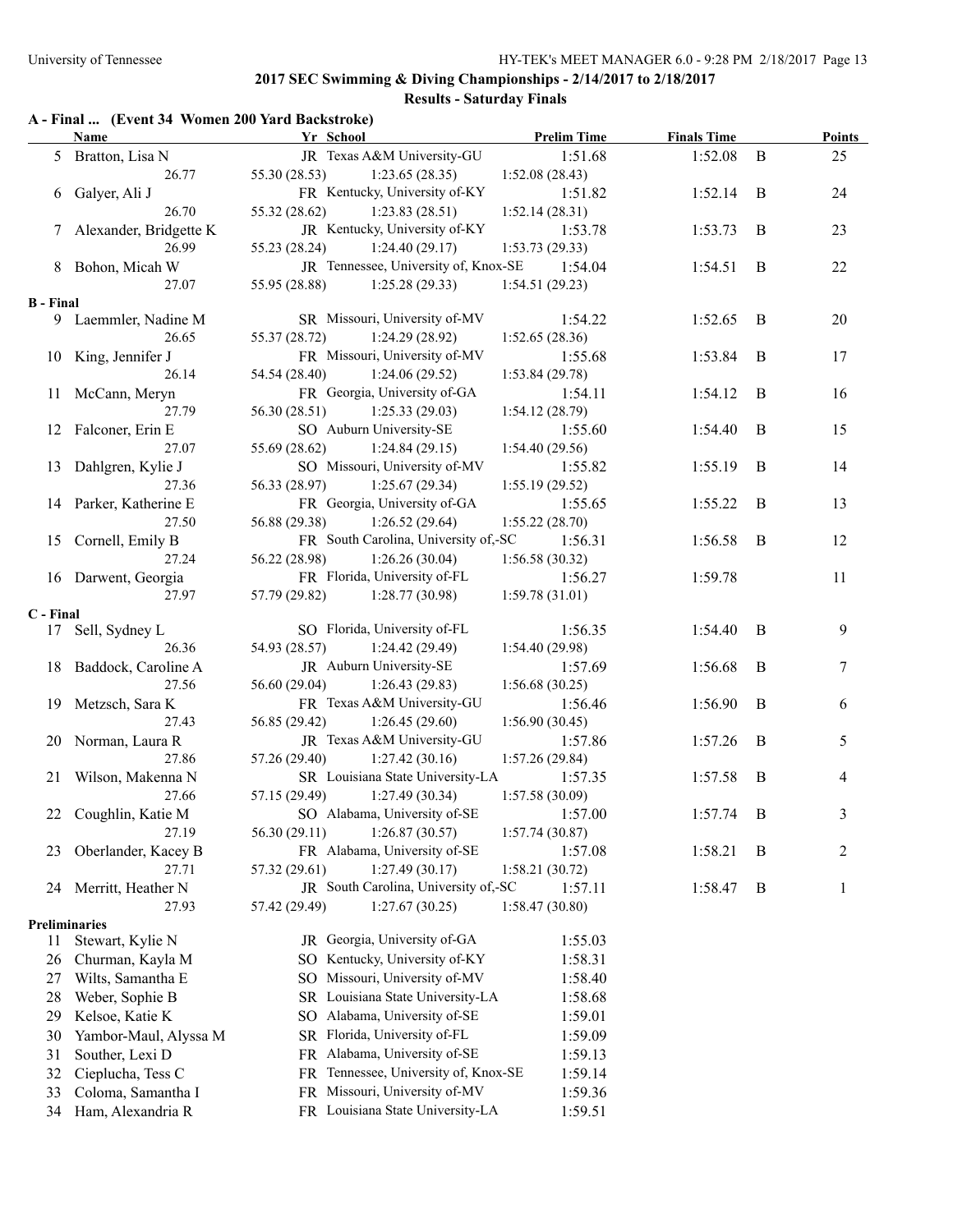#### **Results - Saturday Finals**

### **Preliminaries ... (Event 34 Women 200 Yard Backstroke)**

|    | Name                                          |     | Yr School                         | <b>Prelim Time</b> | <b>Finals Time</b> | Points |
|----|-----------------------------------------------|-----|-----------------------------------|--------------------|--------------------|--------|
| 35 | Kaisrlik, Morgan L                            |     | SO Florida, University of-FL      | 1:59.55            |                    |        |
| 36 | Hynes, Haley M                                |     | FR Missouri, University of-MV     | 2:00.01            |                    |        |
| 37 | Paspalas, Christina M                         | SO. | Tennessee, University of, Knox-SE | 2:00.20            |                    |        |
| 38 | Henry, Tennyson C                             | SO. | Louisiana State University-LA     | 2:00.32            |                    |        |
| 39 | Zimmer, Kate M                                |     | SO Louisiana State University-LA  | 2:00.69            |                    |        |
| 40 | Umberger, Madison E                           | SO. | Arkansas, University of, Fayet-AR | 2:00.83            |                    |        |
| 41 | Eaker, Madison R                              | SO. | Vanderbilt University-SE          | 2:00.97            |                    |        |
| 42 | Helm, Sarah K                                 | SO. | Alabama, University of-SE         | 2:01.41            |                    |        |
| 43 | Rozier, Nicole J                              |     | FR Louisiana State University-LA  | 2:01.50            |                    |        |
| 44 | McKernan, Shannon E                           | SO. | <b>Auburn University-SE</b>       | 2:01.96            |                    |        |
| 45 | Hornaday, Kate M                              | JR  | Vanderbilt University-SE          | 2:02.86            |                    |        |
| 46 | Hunt, Madeline J                              | JR  | Vanderbilt University-SE          | 2:03.45            |                    |        |
| 47 | Korst, Caroline J                             |     | SR Alabama, University of-SE      | 2:04.05            |                    |        |
| 48 | Chabbott, Amanda H                            |     | FR Vanderbilt University-SE       | 2:06.24            |                    |        |
|    | <b>Event 35 Men 200 Yard Backstroke</b>       |     |                                   |                    |                    |        |
|    | <b>US Open:</b><br>1:35.73<br>3/26/2016<br>-0 |     | <b>Ryan Murphy</b>                |                    | California         |        |

| NCAA:            | 1:35.73 N 3/26/2016     | <b>Ryan Murphy</b>       | <b>California</b> |
|------------------|-------------------------|--------------------------|-------------------|
| <b>American:</b> | 1:35.73 M $3/26/2016$   | <b>Ryan Murphy</b>       | <b>California</b> |
| <b>SEC</b> Meet: | $1:38.29$ S $2/17/2005$ | <b>Ryan Lochte</b>       | <b>Florida</b>    |
| Pool:            | 1:37.87 P $12/6/2013$   | <b>Arkady Vyatchanin</b> |                   |
|                  | 1:39.87 A               |                          |                   |
|                  | $1:46.39$ B             |                          |                   |
|                  |                         |                          |                   |

|                  | Yr School<br>Name     |  | <b>Prelim Time</b>                            | <b>Finals Time</b> |             | <b>Points</b>  |    |
|------------------|-----------------------|--|-----------------------------------------------|--------------------|-------------|----------------|----|
| A - Final        |                       |  |                                               |                    |             |                |    |
|                  | 1 Reid, Christopher P |  | JR Alabama, University of-SE                  | 1:41.49            | 1:39.64 A   |                | 32 |
|                  | 23.48                 |  | $49.47(25.99)$ 1:14.68 (25.21)                | 1:39.64(24.96)     |             |                |    |
|                  | 2 Oslin, Connor J     |  | SR Alabama, University of-SE                  | 1:40.94            | 1:40.35     | B              | 28 |
|                  | 23.73                 |  | $49.36(25.63)$ 1:14.98 (25.62)                | 1:40.35(25.37)     |             |                |    |
|                  | Patching, Joe J       |  | SR Auburn University-SE                       | 1:41.04            | 1:40.46     | $\overline{B}$ | 27 |
|                  | 23.82                 |  | $49.45(25.63)$ 1:15.07 (25.62)                | 1:40.46(25.39)     |             |                |    |
|                  | 4 Griffin, Carter J   |  | SR Missouri, University of-MV                 | 1:40.68            | 1:40.51     | B              | 26 |
|                  | 23.91                 |  | 49.33 (25.42) 1:15.01 (25.68)                 | 1:40.51(25.50)     |             |                |    |
|                  | 5 Litherland, Jay Y   |  | JR Georgia, University of-GA                  | 1:42.07            | 1:40.95     | B              | 25 |
|                  | 23.93                 |  | $49.87(25.94)$ 1:15.22 (25.35)                | 1:40.95(25.73)     |             |                |    |
|                  | 6 Bonetti, Brock W    |  | JR Texas A&M University-GU                    | 1:42.29            | 1:41.77     | B              | 24 |
|                  | 23.38                 |  | 48.95 (25.57) 1:14.90 (25.95)                 | 1:41.77(26.87)     |             |                |    |
|                  | Reilman, Joey J       |  | SO Tennessee, University of, Knox-SE          | 1:42.09            | 1:42.39     | <sup>B</sup>   | 23 |
|                  | 23.94                 |  | 49.76 (25.82) 1:16.19 (26.43) 1:42.39 (26.20) |                    |             |                |    |
|                  | 8 Fredriksson, Petter |  | FR Auburn University-SE 1:41.99               |                    | 1:43.07     | B              | 22 |
|                  | 24.25                 |  | $50.34(26.09)$ 1:16.86 (26.52)                | 1:43.07(26.21)     |             |                |    |
| <b>B</b> - Final |                       |  |                                               |                    |             |                |    |
|                  | 9 Balogh, Brennan L   |  | SO Florida, University of-FL                  | 1:42.64            | $1:42.43$ B |                | 20 |
|                  | 24.29                 |  | $50.40(26.11)$ 1:16.34 (25.94)                | 1:42.43(26.09)     |             |                |    |
|                  | 10 Dale, Taylor L     |  | SR Georgia, University of-GA                  | 1:43.26            | $1:42.44$ B |                | 17 |
|                  | 24.04                 |  | $50.08(26.04)$ 1:16.47 (26.39)                | 1:42.44(25.97)     |             |                |    |
|                  | 11 Alexander, Nick A  |  | FR Missouri, University of-MV                 | 1:43.80            | 1:42.64     | B              | 16 |
|                  | 24.32                 |  | $50.17(25.85)$ $1:16.19(26.02)$               | 1:42.64(26.45)     |             |                |    |
|                  | 12 Murray, Nathan G   |  | FR Tennessee, University of, Knox-SE          | 1:43.31            | 1:42.89     | <sup>B</sup>   | 15 |
|                  | 24.52                 |  | 50.36 (25.84) 1:16.58 (26.22) 1:42.89 (26.31) |                    |             |                |    |
|                  | 13 Acevedo, Javier C  |  | FR Georgia, University of-GA                  | 1:43.29            | 1:42.94     | $\overline{B}$ | 14 |
|                  | 24.36                 |  | $50.07(25.71)$ 1:16.66 (26.59)                | 1:42.94 (26.28)    |             |                |    |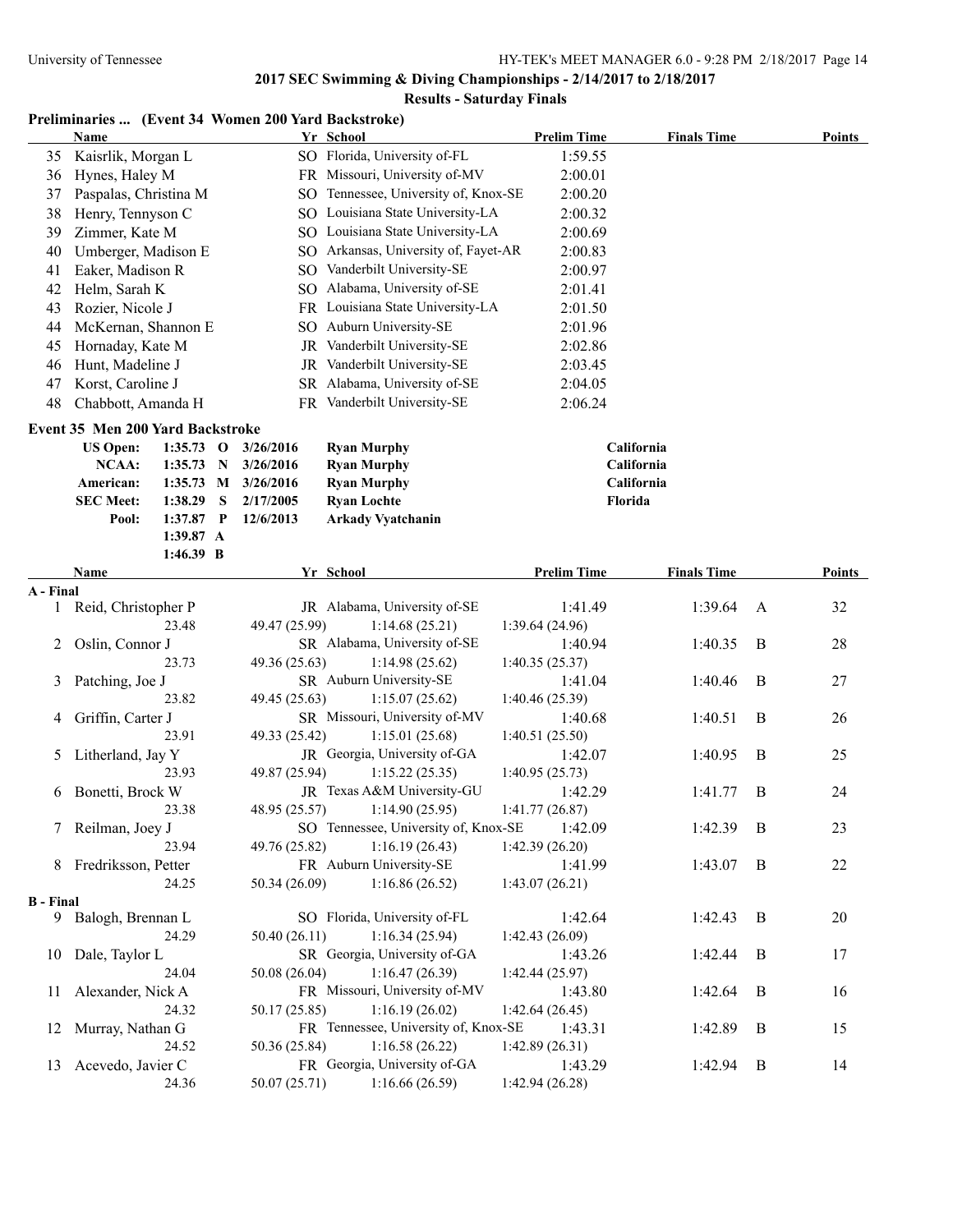# **Results - Saturday Finals**

|              | <b>Name</b>                              |                           | Yr School                            | <b>Prelim Time</b> | <b>Finals Time</b> |              | <b>Points</b>  |
|--------------|------------------------------------------|---------------------------|--------------------------------------|--------------------|--------------------|--------------|----------------|
|              | 14 Kim, Anthony                          |                           | FR Texas A&M University-GU           | 1:42.93            | 1:43.05            | $\mathbf{B}$ | 13             |
|              | 23.95                                    | 50.32 (26.37)             | 1:16.60(26.28)                       | 1:43.05(26.45)     |                    |              |                |
| 15           | Rooney, Maxime P                         |                           | FR Florida, University of-FL         | 1:42.67            | 1:43.54            | B            | 12             |
|              | 24.56                                    | 50.82 (26.26)             | 1:17.02(26.20)                       | 1:43.54(26.52)     |                    |              |                |
| 16           | Thaning, Walker N                        |                           | JR Kentucky, University of-KY        | 1:43.70            | 1:43.97            | B            | 11             |
|              | 23.92                                    | 49.80 (25.88)             | 1:16.52(26.72)                       | 1:43.97(27.45)     |                    |              |                |
| C - Final    |                                          |                           |                                      |                    |                    |              |                |
| 17           | Hein, Daniel W                           |                           | FR Missouri, University of-MV        | 1:44.05            | 1:42.97            | B            | 9              |
|              | 24.24                                    | 50.58 (26.34)             | 1:17.04(26.46)                       | 1:42.97 (25.93)    |                    |              |                |
| 18           | Walton, Alex D                           |                           | SO Missouri, University of-MV        | 1:44.16            | 1:43.75            | B            | $\tau$         |
|              | 24.52                                    | 50.50 (25.98)             | 1:16.94(26.44)                       | 1:43.75(26.81)     |                    |              |                |
| 19           | Swart, Josh D                            |                           | SO Kentucky, University of-KY        | 1:44.59            | 1:44.44            | B            | 6              |
|              | 24.39                                    | 50.68 (26.29)             | 1:17.64(26.96)                       | 1:44.44(26.80)     |                    |              |                |
| 20           | Main, Bayley H                           |                           | SO Florida, University of-FL         | 1:44.56            | 1:44.64            | B            | 5              |
|              | 24.14                                    | 50.27(26.13)              | 1:17.45(27.18)                       | 1:44.64(27.19)     |                    |              |                |
|              | 21 Kananowicz, Bryce A                   |                           | JR South Carolina, University of,-SC | 1:44.63            | 1:44.98            | B            | 4              |
|              | 23.89                                    | 50.23 (26.34)             | 1:17.50(27.27)                       | 1:44.98 (27.48)    |                    |              |                |
| 22           | Garcia, Matthew J                        |                           | FR Tennessee, University of, Knox-SE | 1:44.20            | 1:45.31            | B            | 3              |
|              | 25.01                                    | 51.59 (26.58)             | 1:18.43(26.84)                       | 1:45.31(26.88)     |                    |              |                |
| 23           | Booth, Joshua J                          |                           | JR Auburn University-SE              | 1:44.37            | 1:45.72            | B            | $\overline{c}$ |
|              | 24.06                                    | 50.28 (26.22)             | 1:17.14(26.86)                       | 1:45.72(28.58)     |                    |              |                |
| 24           | Copeland, Taylor B                       |                           | SR Auburn University-SE              | 1:44.34            | 1:46.03            | B            | 1              |
|              | 24.67                                    | 51.41 (26.74)             | 1:18.59(27.18)                       | 1:46.03(27.44)     |                    |              |                |
|              | <b>Preliminaries</b>                     |                           |                                      |                    |                    |              |                |
|              | 25 Maas, Kyle P                          |                           | FR Alabama, University of-SE         | 1:44.81            |                    |              |                |
| 26           | Smith, Thomas J                          |                           | SO Louisiana State University-LA     | 1:44.95            |                    |              |                |
| 27           | Dingess, David A                         |                           | SO Kentucky, University of-KY        | 1:45.24            |                    |              |                |
| 28           | Liu, Kevin H                             |                           | FR South Carolina, University of,-SC | 1:45.27            |                    |              |                |
| 29           | Schaetzle, Griffin C                     |                           | SO Missouri, University of-MV        | 1:45.32            |                    |              |                |
| 30           | Kelsoe, Jacob W                          |                           | SR Alabama, University of-SE         | 1:45.44            |                    |              |                |
| 31           | Countie, Will M                          |                           | FR South Carolina, University of,-SC | 1:45.56            |                    |              |                |
| 32           | Rocha de Murga, Juan                     |                           | SR Texas A&M University-GU           | 1:45.63            |                    |              |                |
| 33           | Blyzinskyj, Jack A                       |                           | SR Florida, University of-FL         | 1:46.19            |                    |              |                |
| 34           | Blandford, Connor J                      |                           | FR Kentucky, University of-KY        | 1:46.33            |                    |              |                |
| 35           | Klotz, Matthew J                         |                           | FR Louisiana State University-LA     | 1:47.29            |                    |              |                |
| 36           | Mulleady, Duncan P                       |                           | JR Texas A&M University-GU           | 1:47.51            |                    |              |                |
| 37           | Atmore, Blake B                          |                           | SO Georgia, University of-GA         | 1:49.98            |                    |              |                |
|              | <b>Event 36 Women 100 Yard Freestyle</b> |                           |                                      |                    |                    |              |                |
|              | <b>US Open:</b><br>46.09                 | $\mathbf{o}$<br>3/21/2015 | <b>Simone Manuel</b>                 |                    | <b>Stanford</b>    |              |                |
|              | NCAA:<br>46.09                           | 3/21/2015<br>$\mathbf N$  | <b>Simone Manuel</b>                 |                    | <b>Stanford</b>    |              |                |
|              |                                          | 3/21/2015                 | <b>Simone Manuel</b>                 |                    | <b>Stanford</b>    |              |                |
|              |                                          |                           |                                      |                    | Auburn             |              |                |
|              | American:<br>46.09 M                     |                           |                                      |                    |                    |              |                |
|              | <b>SEC Meet:</b><br>46.61                | 2/18/2012<br>S            | Ariana Vanderpool-Wallace            |                    |                    |              |                |
|              | 46.61<br>Pool:                           | 2/18/2012<br>$\mathbf P$  | Arianna Vanderpool-Wallace           |                    | Auburn             |              |                |
|              | 47.69 A<br>49.99 B                       |                           |                                      |                    |                    |              |                |
|              | Name                                     |                           | Yr School                            | <b>Prelim Time</b> | <b>Finals Time</b> |              | <b>Points</b>  |
| A - Final    |                                          |                           |                                      |                    |                    |              |                |
| $\mathbf{1}$ | Smoliga, Olivia M                        |                           | SR Georgia, University of-GA         | 47.74              | 47.37              | $\mathbf{A}$ | 32             |
|              | 10.69                                    | 22.64 (11.95)             | 35.23 (12.59)                        | 47.37 (12.14)      |                    |              |                |
| 2            | Van Landeghem, Chantal                   |                           | SR Georgia, University of-GA         | 48.40              | 47.74              | B            | 28             |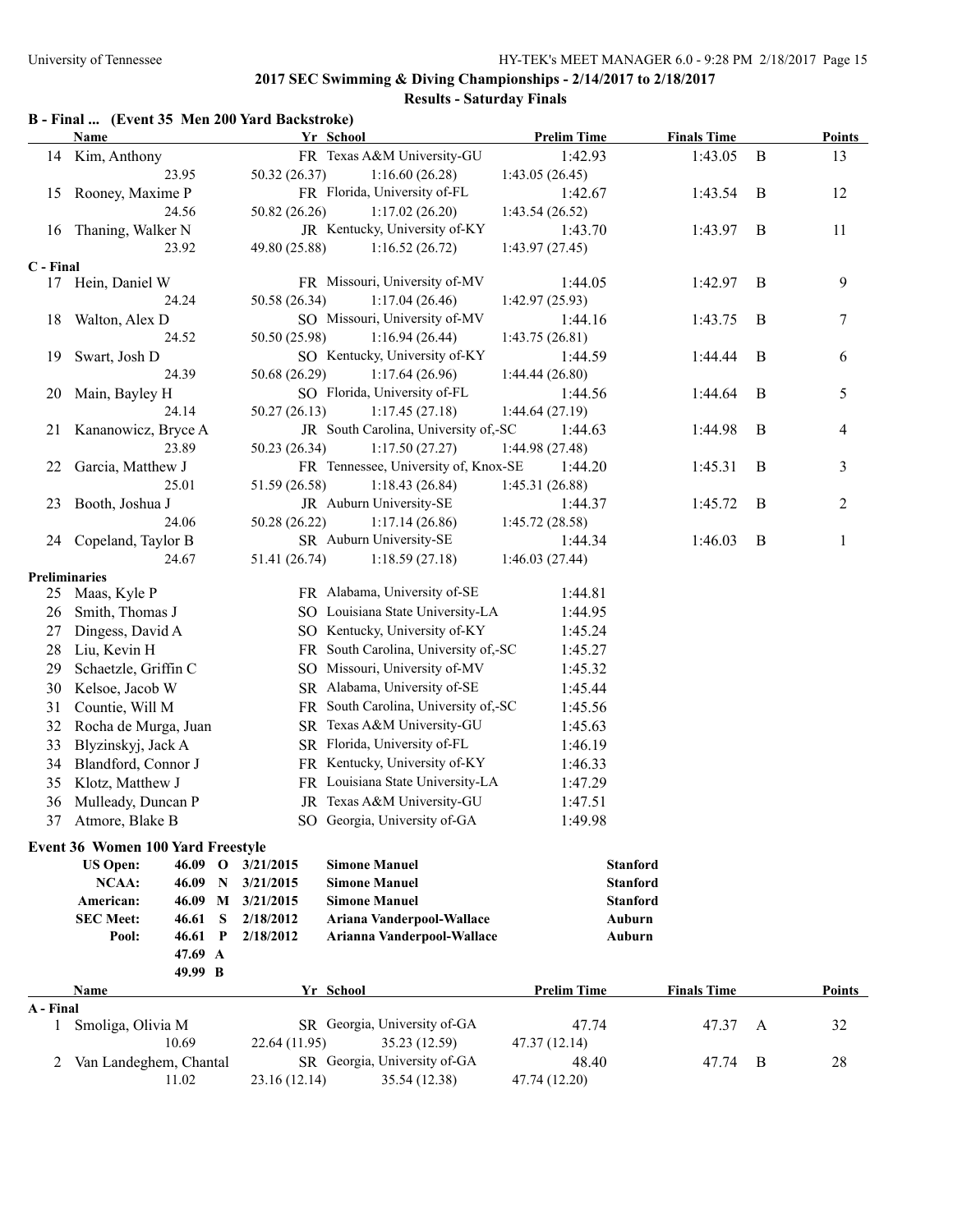# **Results - Saturday Finals**

|  |  |  |  | A - Final  (Event 36 Women 100 Yard Freestyle) |  |
|--|--|--|--|------------------------------------------------|--|
|--|--|--|--|------------------------------------------------|--|

|                  | <b>Name</b>             | Yr School                   |                                            | <b>Prelim Time</b> | <b>Finals Time</b> |              | <b>Points</b> |
|------------------|-------------------------|-----------------------------|--------------------------------------------|--------------------|--------------------|--------------|---------------|
|                  | 3 Burchill, Veronica K  |                             | FR Georgia, University of-GA               | 48.20              | 47.99              | $\mathbf{B}$ | 27            |
|                  | 11.03                   | 23.11 (12.08)               | 35.69 (12.58)                              | 47.99 (12.30)      |                    |              |               |
|                  | 4 Gastaldello, Beryl E  |                             | JR Texas A&M University-GU                 | 48.07              | 48.02              | B            | 26            |
|                  | 10.97                   | 23.19 (12.22)               | 35.85 (12.66)                              | 48.02 (12.17)      |                    |              |               |
|                  | 5 Troskot, Leah B       |                             | SR Louisiana State University-LA           | 48.55              | 48.53              | B            | 25            |
|                  | 10.99                   | 23.14(12.15)                | 35.86 (12.72)                              | 48.53 (12.67)      |                    |              |               |
|                  | 6 Meynen, Julie         |                             | FR Auburn University-SE                    | 48.51              | 48.65              | B            | 24            |
|                  | 11.21                   | 23.42 (12.21)               | 36.08 (12.66)                              | 48.65 (12.57)      |                    |              |               |
|                  | 7 Malone, Kristin T     |                             | JR Texas A&M University-GU                 | 48.50              | 48.82              | B            | 23            |
|                  | 11.17                   | 23.53(12.36)                | 36.06 (12.53)                              | 48.82 (12.76)      |                    |              |               |
|                  | 8 Banic, Madeline A     |                             | SO Tennessee, University of, Knox-SE       | 48.87              | 48.94              | B            | 22            |
|                  | 10.97                   |                             | 23.20 (12.23) 36.17 (12.97)                | 48.94 (12.77)      |                    |              |               |
| <b>B</b> - Final |                         |                             |                                            |                    |                    |              |               |
| 9.               | Scott, Bailey K         |                             | JR Alabama, University of-SE               | 49.18              | 48.48              | B            | 20            |
|                  | 11.01                   | 23.17 (12.16) 35.77 (12.60) |                                            | 48.48 (12.71)      |                    |              |               |
|                  | 10 Dressel, Sherridon L |                             | FR Florida, University of-FL               | 49.11              | 48.98              | B            | 17            |
|                  | 11.30                   | 23.78 (12.48) 36.59 (12.81) |                                            | 48.98 (12.39)      |                    |              |               |
|                  | 11 Tetzloff, Alyssa P   |                             | SO Auburn University-SE                    | 49.22              | 49.07              | B            | 16            |
|                  | 10.89                   | 23.29 (12.40) 36.38 (13.09) |                                            | 49.07 (12.69)      |                    |              |               |
|                  | 12 Miller, Amy E        |                             | FR Texas A&M University-GU                 | 49.22              | 49.36              | B            | 15            |
|                  | 11.34                   | 23.79(12.45)                | 36.61 (12.82)                              | 49.36 (12.75)      |                    |              |               |
|                  | 13 Tomley, Temarie A    |                             | JR Alabama, University of-SE               | 49.32              | 49.40              | B            | 14            |
|                  | 11.07                   | 23.45 (12.38)               | 36.36 (12.91)                              | 49.40 (13.04)      |                    |              |               |
|                  | 14 Freriks, Geena K     |                             | SO Kentucky, University of-KY              | 49.32              | 49.41              | B            | 13            |
|                  | 11.50                   | 24.03 (12.53)               | 36.76 (12.73)                              | 49.41 (12.65)      |                    |              |               |
|                  | 15 Rasmus, Claire E     |                             | SO Texas A&M University-GU                 | 49.35              | 49.46              | B            | 12            |
|                  | 11.59                   | 24.13 (12.54)               | 37.00 (12.87)                              | 49.46 (12.46)      |                    |              |               |
|                  | 16 Purcell, Allyx K     |                             | SR Auburn University-SE                    | 49.27              | 49.57              | B            | 11            |
|                  | 11.18                   |                             | 23.71 (12.53) 36.74 (13.03)                | 49.57 (12.83)      |                    |              |               |
| C - Final        |                         |                             |                                            |                    |                    |              |               |
|                  | 17 Knight, Haylee M     |                             | SO Louisiana State University-LA           | 49.40              | 49.17              | B            | 9             |
|                  | 11.28                   | 23.79(12.51)                | 36.60(12.81)                               | 49.17 (12.57)      |                    |              |               |
|                  |                         |                             | FR Tennessee, University of, Knox-SE       |                    |                    |              |               |
|                  | 18 Brown, Erika J       | 24.04 (12.58)               |                                            | 49.57              | 49.53              | B            | $\tau$        |
|                  | 11.46                   |                             | 36.94 (12.90)                              | 49.53 (12.59)      |                    |              |               |
|                  | 19 Toussaint, Kira M    |                             | SR Tennessee, University of, Knox-SE       | 49.44              | 49.54              | B            | 6             |
|                  | 11.32                   | 23.58 (12.26)               | 36.38 (12.80)                              | 49.54 (13.16)      |                    |              |               |
|                  | 20 Cleveland, Alex S    |                             | JR Tennessee, University of, Knox-SE 49.80 |                    | 49.66              | B            | 5             |
|                  | 11.20                   | 23.62 (12.42)               | 36.70 (13.08)                              | 49.66 (12.96)      |                    |              |               |
| 21               | Metzger-Seymour, Erin M |                             | JR Missouri, University of-MV              | 49.67              | 49.73              | B            | 4             |
|                  | 11.46                   | 23.82 (12.36)               | 36.81 (12.99)                              | 49.73 (12.92)      |                    |              |               |
| 22               | Lupton, Lexie L         |                             | SO Texas A&M University-GU                 | 49.63              | 49.81              | B            | 3             |
|                  | 11.34                   | 24.03 (12.69)               | 36.93 (12.90)                              | 49.81 (12.88)      |                    |              |               |
| 23               | Ellzey, Ashton M        |                             | JR Auburn University-SE                    | 49.45              | 50.13              |              | 2             |
|                  | 11.07                   | 23.49 (12.42)               | 36.60(13.11)                               | 50.13 (13.53)      |                    |              |               |
|                  | 24 Dambacher, Kelsey N  |                             | FR Florida, University of-FL               | 49.81              | 50.33              |              | $\mathbf{1}$  |
|                  | 11.38                   | 24.05 (12.67)               | 37.34 (13.29)                              | 50.33 (12.99)      |                    |              |               |
|                  | <b>Preliminaries</b>    |                             |                                            |                    |                    |              |               |
| 25               | Lingmann, Edith         |                             | FR South Carolina, University of,-SC       | 49.91              |                    |              |               |
| 26               | Hayden, Rachel E        |                             | JR Missouri, University of-MV              | 49.95              |                    |              |               |
| 27               | Allen, Emily K          |                             | SO Tennessee, University of, Knox-SE       | 49.99              |                    |              |               |
| 28               | Vay, Meredith M         |                             | JR South Carolina, University of,-SC       | 50.15              |                    |              |               |
| *29              | Bindi, Tori E           |                             | FR Florida, University of-FL               | 50.25              |                    |              |               |
| *29              | Clevenger, Robyn        |                             | FR Auburn University-SE                    | 50.25              |                    |              |               |
|                  |                         |                             |                                            |                    |                    |              |               |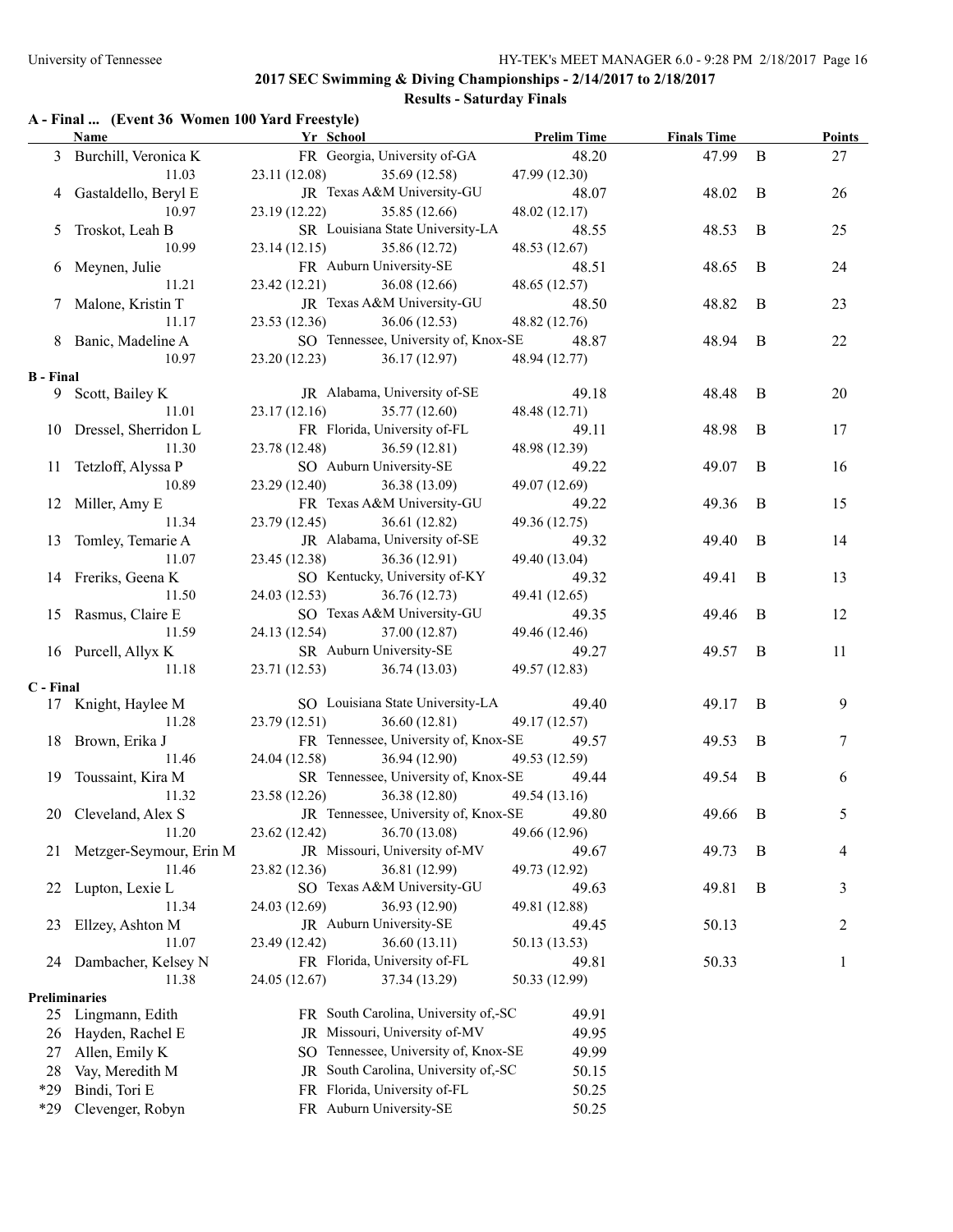### **Results - Saturday Finals**

### **Preliminaries ... (Event 36 Women 100 Yard Freestyle)**

|           | Name                                   |                                        | Yr School                                      | <b>Prelim Time</b> | <b>Finals Time</b> | <b>Points</b> |
|-----------|----------------------------------------|----------------------------------------|------------------------------------------------|--------------------|--------------------|---------------|
| 31        | Trost, Victoria S                      |                                        | SR Missouri, University of-MV                  | 50.26              |                    |               |
| 32        | Morrow, Lindsay H                      |                                        | JR Alabama, University of-SE                   | 50.30              |                    |               |
| 33        | Merritt, Jessica                       |                                        | FR Auburn University-SE                        | 50.35              |                    |               |
| 34        | Jones, Iliana L                        |                                        | SO Missouri, University of-MV                  | 50.39              |                    |               |
| 35        | Portz, Katie A                         |                                        | FR Texas A&M University-GU                     | 50.43              |                    |               |
| 36        | Musser, Hannah E                       |                                        | JR Alabama, University of-SE                   | 50.44              |                    |               |
| 37        | Evensen, Courtney M                    |                                        | SO Missouri, University of-MV                  | 50.66              |                    |               |
| 38        | Lappin, Christina M                    |                                        | FR South Carolina, University of,-SC           | 50.82              |                    |               |
| 39        | Black, Haley M                         |                                        | JR Auburn University-SE                        | 50.87              |                    |               |
| 40        | John-Williams, Kimberlee C             |                                        | SR Georgia, University of-GA                   | 50.91              |                    |               |
| 41        | Maughan, Amelia B                      |                                        | JR Florida, University of-FL                   | 50.92              |                    |               |
| 42        | Fleming, Morgan G                      |                                        | SO Alabama, University of-SE                   | 50.96              |                    |               |
| 43        | Panti, Elisavet                        |                                        | JR Florida, University of-FL                   | 51.02              |                    |               |
| 44        | Anderson, Taylor C                     |                                        | SO Louisiana State University-LA               | 51.04              |                    |               |
| 45        | Spradley, Summer C                     |                                        | SO Louisiana State University-LA               | 51.06              |                    |               |
| 46        | Chambliss, Dalton D                    |                                        | FR Arkansas, University of, Fayet-AR           | 51.10              |                    |               |
| 47        | Kelly, Erin E                          |                                        | SO Arkansas, University of, Fayet-AR           | 51.11              |                    |               |
| *48       | Forrester, Patricia D                  |                                        | SR Tennessee, University of, Knox-SE           | 51.13              |                    |               |
| *48       | Carney, Annah D                        |                                        | SO Arkansas, University of, Fayet-AR           | 51.13              |                    |               |
| 50        | Lee, Shauna A                          |                                        | SO Georgia, University of-GA                   | 51.15              |                    |               |
| 51        | Keith, Mckenna F                       |                                        | SO South Carolina, University of,-SC           | 51.32              |                    |               |
| 52        | Michailoff-Russell, Kiera C            |                                        | SO Arkansas, University of, Fayet-AR           | 51.40              |                    |               |
| 53        | Brakefield, Mary Cayten C              |                                        | FR Tennessee, University of, Knox-SE           | 51.47              |                    |               |
| 54        | Hippi, Jacqueline                      |                                        | FR Auburn University-SE                        | 51.52              |                    |               |
| 55        | Martin, Maddie C                       |                                        | SR Auburn University-SE                        | 51.59              |                    |               |
| 56        | Bruun, Line J                          |                                        | FR Alabama, University of-SE                   | 51.71              |                    |               |
| 57        | Hamilton, Paige E                      |                                        | FR Vanderbilt University-SE                    | 51.72              |                    |               |
| 58        | Tootill, Caitlin J                     |                                        | SO Arkansas, University of, Fayet-AR           | 51.77              |                    |               |
| 59        | Goldblatt, Johanna R                   |                                        | SO Vanderbilt University-SE                    | 51.79              |                    |               |
| 60        | Coughlin, Kathryn A                    |                                        | SR Vanderbilt University-SE                    | 51.80              |                    |               |
| 61        | Vincent, Taylor M                      |                                        | SR South Carolina, University of,-SC           | 52.18              |                    |               |
| 62        | Brown, Summer K                        |                                        | JR Vanderbilt University-SE                    | 52.24              |                    |               |
|           | Wilson, Makenna N                      |                                        | SR Louisiana State University-LA               |                    |                    |               |
|           |                                        |                                        |                                                |                    |                    |               |
|           | <b>Event 37 Men 100 Yard Freestyle</b> |                                        |                                                |                    |                    |               |
|           | <b>US Open:</b>                        | 40.46 O 3/26/2016                      | <b>Caeleb Dressel</b><br><b>Caeleb Dressel</b> | Florida            |                    |               |
|           | NCAA:<br>American:                     | 40.46 N 3/26/2016<br>40.46 M 3/26/2016 | <b>Caeleb Dressel</b>                          | Florida<br>Florida |                    |               |
|           | <b>SEC Meet:</b><br>41.07 S            | 2/20/2016                              | <b>Caeleb Dressel</b>                          | Florida            |                    |               |
|           | Pool:<br>41.39 P                       | 12/6/2013                              | Nathan Adrian                                  |                    |                    |               |
|           | 42.25 A                                |                                        |                                                |                    |                    |               |
|           | 44.29 B                                |                                        |                                                |                    |                    |               |
|           | Name                                   |                                        | Yr School                                      | <b>Prelim Time</b> | <b>Finals Time</b> | <b>Points</b> |
| A - Final |                                        |                                        |                                                |                    |                    |               |
|           | 1 Dressel, Caeleb R                    |                                        | JR Florida, University of-FL                   | 41.51              | 41.24P A           | 32            |
|           | 9.24                                   | 19.81 (10.57)                          | 30.61 (10.80)                                  | 41.24 (10.63)      |                    |               |
| 2         | Chadwick, Michael H                    |                                        | SR Missouri, University of-MV                  | 42.32              | 41.95<br>A         | 28            |
|           | 9.54                                   | 20.09 (10.55)                          | 31.01 (10.92)                                  | 41.95 (10.94)      |                    |               |
| 3         | Decoursey, Kyle E                      |                                        | SO Tennessee, University of, Knox-SE           | 42.23              | 42.07<br>A         | 27            |
|           | 9.67                                   | 20.26 (10.59)                          | 31.28 (11.02)                                  | 42.07 (10.79)      |                    |               |
|           | 4 Bams, Laurent J                      |                                        | SO Alabama, University of-SE                   | 42.65              | 42.75<br>B         | 26            |
|           | 9.76                                   | 20.56 (10.80)                          | 31.72 (11.16)                                  | 42.75 (11.03)      |                    |               |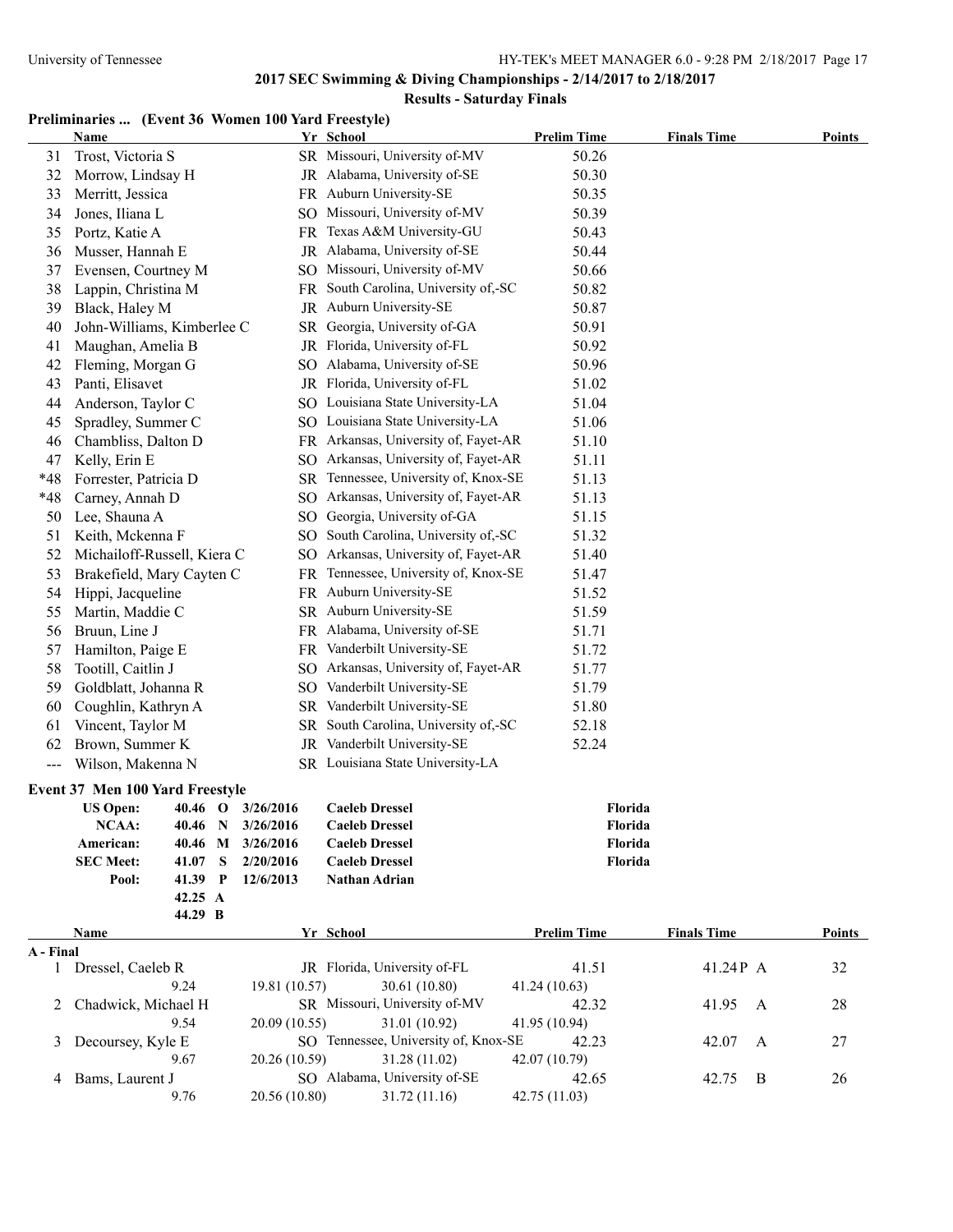# **Results - Saturday Finals**

### **A - Final ... (Event 37 Men 100 Yard Freestyle)**

|                  | <b>Name</b>                        | Yr School                   |                                                | <b>Prelim Time</b>     | <b>Finals Time</b> |                | <b>Points</b> |
|------------------|------------------------------------|-----------------------------|------------------------------------------------|------------------------|--------------------|----------------|---------------|
|                  | *5 Apple, Zach                     |                             | SO Auburn University-SE                        | 42.96                  | 42.78              | B              | 24.50         |
|                  | 9.54                               | 20.38 (10.84)               | 31.61 (11.23)                                  | 42.78(11.17)           |                    |                |               |
| *5               | Holoda, Peter                      |                             | JR Auburn University-SE                        | 42.45                  | 42.78              | B              | 24.50         |
|                  | 9.71                               | 20.27 (10.56)               | 31.51 (11.24)                                  | 42.78 (11.27)          |                    |                |               |
|                  | 7 Howard, Robert C                 |                             | SO Alabama, University of-SE                   | 42.85                  | 42.96              | B              | 23            |
|                  | 9.74                               | 20.54 (10.80)               | 31.82 (11.28)                                  | 42.96(11.14)           |                    |                |               |
|                  | 8 Bolleter, Cory D                 |                             | SR Texas A&M University-GU                     | 43.04                  | 43.26              | B              | 22            |
|                  | 9.87                               | 20.62(10.75)                | 32.00 (11.38)                                  | 43.26 (11.26)          |                    |                |               |
| <b>B</b> - Final |                                    |                             |                                                |                        |                    |                |               |
|                  | 9 Waddell, Zane                    |                             | FR Alabama, University of-SE                   | 43.05                  | 42.30              | B              | 20            |
|                  | 9.58                               | 20.11(10.53)                | 31.20 (11.09)                                  | 42.30(11.10)           |                    |                |               |
|                  | 10 Darmody, Kyle J                 |                             | SR Auburn University-SE                        | 43.64                  | 43.32              | B              | 17            |
|                  | 9.73                               | 20.69 (10.96)               | 32.02 (11.33)                                  | 43.32 (11.30)          |                    |                |               |
|                  | 11 Baqlah, Khader<br>10.17         |                             | FR Florida, University of-FL                   | 43.61                  | 43.36              | B              | 16            |
|                  | 12 Wetzlar, Peter C                | 20.87 (10.70)               | 32.22 (11.35)<br>FR Kentucky, University of-KY | 43.36 (11.14)          |                    | $\mathbf B$    | 15            |
|                  | 9.63                               | 20.35(10.72)                |                                                | 43.33<br>43.51 (11.69) | 43.51              |                |               |
|                  | 13 Schreuders, Mikel C             |                             | 31.82 (11.47)<br>SO Missouri, University of-MV | 43.69                  | 43.62              | B              | 14            |
|                  | 10.07                              | 21.02(10.95)                | 32.39 (11.37)                                  |                        |                    |                |               |
|                  |                                    |                             | JR Florida, University of-FL                   | 43.62 (11.23)<br>43.55 | 43.72              | B              | 13            |
|                  | 14 Martinez Scarpe, Enzo M<br>9.80 | 20.78 (10.98)               | 32.20(11.42)                                   | 43.72 (11.52)          |                    |                |               |
|                  | 15 Boland, Jonathan P              |                             | SR South Carolina, University of,-SC           | 43.67                  | 43.84              | B              | 12            |
|                  | 9.90                               | 20.92(11.02)                | 32.48 (11.56)                                  | 43.84 (11.36)          |                    |                |               |
|                  | 16 Gonzales, Jacob A               |                             | SR Texas A&M University-GU                     | 43.73                  | 43.90              | B              | 11            |
|                  | 10.05                              | 20.87 (10.82) 32.29 (11.42) |                                                | 43.90 (11.61)          |                    |                |               |
| C - Final        |                                    |                             |                                                |                        |                    |                |               |
|                  | 17 Markham, Jake M                 |                             | JR Louisiana State University-LA               | 43.85                  | 43.46              | $\overline{B}$ | 9             |
|                  | 10.02                              | 20.96 (10.94) 32.20 (11.24) |                                                | 43.46 (11.26)          |                    |                |               |
|                  | 18 Gray, Alex K                    |                             | SR Alabama, University of-SE                   | 44.05                  | 43.58              | B              | 7             |
|                  | 9.80                               | 20.77 (10.97) 32.19 (11.42) |                                                | 43.58 (11.39)          |                    |                |               |
|                  | 19 Kalontarov, Ziv                 |                             | SO Auburn University-SE                        | 43.76                  | 43.93              | $\mathbf{B}$   | 6             |
|                  | 10.15                              | 21.71(11.56)                | 33.07 (11.36)                                  | 43.93 (10.86)          |                    |                |               |
|                  | 20 Mankus, Luke A                  |                             | SO Missouri, University of-MV                  | 43.92                  | 44.10              | B              | 5             |
|                  | 9.75                               | 20.77(11.02)                | 32.44(11.67)                                   | 44.10 (11.66)          |                    |                |               |
|                  | 21 Connolly, Alec M                |                             | FR Tennessee, University of, Knox-SE           | 44.12                  | 44.18              | B              | 4             |
|                  | 10.06                              | 20.93 (10.87)               | 32.52 (11.59)                                  | 44.18 (11.66)          |                    |                |               |
|                  | 22 Rysemus, Logan E                |                             | SR Louisiana State University-LA               | 43.89                  | 44.31              |                | 3             |
|                  | 10.26                              | 21.38 (11.12)               | 32.85 (11.47)                                  | 44.31 (11.46)          |                    |                |               |
| 23               | Luht, Karl J                       |                             | FR Louisiana State University-LA               | 44.07                  | 44.38              |                | 2             |
|                  | 10.01                              | 21.00 (10.99)               | 32.60 (11.60)                                  | 44.38 (11.78)          |                    |                |               |
| 24               | Koster, Adam R                     |                             | FR Texas A&M University-GU                     | 44.00                  | 44.58              |                | 1             |
|                  | 9.94                               | 21.09 (11.15)               | 32.78 (11.69)                                  | 44.58 (11.80)          |                    |                |               |
|                  | <b>Preliminaries</b>               |                             |                                                |                        |                    |                |               |
| 25               | Hirstein, Austin X                 |                             | JR Tennessee, University of, Knox-SE           | 44.19                  |                    |                |               |
| 26               | Coetzee, Ryan                      | JR                          | Tennessee, University of, Knox-SE              | 44.21                  |                    |                |               |
| 27               | Anderson, Shane M                  |                             | SO Kentucky, University of-KY                  | 44.26                  |                    |                |               |
| $*28$            | Auerbach, Knox W                   | SO                          | Alabama, University of-SE                      | 44.32                  |                    |                |               |
| $*28$            | Garcia, Cobe J                     | SO.                         | Kentucky, University of-KY                     | 44.32                  |                    |                |               |
| 30               | Coffman, Sam E                     | SO.                         | Missouri, University of-MV                     | 44.34                  |                    |                |               |
| 31               | Sansoucie, Andrew J                |                             | SR Missouri, University of-MV                  | 44.48                  |                    |                |               |
| $*32$            | Clough, Lewis                      |                             | FR Louisiana State University-LA               | 44.50                  |                    |                |               |
| $*32$            | Mescolote, Joao Victor O           |                             | JR Louisiana State University-LA               | 44.50                  |                    |                |               |
| 34               | Ayar, Turker                       |                             | SR Texas A&M University-GU                     | 44.57                  |                    |                |               |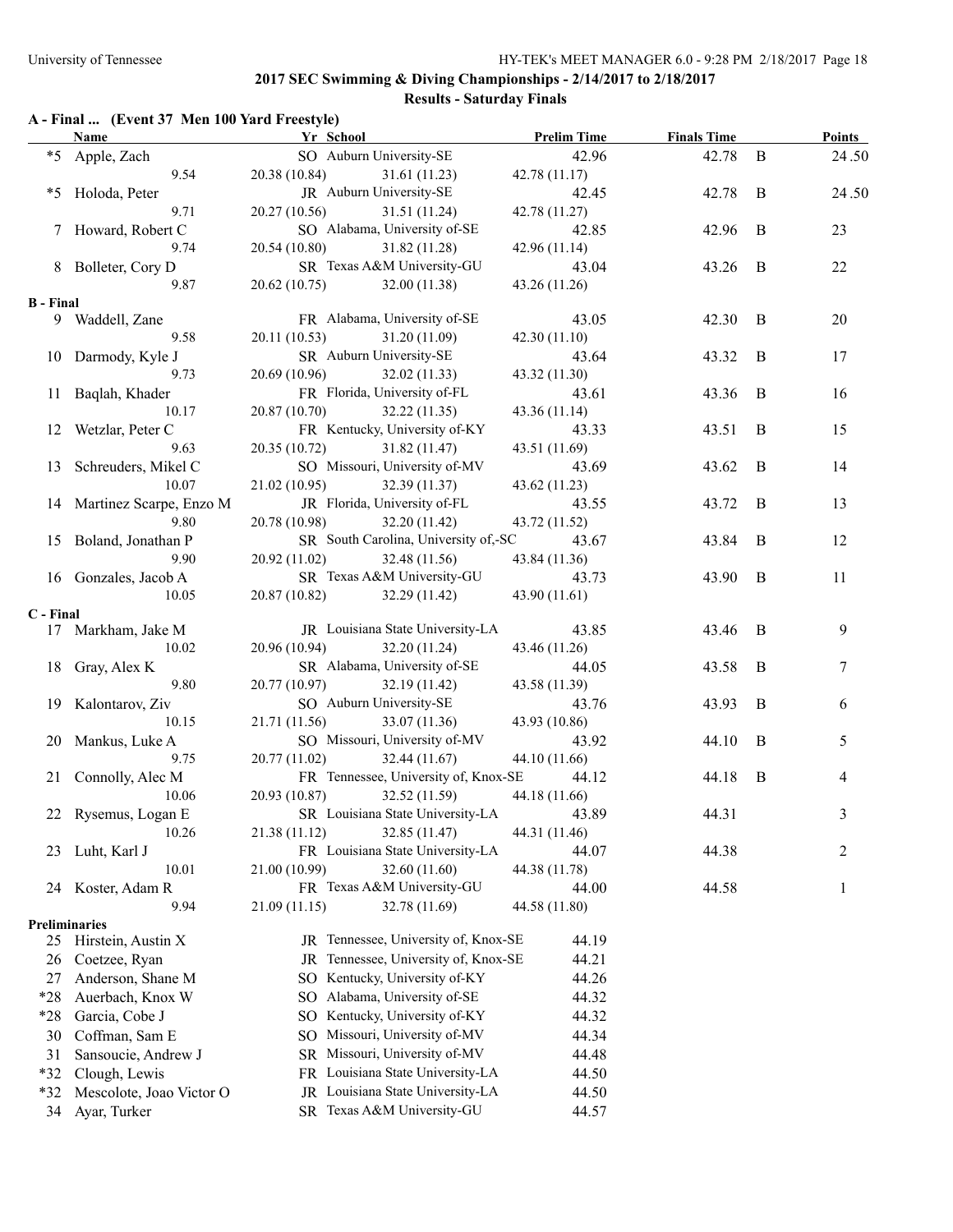#### **Results - Saturday Finals**

# **Preliminaries ... (Event 37 Men 100 Yard Freestyle)**

|                  | <b>Name</b>                                 |                        |   |                        | Yr School                                              | <b>Prelim Time</b>         | <b>Finals Time</b>                |                | Points |
|------------------|---------------------------------------------|------------------------|---|------------------------|--------------------------------------------------------|----------------------------|-----------------------------------|----------------|--------|
| 35               | Raab, Tim J                                 |                        |   |                        | FR Tennessee, University of, Knox-SE                   | 44.60                      |                                   |                |        |
| 36               | Adams, Matthew D                            |                        |   |                        | JR Alabama, University of-SE                           | 44.62                      |                                   |                |        |
| 37               | Gunn, Sean M                                |                        |   |                        | SR Kentucky, University of-KY                          | 44.65                      |                                   |                |        |
| 38               | Arthur, Will B                              |                        |   |                        | SO Louisiana State University-LA                       | 44.77                      |                                   |                |        |
| 39               | Bone, Colin                                 |                        |   |                        | FR Auburn University-SE                                | 44.78                      |                                   |                |        |
| 40               | Ionichev, Gleb                              |                        |   |                        | FR Tennessee, University of, Knox-SE                   | 44.80                      |                                   |                |        |
| 41               | Heath, Grady W                              |                        |   |                        | SO Florida, University of-FL                           | 44.82                      |                                   |                |        |
| 42               | Slaton, Micah L                             |                        |   |                        | FR Missouri, University of-MV                          | 44.83                      |                                   |                |        |
| 43               | Pheiffer, Damen A                           |                        |   |                        | SR Louisiana State University-LA                       | 44.88                      |                                   |                |        |
| 44               | McCrillis, Patrick C                        |                        |   |                        | JR South Carolina, University of,-SC                   | 44.90                      |                                   |                |        |
| $*45$            | Richardson, Steven J                        |                        |   |                        | SO Texas A&M University-GU                             | 44.93                      |                                   |                |        |
| $*45$            | Thibert, Mike E                             |                        |   |                        | FR Texas A&M University-GU                             | 44.93                      |                                   |                |        |
| 47               | Harper, Tyler A                             |                        |   |                        | SO Louisiana State University-LA                       | 45.02                      |                                   |                |        |
| 48               | Rose, Justin S                              |                        |   |                        | FR South Carolina, University of,-SC                   | 45.30                      |                                   |                |        |
| 49               | Tjon-A-Joe, Raiz G                          |                        |   |                        | FR Texas A&M University-GU                             | 45.50                      |                                   |                |        |
| 50               | Burns, Hayden M                             |                        |   |                        | SO Tennessee, University of, Knox-SE                   | 46.02                      |                                   |                |        |
|                  |                                             |                        |   |                        |                                                        |                            |                                   |                |        |
|                  | <b>Event 38 Women 200 Yard Breaststroke</b> |                        |   |                        |                                                        |                            |                                   |                |        |
|                  | <b>US Open:</b>                             | $2:03.59$ O            |   | 3/19/2016              | <b>Lilly King</b>                                      |                            | Indiana                           |                |        |
|                  | <b>NCAA:</b>                                | $2:03.59$ N            |   | 3/19/2016              | <b>Lilly King</b>                                      |                            | Indiana                           |                |        |
|                  | American:                                   |                        |   | 2:03.59 M 3/19/2016    | <b>Lilly King</b>                                      |                            | Indiana                           |                |        |
|                  | <b>SEC Meet:</b><br>Pool:                   | 2:04.92<br>$2:05.63$ P | S | 2/22/2014<br>12/6/2013 | <b>Breeja Larson</b><br>Alia Atkinson                  |                            | Texas A&M<br><b>Texas A&amp;M</b> |                |        |
|                  |                                             | 2:07.33 A              |   |                        |                                                        |                            |                                   |                |        |
|                  |                                             | 2:15.99 B              |   |                        |                                                        |                            |                                   |                |        |
|                  | Name                                        |                        |   |                        | Yr School                                              | <b>Prelim Time</b>         | <b>Finals Time</b>                |                | Points |
| A - Final        |                                             |                        |   |                        |                                                        |                            |                                   |                |        |
|                  | 1 Pickrem, Sydney E                         |                        |   |                        | SO Texas A&M University-GU                             | 2:07.93                    | 2:06.65                           | A              | 32     |
|                  |                                             | 29.28                  |   | 1:01.67(32.39)         | 1:34.43(32.76)                                         | 2:06.65(32.22)             |                                   |                |        |
| 2                | McGregor, Ashley E                          |                        |   |                        | SR Texas A&M University-GU                             | 2:09.10                    | 2:07.54                           | B              | 28     |
|                  |                                             | 29.19                  |   | 1:01.25 (32.06)        | 1:34.05(32.80)                                         | 2:07.54 (33.49)            |                                   |                |        |
| 3                | Galat, Bethany R                            |                        |   |                        | JR Texas A&M University-GU                             | 2:10.81                    | 2:08.09                           | B              | 27     |
|                  |                                             | 29.17                  |   | 1:01.65(32.48)         | 1:34.64(32.99)                                         | 2:08.09(33.45)             |                                   |                |        |
| 4                | Dirrane, Kersten V                          |                        |   |                        | JR South Carolina, University of,-SC                   | 2:10.46                    | 2:08.58                           | B              | 26     |
|                  |                                             | 28.98                  |   | 1:01.79(32.81)         | 1:34.88(33.09)                                         | 2:08.58 (33.70)            |                                   |                |        |
| 5                | Jonker, Franko                              |                        |   |                        | SR Texas A&M University-GU                             | 2:09.68                    | 2:10.02                           | B              | 25     |
|                  |                                             | 29.91                  |   | 1:02.99 (33.08)        | 1:36.20(33.21)                                         | 2:10.02(33.82)             |                                   |                |        |
|                  | 6 Gonzalez Medina, Esther                   |                        |   |                        | JR Texas A&M University-GU                             | 2:09.99                    | $2:10.11$ B                       |                | 24     |
|                  |                                             | 30.05                  |   | 1:03.14(33.09)         | 1:36.35(33.21)                                         | 2:10.11(33.76)             |                                   |                |        |
|                  | 7 Raab, Meaghan M                           |                        |   |                        | JR Georgia, University of-GA                           | 2:10.54                    | 2:10.74                           | $\overline{B}$ | 23     |
|                  |                                             | 30.11                  |   | 1:03.37(33.26)         | 1:37.10(33.73)                                         | 2:10.74(33.64)             |                                   |                |        |
| 8                | Cameron, Emily M                            |                        |   |                        | SR Georgia, University of-GA                           | 2:10.77                    | 2:11.22                           | B              | 22     |
|                  |                                             | 29.72                  |   | 1:02.91(33.19)         | 1:36.97(34.06)                                         | 2:11.22(34.25)             |                                   |                |        |
| <b>B</b> - Final |                                             |                        |   |                        |                                                        |                            |                                   |                |        |
|                  | 9 Caneta, Jorie A                           |                        |   |                        | JR Texas A&M University-GU                             | 2:12.16                    | 2:10.10                           | $\mathbf B$    | 20     |
|                  |                                             | 29.06                  |   | 1:01.85(32.79)         | 1:35.77(33.92)                                         | 2:10.10(34.33)             |                                   |                |        |
|                  | 10 Lloyd, Natasha A                         |                        |   |                        | SR Auburn University-SE                                | 2:11.45                    | 2:10.33                           | B              | 17     |
|                  |                                             | 29.50                  |   | 1:02.31(32.81)         | 1:36.13 (33.82)                                        | 2:10.33(34.20)             |                                   |                |        |
| 11               | Crew, Kendra R                              |                        |   |                        | SR Kentucky, University of-KY                          | 2:11.08                    | 2:10.42                           | B              | 16     |
|                  |                                             | 29.62                  |   | 1:02.57(32.95)         | 1:36.08(33.51)<br>SR Arkansas, University of, Fayet-AR | 2:10.42 (34.34)            |                                   |                |        |
| 12               | Soderberg, Mary Margaret M                  | 29.57                  |   | 1:02.53(32.96)         | 1:36.45(33.92)                                         | 2:11.36<br>2:10.54 (34.09) | 2:10.54                           | B              | 15     |
|                  |                                             |                        |   |                        |                                                        |                            |                                   |                |        |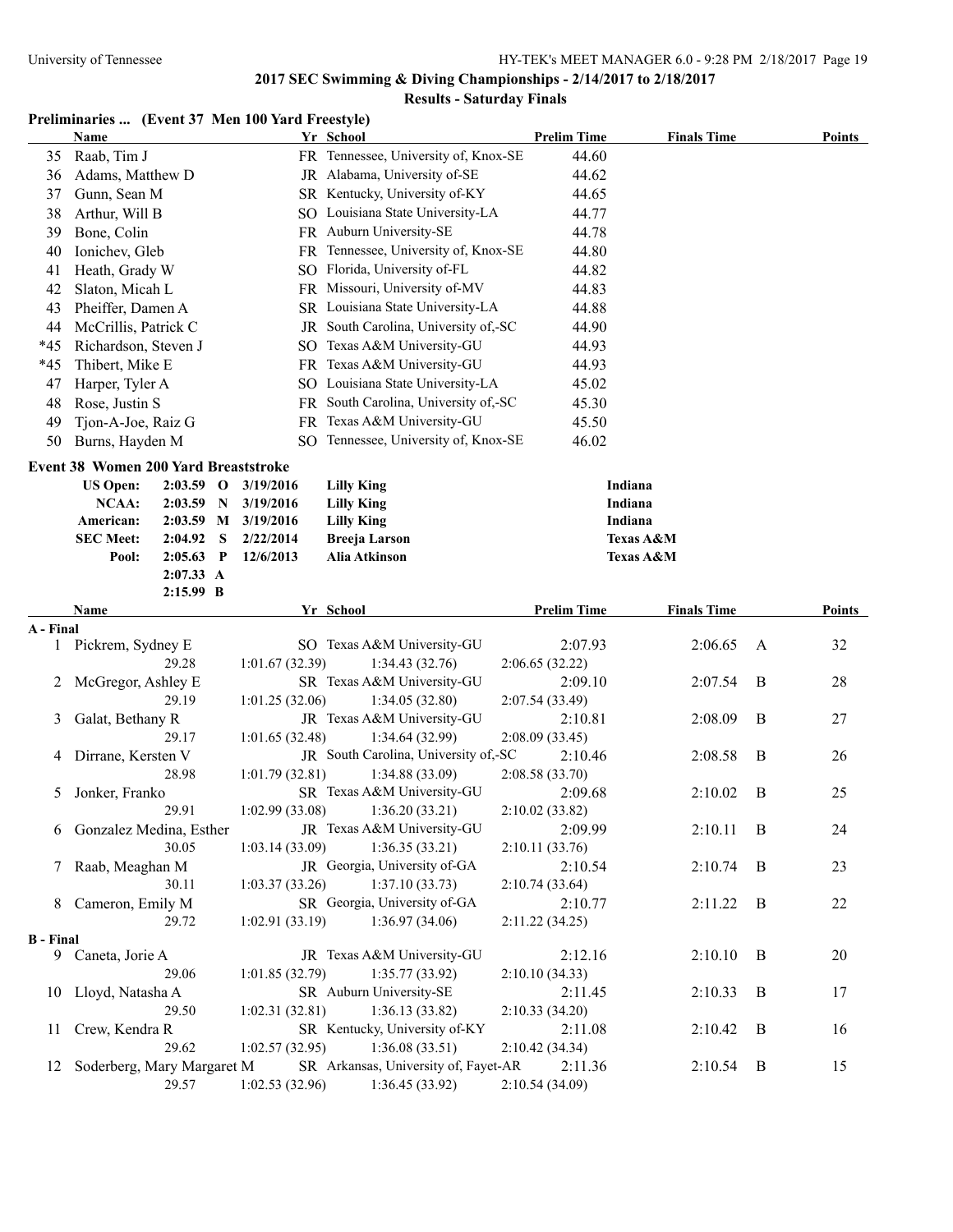# **Results - Saturday Finals**

|           | B - Final  (Event 38 Women 200 Yard Breaststroke) |                 |                                      |                    |                    |              |               |
|-----------|---------------------------------------------------|-----------------|--------------------------------------|--------------------|--------------------|--------------|---------------|
|           | Name                                              |                 | Yr School                            | <b>Prelim Time</b> | <b>Finals Time</b> |              | <b>Points</b> |
| 13        | Higgs, Albury A                                   |                 | FR South Carolina, University of,-SC | 2:12.67            | 2:11.49            | $\mathbf{B}$ | 14            |
|           | 30.02                                             | 1:03.23(33.21)  | 1:37.07(33.84)                       | 2:11.49(34.42)     |                    |              |               |
| 14        | Blood, Bridget M                                  |                 | SR Alabama, University of-SE         | 2:11.18            | 2:11.72            | B            | 13            |
|           | 29.70                                             | 1:03.03(33.33)  | 1:37.13(34.10)                       | 2:11.72(34.59)     |                    |              |               |
| 15        | Callahan, Colleen                                 |                 | SR Tennessee, University of, Knox-SE | 2:11.85            | 2:11.81            | B            | 12            |
|           | 30.26                                             | 1:03.48 (33.22) | 1:37.47 (33.99)                      | 2:11.81 (34.34)    |                    |              |               |
|           | 16 Winstead, Madison C                            |                 | FR Kentucky, University of-KY        | 2:12.85            | 2:13.90            | B            | 11            |
|           | 29.73                                             | 1:03.28(33.55)  | 1:37.91(34.63)                       | 2:13.90 (35.99)    |                    |              |               |
| C - Final |                                                   |                 |                                      |                    |                    |              |               |
|           | 17 Barksdale, Emma A                              |                 | SO South Carolina, University of,-SC | 2:12.93            | 2:11.30            | B            | 9             |
|           | 30.07                                             | 1:03.38(33.31)  | 1:37.29(33.91)                       | 2:11.30(34.01)     |                    |              |               |
| 18        | Gonzalez-Hermosillo, Monika                       |                 | SO Texas A&M University-GU           | 2:12.86            | 2:11.50            | B            | 7             |
|           | 30.12                                             | 1:03.90(33.78)  | 1:37.87(33.97)                       | 2:11.50(33.63)     |                    |              |               |
| 19        | O'Neil, Colleen M                                 |                 | SR Louisiana State University-LA     | 2:13.61            | 2:12.27            | B            | 6             |
|           | 30.21                                             | 1:03.44(33.23)  | 1:37.71(34.27)                       | 2:12.27(34.56)     |                    |              |               |
| 20        | Glunn, Lexi L                                     |                 | FR Georgia, University of-GA         | 2:14.19            | 2:13.57            | B            | 5             |
|           | 30.46                                             | 1:04.57(34.11)  | 1:39.39(34.82)                       | 2:13.57(34.18)     |                    |              |               |
| 21        | Belli, Morgan S                                   |                 | JR Kentucky, University of-KY        | 2:13.75            | 2:13.61            | B            | 4             |
|           | 30.86                                             | 1:04.82(33.96)  | 1:39.11(34.29)                       | 2:13.61(34.50)     |                    |              |               |
| 22        | Burns, Hannah C                                   |                 | SO Florida, University of-FL         | 2:14.28            | 2:14.50            | B            | 3             |
|           | 30.65                                             | 1:04.73(34.08)  | 1:39.40(34.67)                       | 2:14.50(35.10)     |                    |              |               |
| 23        | Yurchishin, Marian L                              |                 | SO Alabama, University of-SE         | 2:13.49            | 2:14.56            | B            | 2             |
|           | 30.40                                             | 1:04.06(33.66)  | 1:38.70(34.64)                       | 2:14.56(35.86)     |                    |              |               |
| 24        | Davies, Ann S                                     |                 | JR Kentucky, University of-KY        | 2:13.94            | 2:14.57            | B            | 1             |
|           | 31.09                                             | 1:04.89(33.80)  | 1:39.20(34.31)                       | 2:14.57(35.37)     |                    |              |               |
|           | <b>Preliminaries</b>                              |                 |                                      |                    |                    |              |               |
|           | 25 Macfarlane, Justine A                          |                 | SO Alabama, University of-SE         | 2:14.35            |                    |              |               |
| 26        | Faulconer, Savanna J                              |                 | FR Florida, University of-FL         | 2:14.57            |                    |              |               |
| 27        | Lucenti, Kara M                                   |                 | JR Vanderbilt University-SE          | 2:15.02            |                    |              |               |
| 28        | Suek, Ellie R                                     |                 | SR Missouri, University of-MV        | 2:15.04            |                    |              |               |
| 29        | Angell, Sydney M                                  |                 | SO Arkansas, University of, Fayet-AR | 2:15.40            |                    |              |               |
| 30        | Fertel, Kelly A                                   |                 | FR Florida, University of-FL         | 2:16.03            |                    |              |               |
| 31        | Oxley, Brittany L                                 |                 | JR South Carolina, University of,-SC | 2:16.44            |                    |              |               |
| 32        | Strathman, Madison E                              |                 | SO Arkansas, University of, Fayet-AR | 2:16.49            |                    |              |               |
| 33        | Paskulin, Olivia                                  |                 | FR Louisiana State University-LA     | 2:16.52            |                    |              |               |
| 34        | Menendez Nava, Ana                                |                 | FR South Carolina, University of,-SC | 2:16.62            |                    |              |               |
| 35        | Easterling, Sarah E                               |                 | SR Arkansas, University of, Fayet-AR | 2:17.17            |                    |              |               |
| 36        | Roman, Breanna M                                  |                 | JR Auburn University-SE              | 2:17.27            |                    |              |               |
| 37        | Murray, Emma E                                    |                 | SO Alabama, University of-SE         | 2:17.28            |                    |              |               |
| *38       | McKenzie, Anna K                                  | SO.             | Georgia, University of-GA            | 2:17.31            |                    |              |               |
| *38       | Cieplucha, Tess C                                 | FR.             | Tennessee, University of, Knox-SE    | 2:17.31            |                    |              |               |
| 40        | Lowengrub, Catherine G                            | FR              | Louisiana State University-LA        | 2:17.57            |                    |              |               |
| 41        | Malone, Brooke Y                                  |                 | JR Auburn University-SE              | 2:17.86            |                    |              |               |
| 42        | Thompson, Lauren K                                |                 | SO Louisiana State University-LA     | 2:18.30            |                    |              |               |
| 43        | Potts, Alaina N                                   | SO.             | Kentucky, University of-KY           | 2:18.39            |                    |              |               |
| 44        | Murslack, Kristen M                               | SR              | Auburn University-SE                 | 2:20.57            |                    |              |               |
| 45        | Wiggins, Meghan A                                 | SO.             | Tennessee, University of, Knox-SE    | 2:22.13            |                    |              |               |
| 46        | Edwards, Maddie E                                 |                 | JR Arkansas, University of, Fayet-AR | 2:24.02            |                    |              |               |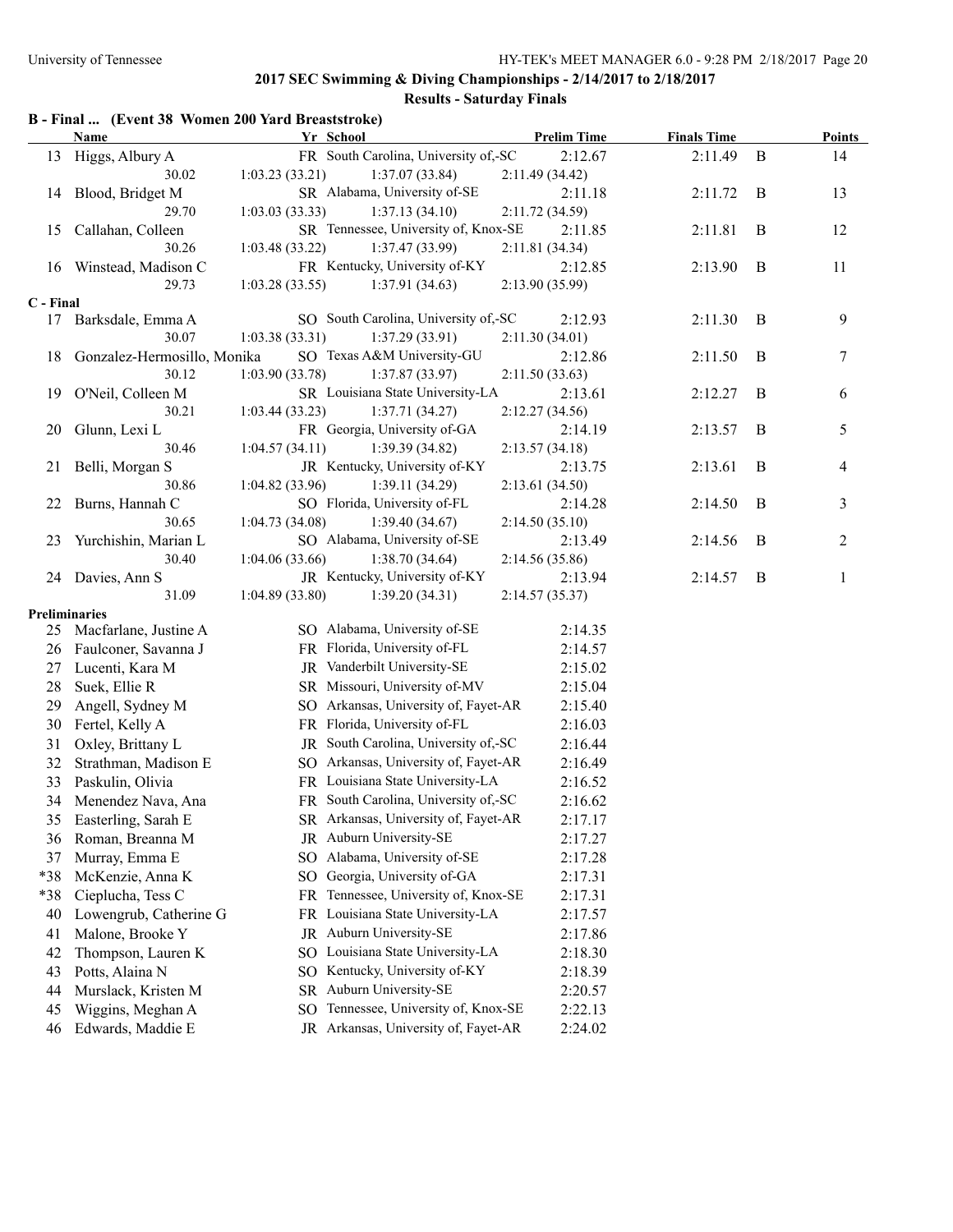|                  | <b>Event 39 Men 200 Yard Breaststroke</b> |                                      |                    |                    |   |        |
|------------------|-------------------------------------------|--------------------------------------|--------------------|--------------------|---|--------|
|                  | <b>US Open:</b><br>$1:48.12$ O            | 3/26/2016<br><b>Will Licon</b>       | <b>Texas</b>       |                    |   |        |
|                  | NCAA:<br>$1:48.12$ N                      | 3/26/2016<br>Will Licon              | <b>Texas</b>       |                    |   |        |
|                  | 1:48.12 M 3/26/2016<br>American:          | <b>Will Licon</b>                    | <b>Texas</b>       |                    |   |        |
|                  | <b>SEC Meet:</b><br>$1:51.58$ S           | 2/21/2015<br><b>Nic Fink</b>         | Georgia            |                    |   |        |
|                  | 1:52.99 P<br>Pool:                        | 12/6/2013<br><b>Brad Craig</b>       |                    |                    |   |        |
|                  | 1:52.99 A                                 |                                      |                    |                    |   |        |
|                  | 1:59.79 B                                 |                                      |                    |                    |   |        |
|                  | Name                                      | Yr School                            | <b>Prelim Time</b> | <b>Finals Time</b> |   | Points |
| A - Final        |                                           |                                      |                    |                    |   |        |
|                  | 1 McKee, Anton S                          | SR Alabama, University of-SE         | 1:53.99            | $1:52.22P$ A       |   | 32     |
|                  | 25.31                                     | 53.89 (28.58)<br>1:22.94(29.05)      | 1:52.22(29.28)     |                    |   |        |
| 2                | Wich-Glasen, Nils                         | JR South Carolina, University of,-SC | 1:53.61            | $1:52.41P$ A       |   | 28     |
|                  | 25.01                                     | 53.56 (28.55)<br>1:22.69(29.13)      | 1:52.41 (29.72)    |                    |   |        |
| 3                | Schwingenschloegl, Fabian                 | SR Missouri, University of-MV        | 1:54.88            | $1:52.61P$ A       |   | 27     |
|                  | 25.68                                     | 54.30 (28.62)<br>1:23.57(29.27)      | 1:52.61(29.04)     |                    |   |        |
| 4                | Duderstadt, Michael E                     | SR Auburn University-SE              | 1:55.16            | 1:53.22            | B | 26     |
|                  | 24.99                                     | 53.25 (28.26)<br>1:22.54(29.29)      | 1:53.22(30.68)     |                    |   |        |
| 5                | Guest, James T                            | SO Georgia, University of-GA         | 1:54.63            | 1:54.52            | B | 25     |
|                  | 25.57                                     | 54.36 (28.79)<br>1:24.05(29.69)      | 1:54.52(30.47)     |                    |   |        |
| 6                | Dejean, Silas A                           | SR Louisiana State University-LA     | 1:55.25            | 1:54.78            | B | 24     |
|                  | 25.81                                     | 54.90 (29.09)<br>1:24.78 (29.88)     | 1:54.78(30.00)     |                    |   |        |
| 7                | Bray, Chandler W                          | FR Florida, University of-FL         | 1:55.92            | 1:55.86            | B | 23     |
|                  | 25.95                                     | 55.67 (29.72)<br>1:25.57(29.90)      | 1:55.86(30.29)     |                    |   |        |
|                  | Tybur, Jonathan C                         | JR Texas A&M University-GU           | 1:55.61            | 1:56.43            | B | 22     |
|                  | 25.51                                     | 54.76 (29.25)<br>1:25.37(30.61)      | 1:56.43(31.06)     |                    |   |        |
| <b>B</b> - Final |                                           |                                      |                    |                    |   |        |
|                  | 9 Castillo Luna, Mauro                    | JR Texas A&M University-GU           | 1:55.97            | 1:54.42            | B | 20     |
|                  | 25.73                                     | 54.42 (28.69)<br>1:24.02(29.60)      | 1:54.42(30.40)     |                    |   |        |
|                  | 10 Mapel, Edward A                        | SR Missouri, University of-MV        | 1:56.09            | 1:56.43            | B | 17     |
|                  | 25.77                                     | 55.12 (29.35)<br>1:25.26(30.14)      | 1:56.43(31.17)     |                    |   |        |
|                  | 11 Palazzo, Ross D                        | SO Florida, University of-FL         | 1:56.39            | 1:56.56            | B | 16     |
|                  | 26.16                                     | 55.53 (29.37)<br>1:25.78(30.25)      | 1:56.56(30.78)     |                    |   |        |
|                  | 12 Romanov, Pavel                         | SR Alabama, University of-SE         | 1:57.13            | 1:56.94            | B | 15     |
|                  | 25.95                                     | 56.02 (30.07)<br>1:26.50(30.48)      | 1:56.94(30.44)     |                    |   |        |
|                  | 13 Orr, Basil M                           | JR Georgia, University of-GA         | 1:58.20            | 1:56.99            | B | 14     |
|                  | 26.36                                     | 55.73 (29.37)<br>1:25.65(29.92)      | 1:56.99(31.34)     |                    |   |        |
|                  | 14 Brewer, Thomas J                       | SO Auburn University-SE              | 1:56.41            | 1:57.12            | B | 13     |
|                  | 26.13                                     | $55.83(29.70)$ 1:25.97 (30.14)       | 1:57.12(31.15)     |                    |   |        |
|                  | 15 Dibblin, Ross E                        | SR Tennessee, University of, Knox-SE | 1:56.87            | 1:57.48            | B | 12     |
|                  | 26.12                                     | 1:26.41(30.33)<br>56.08 (29.96)      | 1:57.48(31.07)     |                    |   |        |
|                  | 16 Amdor, Wyatt I                         | FR Kentucky, University of-KY        | 1:57.71            | 1:58.31            | B | 11     |
|                  | 26.21                                     | 1:27.18(30.96)<br>56.22 (30.01)      | 1:58.31(31.13)     |                    |   |        |
| C - Final        |                                           |                                      |                    |                    |   |        |
|                  | 17 Staver, Nick J                         | SO Missouri, University of-MV        | 1:59.65            | 1:58.21            | B | 9      |
|                  | 26.57                                     | 56.12 (29.55)<br>1:26.72(30.60)      | 1:58.21(31.49)     |                    |   |        |
|                  | 18 Ford, Jackson J                        | FR Georgia, University of-GA         | 1:58.59            | 1:58.30            | B | 7      |
|                  | 26.36                                     | 1:26.86(30.66)<br>56.20 (29.84)      | 1:58.30(31.44)     |                    |   |        |
| 19               | Walker, Benjamin G                        | FR Texas A&M University-GU           | 1:58.35            | 1:58.74            | B | 6      |
|                  | 26.53                                     | 1:27.75(30.98)<br>56.77 (30.24)      | 1:58.74(30.99)     |                    |   |        |
| 20               | Bohon, Jeremiah C                         | JR South Carolina, University of,-SC | 1:58.46            | 1:58.81            | B | 5      |
|                  | 26.31                                     | 1:27.36(31.08)<br>56.28 (29.97)      | 1:58.81 (31.45)    |                    |   |        |
| 21               | Day, Szymmy B                             | SR Alabama, University of-SE         | 1:59.38            | 1:59.53            | B | 4      |
|                  | 26.91                                     | 1:28.32(31.22)<br>57.10 (30.19)      | 1:59.53(31.21)     |                    |   |        |
|                  |                                           |                                      |                    |                    |   |        |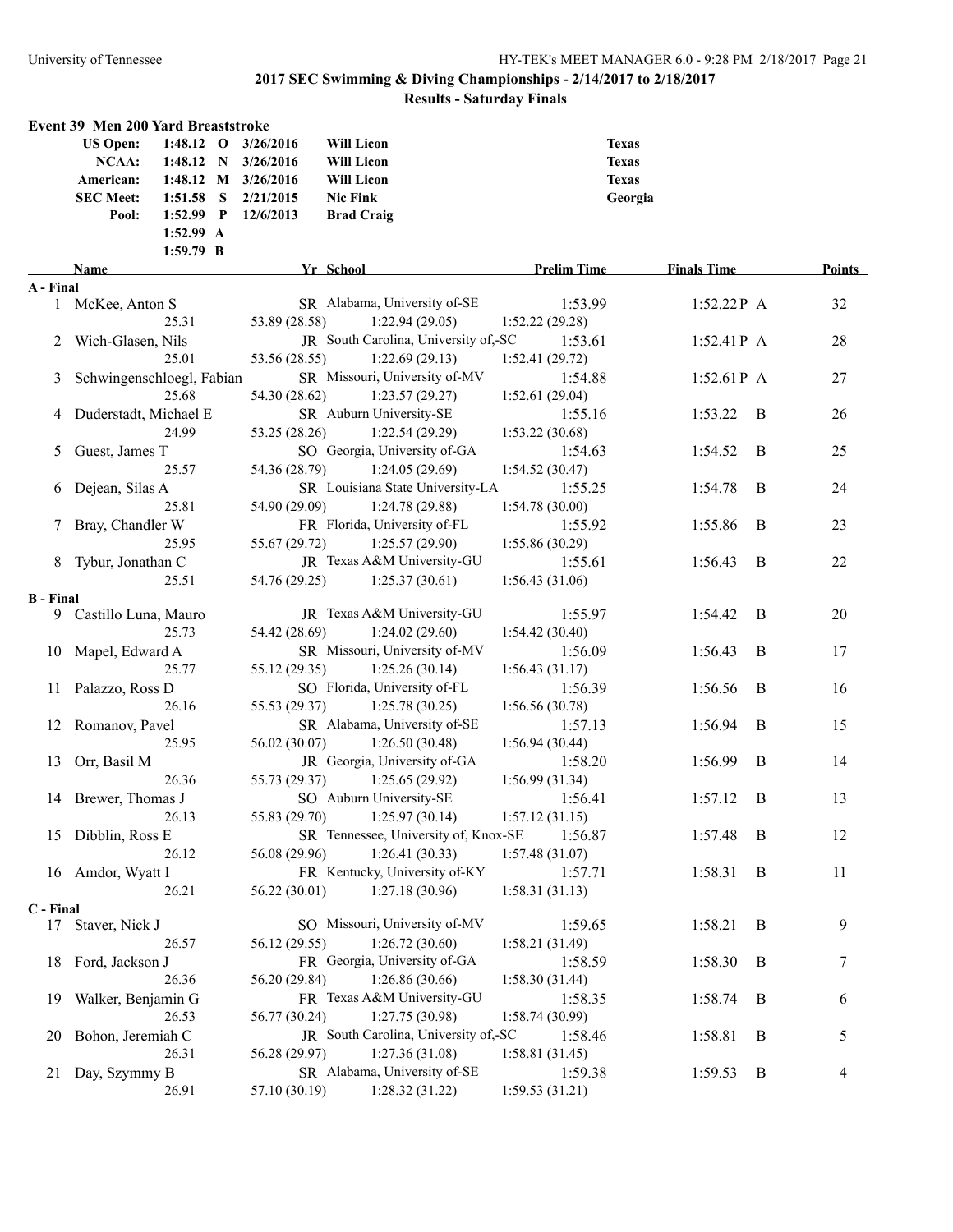# **Results - Saturday Finals**

### **C - Final ... (Event 39 Men 200 Yard Breaststroke)**

|                      | Name                                |               | Yr School                            | <b>Prelim Time</b> | <b>Finals Time</b> |   | <b>Points</b> |
|----------------------|-------------------------------------|---------------|--------------------------------------|--------------------|--------------------|---|---------------|
| 22                   | House, Garrett J                    |               | SR Louisiana State University-LA     | 1:59.86            | 1:59.58            | B | 3             |
|                      | 26.61                               | 56.65 (30.04) | 1:27.83(31.18)                       | 1:59.58(31.75)     |                    |   |               |
| 23                   | Hang, Thomas N                      |               | JR South Carolina, University of,-SC | 1:59.39            | 2:00.16            |   | 2             |
|                      | 27.03                               | 56.90 (29.87) | 1:27.92(31.02)                       | 2:00.16(32.24)     |                    |   |               |
| 24                   | Mattern, John L                     |               | SR Georgia, University of-GA         | 2:00.66            | 2:01.56            |   |               |
|                      | 26.61                               | 57.33 (30.72) | 1:29.08(31.75)                       | 2:01.56(32.48)     |                    |   |               |
| <b>Preliminaries</b> |                                     |               |                                      |                    |                    |   |               |
| 25                   | Monaghan, Colin M                   | SO.           | Georgia, University of-GA            | 2:00.93            |                    |   |               |
| 26                   | Goldfaden, Itay                     | FR -          | South Carolina, University of,-SC    | 2:01.14            |                    |   |               |
| 27                   | Flynn, Brandon P                    |               | SR Kentucky, University of-KY        | 2:01.15            |                    |   |               |
| 28                   | Groters, Jordy A                    |               | JR Missouri, University of-MV        | 2:01.21            |                    |   |               |
| 29                   | Brown, Glen T                       |               | FR Kentucky, University of-KY        | 2:01.41            |                    |   |               |
| $*30$                | O'Brien, Jordan D                   |               | SO Missouri, University of-MV        | 2:01.80            |                    |   |               |
| $*30$                | Ackland, Harry J                    | JR            | Louisiana State University-LA        | 2:01.80            |                    |   |               |
| 32                   | Macon, Thad A                       | FR -          | South Carolina, University of,-SC    | 2:04.41            |                    |   |               |
| 33                   | Stevens, Peter J                    | JR            | Tennessee, University of, Knox-SE    | 2:05.69            |                    |   |               |
| $\qquad \qquad - -$  | Dunphy, Matthew L                   | SO.           | Tennessee, University of, Knox-SE    | DQ                 |                    |   |               |
|                      | <b>Event 40 Men Platform Diving</b> |               |                                      |                    |                    |   |               |
|                      | <b>SEC Meet:</b><br>487.90<br>S     | 2/18/2009     | <b>Daniel Mazzaferro</b>             |                    | Auburn             |   |               |
|                      | 554.05<br>Pool:<br>P                | 12/22/2011    | <b>David Boudia</b>                  |                    | <b>Missouri</b>    |   |               |

|           | 1 VVI.<br>JJ4.UJ         | 14/44/4011 | Daviu Duuuia                      | <b>MISSUULL</b>     |                     |                  |
|-----------|--------------------------|------------|-----------------------------------|---------------------|---------------------|------------------|
|           | Name                     |            | Yr School                         | <b>Prelim Score</b> | <b>Finals Score</b> | <b>Points</b>    |
| A - Final |                          |            |                                   |                     |                     |                  |
|           | Celaya Hernandez, Juan M |            | FR Louisiana State University-LA  | 460.95              | 496.55 S            | 32               |
| 2         | Lazeroff, Scott H        | SO.        | Auburn University-SE              | 447.85              | 461.00              | 28               |
| 3         | Henschel, Tyler R        | JR         | Texas A&M University-GU           | 444.45              | 435.40              | 27               |
| 4         | Masterton, Sebastian R   | SO.        | Kentucky, University of-KY        | 401.90              | 423.05              | 26               |
| 5         | Phillip, Matthew         | SO.        | Louisiana State University-LA     | 393.00              | 412.75              | 25               |
| 6         | Smith, Samuel C          | SO.        | Florida, University of-FL         | 367.45              | 390.90              | 24               |
| 7         | Gotro, Jordan            | SR.        | South Carolina, University of,-SC | 356.55              | 386.05              | 23               |
| 8         | Sagert, Brent            |            | SR Alabama, University of-SE      | 342.80              | 374.60              | 22               |
|           | <b>Preliminaries</b>     |            |                                   |                     |                     |                  |
| 9         | Thornton, Sam N          |            | SO Texas A&M University-GU        | 341.40              |                     | 20               |
| 10        | Stone, Liam B            | JR         | Tennessee, University of, Knox-SE | 339.00              |                     | 17               |
| 11        | Goodwin, Kyle S          |            | SO Missouri, University of-MV     | 331.90              |                     | 16               |
| 12        | McClellan, Matthew R     | SO.        | Louisiana State University-LA     | 321.90              |                     | 15               |
| 13        | Howell, Michael A        | JR         | Tennessee, University of, Knox-SE | 321.55              |                     | 14               |
| 14        | Rusek, Nick J            | SO.        | Tennessee, University of, Knox-SE | 314.25              |                     | 13               |
| 15        | Fritter, Hunter J        | JR         | Missouri, University of-MV        | 312.15              |                     | 12               |
| 16        | Jou, Stephen             | JR         | Kentucky, University of-KY        | 311.60              |                     | 11               |
| 17        | Turnham, Pete M          | JR         | Auburn University-SE              | 301.85              |                     | 9                |
| 18        | Goss, Robert             | JR         | Florida, University of-FL         | 285.25              |                     | 7                |
| 19        | Power, Dylan J           | FR.        | Florida, University of-FL         | 283.95              |                     | 6                |
| 20        | Frebel, Kevin P          | FR         | Kentucky, University of-KY        | 276.50              |                     | 5                |
| 21        | Checchin, Justin         | SO.        | Auburn University-SE              | 269.35              |                     | 4                |
| 22        | Clifton, Charlie W       | FR.        | Georgia, University of-GA         | 260.55              |                     | 3                |
| 23        | Markman, Lyle            | JR         | South Carolina, University of,-SC | 233.70              |                     | $\boldsymbol{2}$ |
| 24        | Morton, David L          | JR         | Alabama, University of-SE         | 222.70              |                     | 1                |
| 25        | Wheeler, Walker A        | SR         | Georgia, University of-GA         | 212.35              |                     |                  |
| 26        | Richter, Noah J          |            | SR Kentucky, University of-KY     | 206.70              |                     |                  |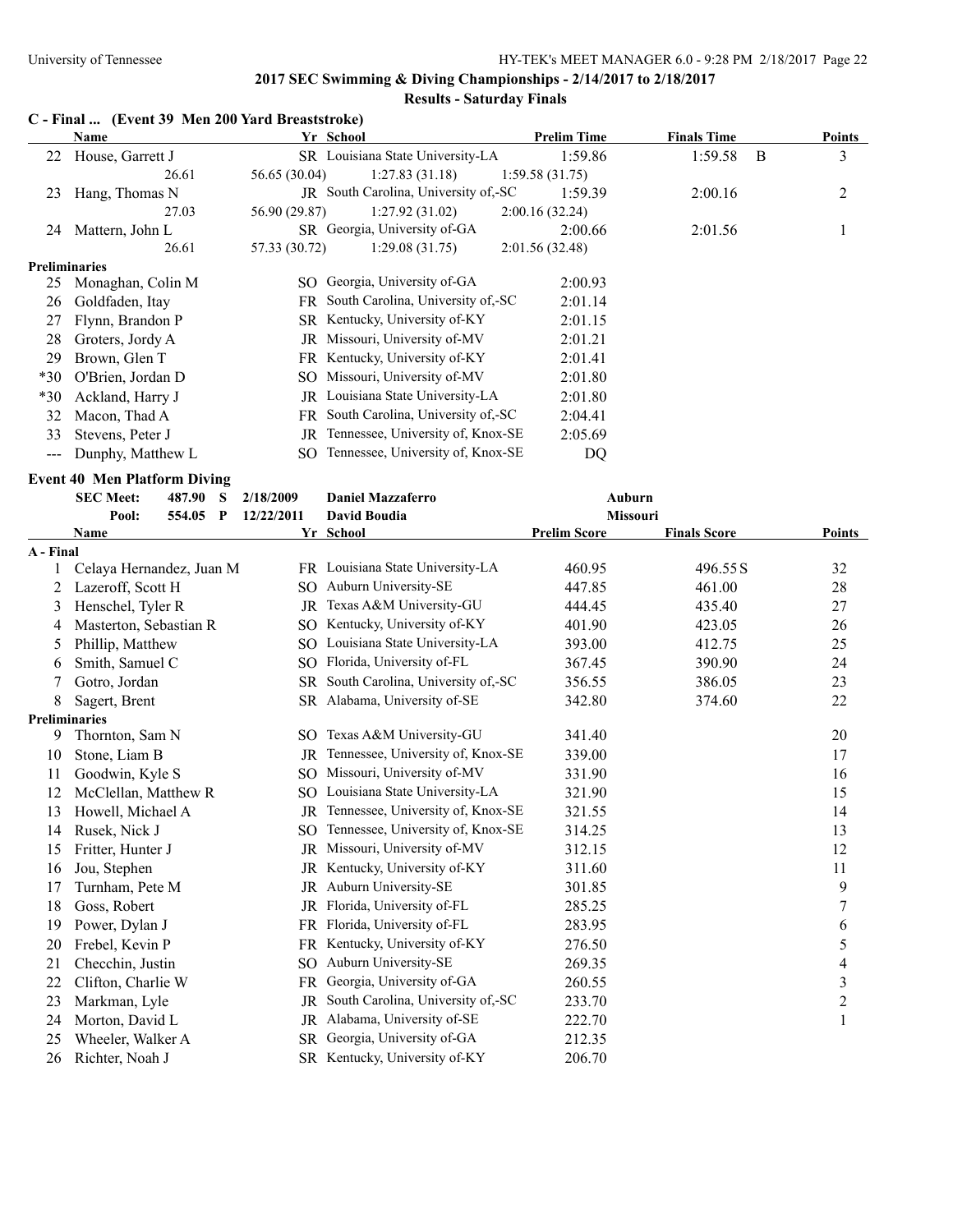### **Results - Saturday Finals**

| <b>Event 41 Women 400 Yard Freestyle Relay</b> |             |    |           |                                                    |                 |
|------------------------------------------------|-------------|----|-----------|----------------------------------------------------|-----------------|
| <b>US Open:</b>                                | $3:08.54$ O |    | 3/21/2015 | <b>Stanford</b>                                    | <b>Stanford</b> |
|                                                |             |    |           | L. Neal, J. Hu, L. Engel, S. Manuel                |                 |
| NCAA:                                          | $3:08.54$ N |    | 3/21/2015 | <b>Stanford</b>                                    | <b>Stanford</b> |
|                                                |             |    |           | L. Neal, J. Hu, L. Engel, S. Manuel                |                 |
| American:                                      | $3:08.54$ M |    | 3/21/2015 | <b>Stanford</b>                                    | <b>Stanford</b> |
|                                                |             |    |           | L. Neal, J. Hu, L. Engel, S. Manuel                |                 |
| <b>SEC Meet:</b>                               | 3:11.23     | -S | 2/23/2013 | Georgia                                            | Georgia         |
|                                                |             |    |           | A. Schmitt, C. VanLandeghem, S. Vreeland, M Romano |                 |
| Pool:                                          | $3:12.85$ P |    | 2/18/2012 | Auburn                                             | Auburn          |
|                                                |             |    |           | Vanderpool-Wallace, Riordan, Fonteno, Kraskoski    |                 |
|                                                | $3:15.78$ A |    |           |                                                    |                 |

|    | $3:17.11$ B                                           |                     |                            |                          |                              |               |
|----|-------------------------------------------------------|---------------------|----------------------------|--------------------------|------------------------------|---------------|
|    | Team                                                  | Relay               |                            | <b>Seed Time</b>         | <b>Finals Time</b>           | <b>Points</b> |
|    | 1 Georgia, University of-GA                           |                     | A                          | 3:11.19                  | 3:12.19P A                   | 64            |
|    | 1) Smoliga, Olivia M SR                               |                     | 2) Burchill, Veronica K FR | 3) Raab, Meaghan M JR    | 4) Van Landeghem, Chantal SR |               |
|    | 22.72                                                 | 47.93 (47.93)       | 1:10.61(22.68)             | 1:36.03(48.10)           |                              |               |
|    | 1:59.23(23.20)                                        | 2:24.93(48.90)      | 2:47.45(22.52)             | 3:12.19(47.26)           |                              |               |
| 2  | Texas A&M University-GU                               |                     | $\mathbf{A}$               | 3:16.05                  | 3:13.37 A                    | 56            |
|    | 1) Gibson, Sarah E SR                                 |                     | 2) Malone, Kristin T JR    | 3) Miller, Amy E FR      | 4) Gastaldello, Beryl E JR   |               |
|    | 23.16                                                 | 48.40 (48.40)       | 1:11.53(23.13)             | 1:36.86(48.46)           |                              |               |
|    | 1:59.84(22.98)                                        | 2:25.30(48.44)      | 2:48.35(23.05)             | 3:13.37(48.07)           |                              |               |
| 3  | Auburn University-SE                                  |                     | $\mathsf{A}$               | 3:17.01                  | 3:14.84<br>$\mathbf{A}$      | 54            |
|    | 1) Tetzloff, Alyssa P SO                              | 2) Meynen, Julie FR |                            | 3) Purcell, Allyx K SR   | 4) Falconer, Erin E SO       |               |
|    | 22.98                                                 | 48.69 (48.69)       | 1:11.99(23.30)             | 1:37.00(48.31)           |                              |               |
|    | 2:00.06(23.06)                                        | 2:25.90(48.90)      | 2:49.26(23.36)             | 3:14.84 (48.94)          |                              |               |
|    | 4 Louisiana State University-LA                       |                     | $\mathbf{A}$               | 3:18.09                  | 3:16.52<br>$\overline{B}$    | 52            |
|    | 1) Troskot, Leah B SR                                 |                     | 2) Knight, Haylee M SO     | 3) Kopcso, Kara R SR     | 4) Spradley, Summer C SO     |               |
|    | 23.13                                                 | 48.55 (48.55)       | 1:12.13(23.58)             | 1:37.60(49.05)           |                              |               |
|    | 2:00.74(23.14)                                        | 2:26.90(49.30)      | 2:50.06(23.16)             | 3:16.52(49.62)           |                              |               |
| 5  | Kentucky, University of-KY                            |                     | $\mathbf{A}$               | 3:18.69                  | 3:16.70<br>$\overline{B}$    | 50            |
|    | 1) Freriks, Geena K SO                                | 2) Seidt, Asia M FR |                            | 3) Galyer, Ali J FR      | 4) Galyer, Danielle M SR     |               |
|    | 24.06                                                 | 49.33 (49.33)       | 1:12.85(23.52)             | 1:38.25 (48.92)          |                              |               |
|    | 2:02.01(23.76)                                        | 2:27.91(49.66)      | 2:51.38(23.47)             | 3:16.70(48.79)           |                              |               |
|    | 6 Missouri, University of-MV                          |                     | $\mathbf{A}$               | 3:17.32                  | 3:16.91<br>$\mathbf{B}$      | 48            |
|    | 1) Metzger-Seymour, Erin M JR 2) Stevens, Hannah E JR |                     |                            | 3) Hynes, Haley M FR     | 4) Trost, Victoria S SR      |               |
|    | 23.89                                                 | 49.66 (49.66)       | 1:12.54(22.88)             | 1:37.44(47.78)           |                              |               |
|    | 2:01.28(23.84)                                        | 2:27.25(49.81)      | 2:50.71(23.46)             | 3:16.91(49.66)           |                              |               |
| 7  | Tennessee, University of, Knox-S                      |                     | $\mathsf{A}$               | 3:19.28                  | 3:16.93<br>B                 | 46            |
|    | 1) Brown, Erika J FR                                  |                     | 2) Toussaint, Kira M SR    | 3) Bohon, Micah W JR     | 4) Banic, Madeline A SO      |               |
|    | 23.74                                                 | 49.33 (49.33)       | 1:12.93(23.60)             | 1:38.62 (49.29)          |                              |               |
|    | 2:02.16(23.54)                                        | 2:27.86(49.24)      | 2:50.92(23.06)             | 3:16.93(49.07)           |                              |               |
| 8  | Alabama, University of-SE                             |                     | $\mathbf{A}$               | 3:18.98                  | 3:17.98                      | 44            |
|    | 1) Tomley, Temarie A JR                               |                     | 2) Morrow, Lindsay H JR    | 3) Musser, Hannah E JR   | 4) Scott, Bailey K JR        |               |
|    | 23.42                                                 | 49.75 (49.75)       | 1:04.94(15.19)             | 1:40.36(50.61)           |                              |               |
|    | 2:03.46(23.10)                                        | 2:29.65(49.29)      | 2:52.56(22.91)             | 3:17.98(48.33)           |                              |               |
| 9  | Florida, University of-FL                             |                     | $\mathsf{A}$               | 3:21.25                  | 3:18.26                      | 40            |
|    | 1) Dressel, Sherridon L FR                            |                     | 2) Dambacher, Kelsey N FR  | 3) Bindi, Tori E FR      | 4) Fertel, Kelly A FR        |               |
|    | 23.86                                                 | 49.09 (49.09)       | 1:12.64(23.55)             | 1:38.78 (49.69)          |                              |               |
|    | 2:02.21 (23.43)                                       | 2:28.47(49.69)      | 2:52.15(23.68)             | 3:18.26(49.79)           |                              |               |
| 10 | South Carolina, University of,-SC                     |                     | $\mathbf{A}$               | 3:22.31                  | 3:19.31                      | 34            |
|    | 1) Vay, Meredith M JR                                 |                     | 2) Barksdale, Emma A SO    | 3) Merritt, Heather N JR | 4) Lingmann, Edith FR        |               |

24.12 50.47 (50.47) 1:14.01 (23.54) 1:39.88 (49.41)

1:54.35 (14.47) 2:29.80 (49.92) 2:53.35 (23.55) 3:19.31 (49.51)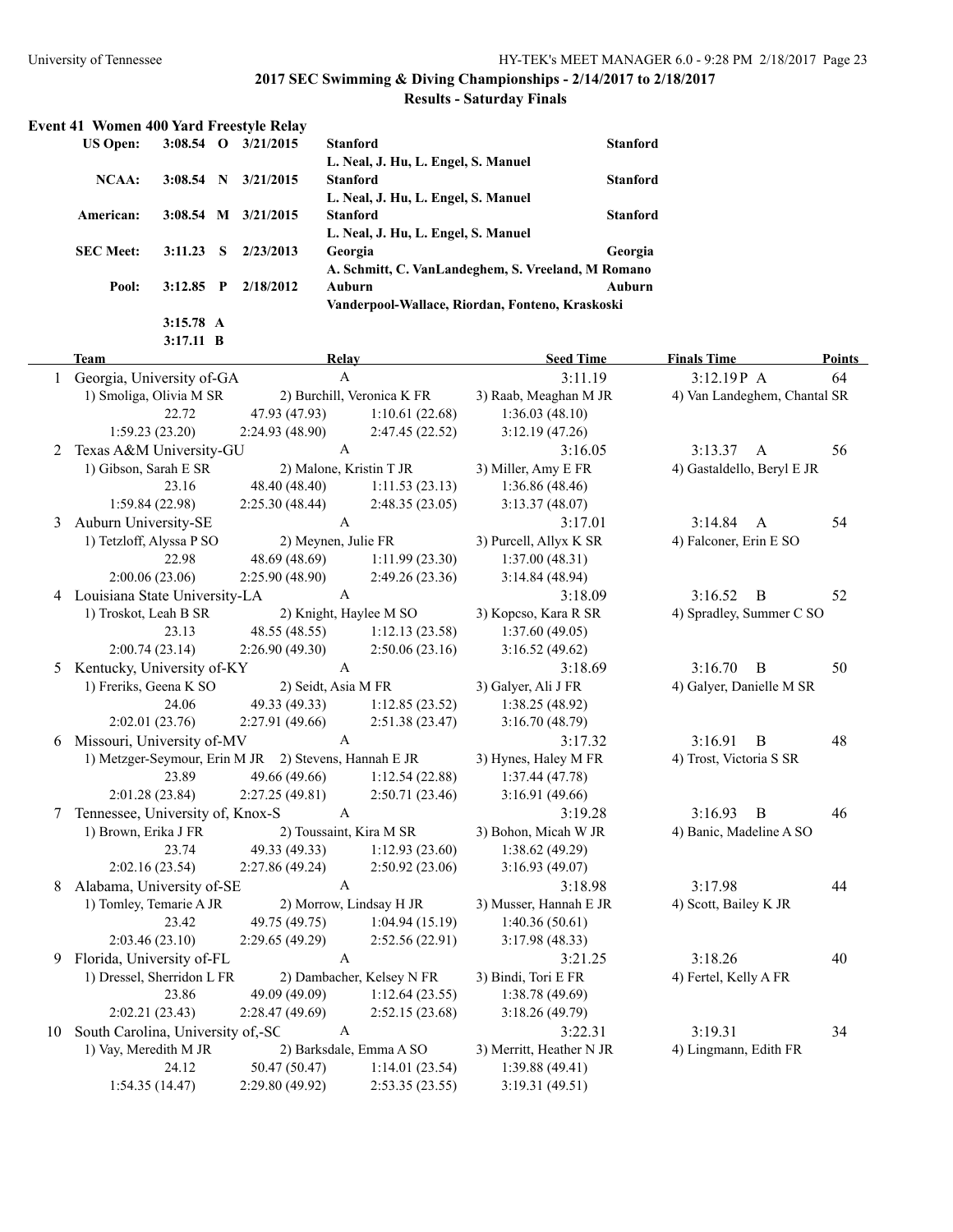**Results - Saturday Finals**

|    | <b>Team</b>                                         |                          |                                                          | (Event 41 Women 400 Yard Freestyle Relay)  |                                       |                                  | <b>Seed Time</b>                             |                | <b>Finals Time</b>        | <b>Points</b> |
|----|-----------------------------------------------------|--------------------------|----------------------------------------------------------|--------------------------------------------|---------------------------------------|----------------------------------|----------------------------------------------|----------------|---------------------------|---------------|
| 11 | Arkansas, University of, Fayet-Al                   |                          |                                                          |                                            | <b>Relay</b><br>$\mathbf{A}$          |                                  |                                              |                | 3:19.92                   | 32            |
|    |                                                     |                          |                                                          |                                            |                                       |                                  | 3:24.42                                      |                |                           |               |
|    | 1) Weekley, Olivia H JR<br>24.35<br>50.41 (50.41)   |                          |                                                          |                                            |                                       | 2) Tatlow, Chelsea R JR          | 3) Garrison, Jessie L JR                     |                | 4) Chambliss, Dalton D FR |               |
|    |                                                     |                          |                                                          |                                            |                                       | 1:13.83(23.42)                   | 1:39.62(49.21)                               |                |                           |               |
|    |                                                     | 2:03.53 (23.91)          |                                                          | 2:29.72(50.10)                             | $\mathbf{A}$                          | 2:53.49(23.77)                   | 3:19.92(50.20)                               |                |                           |               |
| 12 | Vanderbilt University-SE                            |                          |                                                          |                                            |                                       |                                  | 3:28.94                                      |                | 3:25.81                   | 30            |
|    | 1) Goldblatt, Johanna R SO                          |                          |                                                          |                                            |                                       | 2) Hamilton, Paige E FR          | 3) Coughlin, Kathryn A SR                    |                | 4) Moran, Kayla M SR      |               |
|    |                                                     | 24.70                    |                                                          | 51.48 (51.48)                              |                                       | 1:15.81(24.33)                   | 1:42.73(51.25)                               |                |                           |               |
|    |                                                     | 2:07.28 (24.55)          |                                                          | 2:34.07(51.34)                             |                                       | 2:58.73(24.66)                   | 3:25.81(51.74)                               |                |                           |               |
|    | Event 42 Men 400 Yard Freestyle Relay               |                          |                                                          |                                            |                                       |                                  |                                              |                |                           |               |
|    | <b>US Open:</b>                                     |                          |                                                          | 2:46.03 O 2/21/2009                        | Auburn                                |                                  |                                              | Auburn         |                           |               |
|    |                                                     |                          |                                                          |                                            |                                       |                                  | J. Andkjaer,, G. Louw, K. Norys, M. Targett  |                |                           |               |
|    | <b>NCAA:</b>                                        |                          |                                                          | $2:46.03$ N $2/21/2009$                    | Auburn                                |                                  |                                              | Auburn         |                           |               |
|    |                                                     |                          |                                                          |                                            |                                       |                                  | J. Andkjaer, G. Louw, K. Norys, M. Targett   |                |                           |               |
|    | American:                                           |                          |                                                          | 2:47.02 M 3/28/2009                        | <b>Texas</b>                          |                                  |                                              | <b>Texas</b>   |                           |               |
|    |                                                     |                          |                                                          |                                            |                                       |                                  | J. Feigen, R. Berens, P. Jameson, D. Walters |                |                           |               |
|    | <b>SEC Meet:</b>                                    | 2:46.03                  | S                                                        | 2/21/2009                                  | <b>Auburn</b>                         |                                  |                                              | Auburn         |                           |               |
|    |                                                     |                          |                                                          |                                            |                                       |                                  | J. Andkjaer, G. Louw, K. Norys, M. Targett   |                |                           |               |
|    | Pool:                                               | $2:51.16$ P              |                                                          | 12/6/2013                                  |                                       | <b>California Aquatics</b>       |                                              | <b>CALI-PC</b> |                           |               |
|    |                                                     |                          |                                                          |                                            |                                       |                                  | Messerschmidt, Murphy, Gimondi, Stubblefield |                |                           |               |
|    |                                                     | 2:52.45 A<br>$2:53.68$ B |                                                          |                                            |                                       |                                  |                                              |                |                           |               |
|    | <b>Team</b>                                         |                          |                                                          |                                            | Relay                                 |                                  | <b>Seed Time</b>                             |                | <b>Finals Time</b>        | Points        |
|    |                                                     |                          |                                                          |                                            | $\mathbf{A}$                          |                                  | 2:51.10                                      |                | 2:47.09P A                | 64            |
|    | Florida, University of-FL<br>1) Rooney, Maxime P FR |                          |                                                          |                                            |                                       | 2) Szaranek, Mark JR             | 3) Dressel, Caeleb R JR                      |                |                           |               |
|    |                                                     | 20.29                    |                                                          |                                            |                                       |                                  |                                              |                | 4) Switkowski, Jan JR     |               |
|    |                                                     | 1:43.79 (19.05)          |                                                          | 42.45 (42.45)<br>2:04.94(40.20)            |                                       | 1:02.48(20.03)<br>2:25.01(20.07) | 1:24.74(42.29)                               |                |                           |               |
|    |                                                     |                          |                                                          |                                            | $\mathbf{A}$                          |                                  | 2:47.09(42.15)                               |                | 2:49.68P A                | 56            |
| 2  | Alabama, University of-SE                           |                          |                                                          |                                            |                                       | 2) Howard, Robert C SO           | 2:51.06                                      |                |                           |               |
|    | 1) Waddell, Zane FR<br>20.35                        |                          |                                                          |                                            |                                       |                                  | 3) Reid, Christopher P JR<br>1:25.17(42.31)  |                | 4) Bams, Laurent J SO     |               |
|    |                                                     |                          |                                                          | 42.86 (42.86)                              |                                       | 1:02.72(19.86)                   |                                              |                |                           |               |
|    |                                                     | 1:45.08(19.91)           |                                                          | 2:07.42(42.25)                             | $\mathbf{A}$                          | 2:27.63(20.21)                   | 2:49.68(42.26)                               |                |                           |               |
| 3  | Auburn University-SE                                |                          |                                                          |                                            |                                       |                                  | 2:53.67                                      |                | 2:50.54P A                | 54            |
|    | 1) Apple, Zach SO                                   |                          |                                                          | 2) Holoda, Peter JR                        |                                       |                                  | 3) Kalontarov, Ziv SO                        |                | 4) Darmody, Kyle J SR     |               |
|    | 20.22<br>1:45.90 (20.50)                            |                          |                                                          | 42.41 (42.41)                              |                                       | 1:02.65(20.24)                   | 1:25.40(42.99)                               |                |                           |               |
|    |                                                     |                          |                                                          | 2:08.51(43.11)                             | A                                     | 2:28.44 (19.93)                  | 2:50.54(42.03)                               |                |                           |               |
| 4  | Missouri, University of-MV                          |                          |                                                          |                                            |                                       |                                  | 2:52.17                                      |                | 2:51.74<br>A              | 52            |
|    | 1) Schreuders, Mikel C SO                           |                          |                                                          | 2) Chadwick, Michael H SR<br>43.61 (43.61) |                                       |                                  | 3) Mankus, Luke A SO                         |                | 4) Coffman, Sam E SO      |               |
|    |                                                     | 21.05                    |                                                          | 2:08.75(43.66)                             |                                       | 1:03.26(19.65)                   | 1:25.09(41.48)                               |                |                           |               |
|    |                                                     | 1:45.37(20.28)           |                                                          |                                            |                                       | 2:28.62 (19.87)                  | 2:51.74 (42.99)                              |                |                           |               |
| 5  | Georgia, University of-GA                           |                          |                                                          | A                                          |                                       |                                  | 2:53.10<br>2:52.65<br>B                      |                | 50                        |               |
|    | 1) Dale, Taylor L SR<br>20.79                       |                          | 2) Bentz, Gunnar G JR<br>43.22 (43.22)<br>1:03.87(20.65) |                                            | 3) Clark, Pace T SR<br>1:26.11(42.89) |                                  | 4) Acevedo, Javier C FR                      |                |                           |               |
|    |                                                     |                          |                                                          |                                            |                                       |                                  |                                              |                |                           |               |
|    |                                                     | 1:46.85 (20.74)          |                                                          | 2:09.71(43.60)                             |                                       | 2:30.41(20.70)                   | 2:52.65(42.94)                               |                |                           |               |
| 6  | Tennessee, University of, Knox-S                    |                          |                                                          |                                            |                                       | $\mathbf{A}$<br>2:58.34          |                                              |                | 2:52.94<br>B              | 48            |
|    | 1) Coetzee, Ryan JR                                 |                          |                                                          | 2) Connolly, Alec M FR                     |                                       |                                  | 3) Reilman, Joey J SO                        |                | 4) Decoursey, Kyle E SO   |               |
|    |                                                     | 20.55                    |                                                          | 43.82 (43.82)                              |                                       | 1:04.20(20.38)                   | 1:27.65(43.83)                               |                |                           |               |
|    |                                                     | 1:48.18(20.53)           |                                                          | 2:11.03(43.38)                             |                                       | 2:30.86 (19.83)                  | 2:52.94(41.91)                               |                |                           |               |
|    | 7 Louisiana State University-LA                     |                          |                                                          |                                            | $\mathbf{A}$                          |                                  | 2:54.26<br>2:53.60                           |                |                           | 46            |
|    | 1) Markham, Jake M JR                               |                          |                                                          |                                            |                                       | 2) Rysemus, Logan E SR           | 3) Luht, Karl J FR<br>4) Clough, Lewis FR    |                |                           |               |
|    |                                                     | 20.78                    |                                                          | 43.35 (43.35)                              |                                       | 1:03.84(20.49)                   | 1:26.84(43.49)                               |                |                           |               |
|    |                                                     | 1:47.11(20.27)           |                                                          | 2:10.02(43.18)                             |                                       | 2:31.15(21.13)                   | 2:54.26 (44.24)                              |                |                           |               |